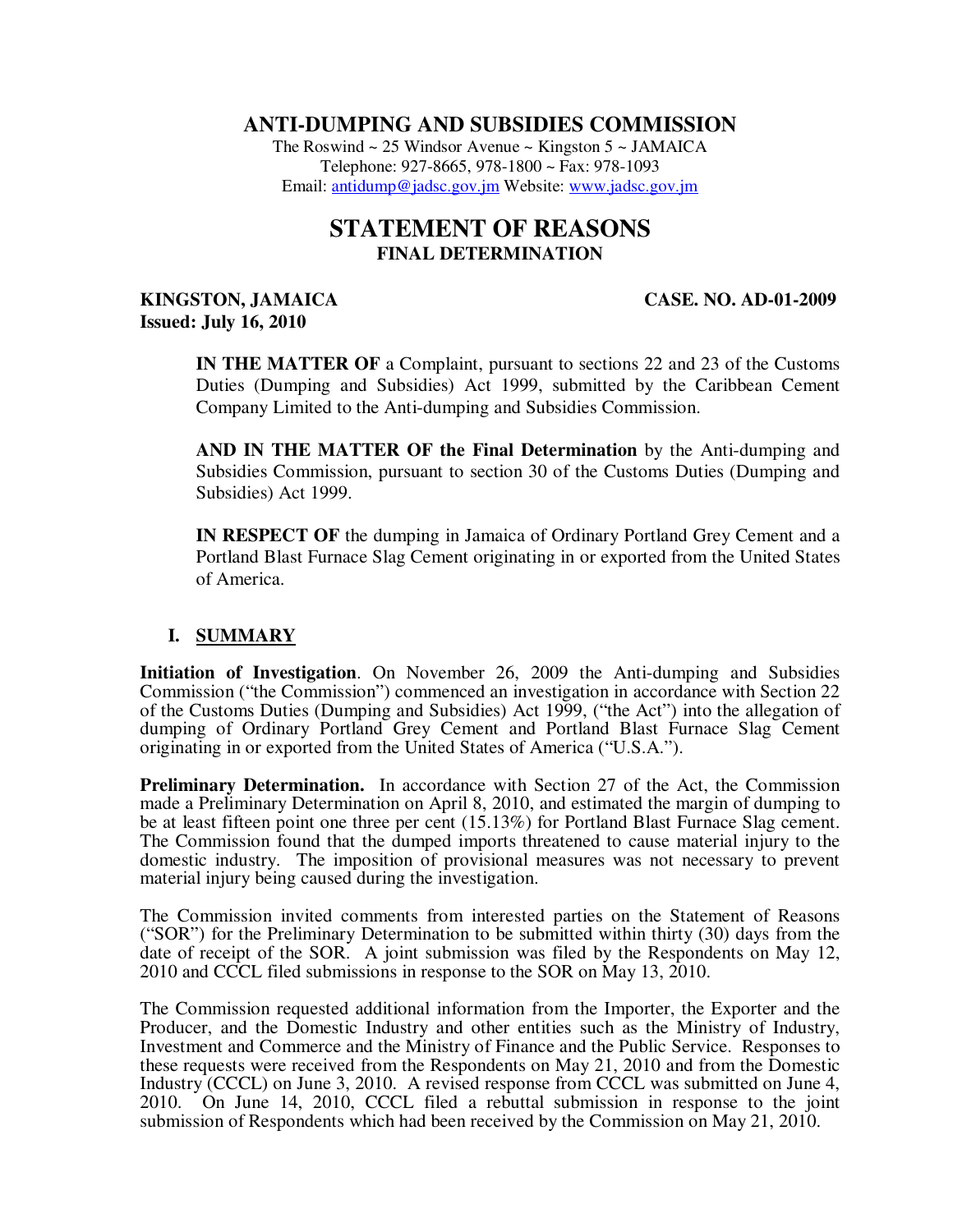**Verification of the Exporter and the Producer.** A verification exercise of the Exporter and Producer, Vulcan Materials Company, Florida Rock Division, Cement Group was conducted by the Commission on June 9 – 10, 2010. The consent of the Exporter and Producer were obtained in a letter dated May 18, 2010 and the government of the exporting country, the United States of America was notified in correspondence dated May 26, 2010.

The Verifiers for the Commission visited the Florida Cement Inc. Tampa Plant and the Florida Rock Industries, Thomas S. Baker Plant. Representatives from the Florida Rock Division including Florida Cement Inc. provided the Commission with documentation which included the company's product listing, manufacturing and production process, methods of accounting, costs of production and export markets. Additional information from the Exporter and Producer, as requested by the Commission at verification were submitted first via email on June 18, 2010, June 25, 2010 and July 1, 2010, and subsequently by hard copy.

**Statement of Essential Facts (SEF).** The Commission in accordance with Article 6.9 of the Anti-dumping Agreement provided interested parties with the Statement of Essential Facts ("SEF") on July 1, 2010. Comments on the SEF were received from the Respondents on July 5, 2010 and July 7, 2010 and from the Domestic Industry on July 7, 2010.

The record of this investigation consists of all documents submitted to the Commission by the parties, including all that relate to the Commission's decision to initiate the investigation, the Notice and Statement of Reasons for Initiation, the Preliminary Determination and the Confidential and Non-Confidential versions of submissions received from Interested Parties. In requesting information and data from the known Interested Parties, the Commission advised and repeatedly reminded them that failure to offer sufficient and accurate responses throughout the investigation could lead to use by the Commission of facts available, pursuant to Sections 4(6) and 10 of the Act. The Commission utilised facts available to reach the Preliminary Determination but ultimately found that it was provided with information from the parties to reach the Final Determination.

**Final Determination**. The Commission was statutorily mandated to make a Final Determination in the matter within ninety (90) days of making the Preliminary Determination by July 9, 2010. The Act does not provide for an extension of the time for making a Final Determination. The parties to the investigation were notified of the Final Determination on the evening of July 8, 2010. Notice of the Negative Final Determination was sent via fax to the Domestic Industry and to the Respondents and hard copies delivered by bearer and courier. The said Notice was also published in the Jamaica Gleaner dated July 9, 2010 thereby informing the public of the Final Determination. This Statement of Reasons, issued on July 16, 2010 concludes the investigation.

## **II. PARTIES TO THE INVESTIGATION**

The Commission was guided by section 2 of the Act in identifying the "Interested Parties" to the investigation. It defines an Interested Party as a person:

(a) engaged in the production, purchase, sale, export or import of any goods that are the subject of an investigation;

(b) engaged in the production, purchase or sale of any goods produced in Jamaica that are like goods in relation to goods that are the subject of an investigation;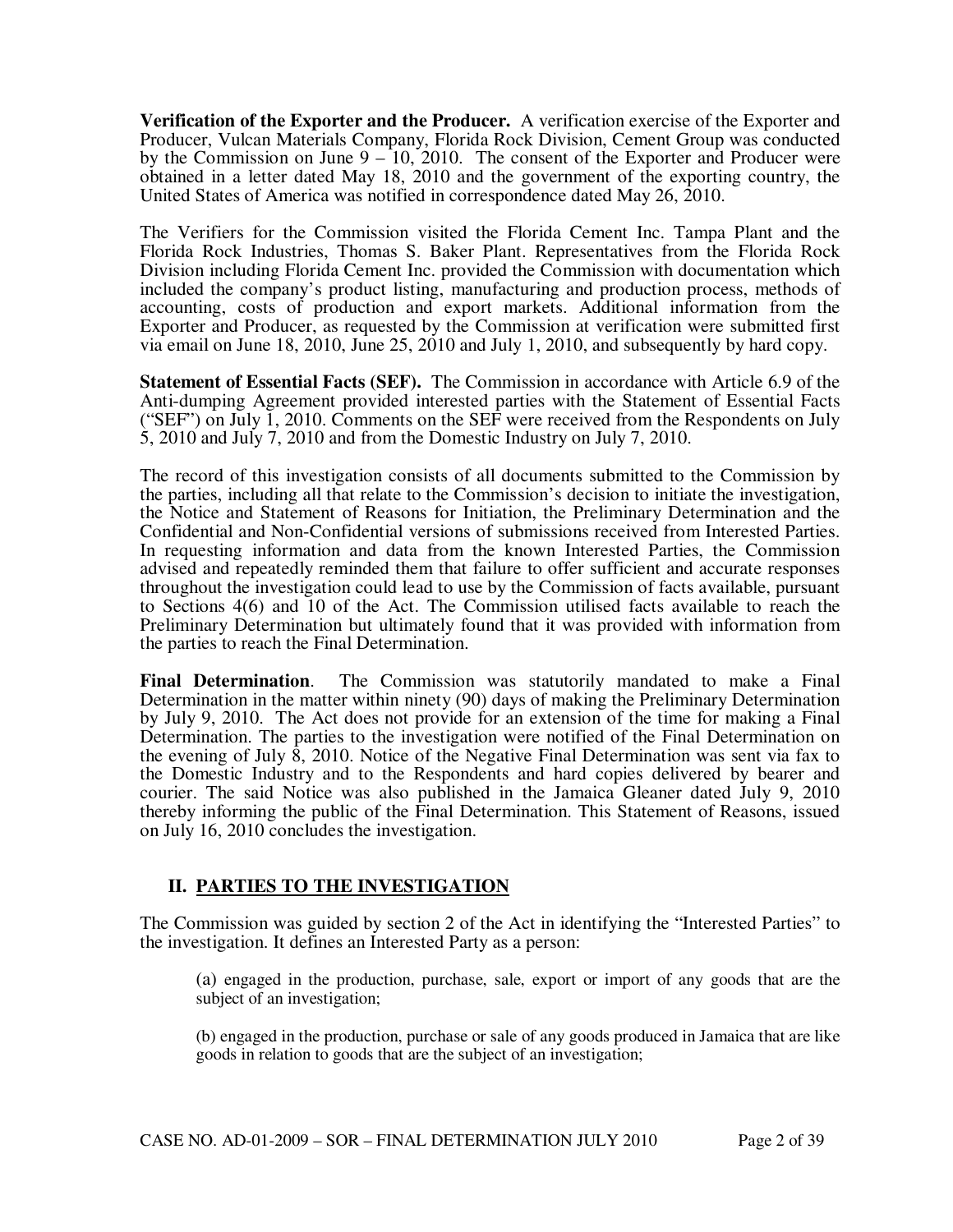(c) acting on behalf of any person referred to in paragraph (a) or (b); and who is a user of any goods that are like goods in relation to any goods that are the subject of an investigation.

The Commission examined all the facts on the record and identified the known Interested Parties also referred to as "Parties" below:

**The Domestic Industry**. Caribbean Cement Company Limited, hereinafter referred to as "CCCL" or "the Complainant" or "the Domestic Industry" with registered offices at Rockfort, Kingston 2 and mailing address as P.O. Box 448, Kingston 2. Telephone: 876-928- 6231, Fax: 876-928-7381. CCCL is a limited liability company incorporated under the laws of Jamaica in 1947. It is a seventy four per cent (74%) owned subsidiary of Trinidad Cement Limited  $(TCL)^{1}$  a company incorporated under the laws of Trinidad and Tobago. The Complainant began commercial production of cement in Jamaica in 1952 and is in the business of manufacturing and selling bagged and bulk Ordinary Portland cement and Portland-Pozzolan cement branded as "Carib Plus" on the Jamaican market. CCCL also has the following subsidiaries: Jamaica Gypsum and Quarries Limited, Caribbean Gypsum Company Limited, Rockfort Mineral Bath Complex Limited.

CCCL is the sole producer of cement in Jamaica. CCCL meets the standing requirement specified in Section  $22(2) - (4)$  of the Act and Article 5.4 of the ADA because its production accounts for one hundred per cent (100%) of the goods produced in Jamaica which are like goods to the imported goods which are the subject of the investigation.

The Commission has considered and concludes, as there is no information on record to the contrary, that CCCL is not related to any of the Respondents, nor has it imported the allegedly dumped product during the period of investigation ("POI").

**The Importer.** Tank-Weld Metals, hereinafter referred to as "Tank-Weld" or "the Importer", with registered offices located at 27 Seaward Drive, Kingston 11. Telephone: 876-923-8800, Fax: 876-923-0317. Tank-Weld Metals is a part of the Tank-Weld Group which also includes Tank-Weld Special Projects, Tank-Weld Steel Fabricators and Tank-Weld Equipment Rentals. Tank-Weld is a conglomerate of companies in Jamaica, with subsidiaries catering to niches in the construction industry such as steel, lumber, cement, distribution, steel fabrication, civil engineering and contracting, heavy duty haulage and equipment rental<sup>2</sup>. Tank-Weld has a contract with Vulcan Materials Company for cement which it distributes in the Jamaican market.

The Importer is defined by section 2 of the CDDSA as having the same meaning accorded to it in section 2 of the Customs Act, 1941. An importer includes the owner or any other person for the time being possessed of or beneficially interested in any goods at and from the time of the importation thereof until the same are duly delivered out of the charge of the officers and also any person who signs any document relating to any imported goods required by the customs laws to be signed by an importer.

The Managing Director of Tank-Weld signed the C-87 Forms for the importation of the goods under consideration and Tank-Weld is the owner beneficially interested in the goods.

l

<sup>&</sup>lt;sup>1</sup> TCL Group Booklet (2009) provides the breakdown of CCCL's shareholders: TCL (74.08%), Other Shareholders (15.31%), Cemex-Scancem International (St. Lucia) Limited (4.96%), Financial Institutions (3.46%), Government (1.19%) and Pension Plans (1%). Retrieved from http://www.tclgroup.com/.

TCL purchased the majority share in the company from the Government of Jamaica.

<sup>&</sup>lt;sup>2</sup> Tank-Weld Group, (no date). Retrieved from http://www.tankweld.com/index1.htm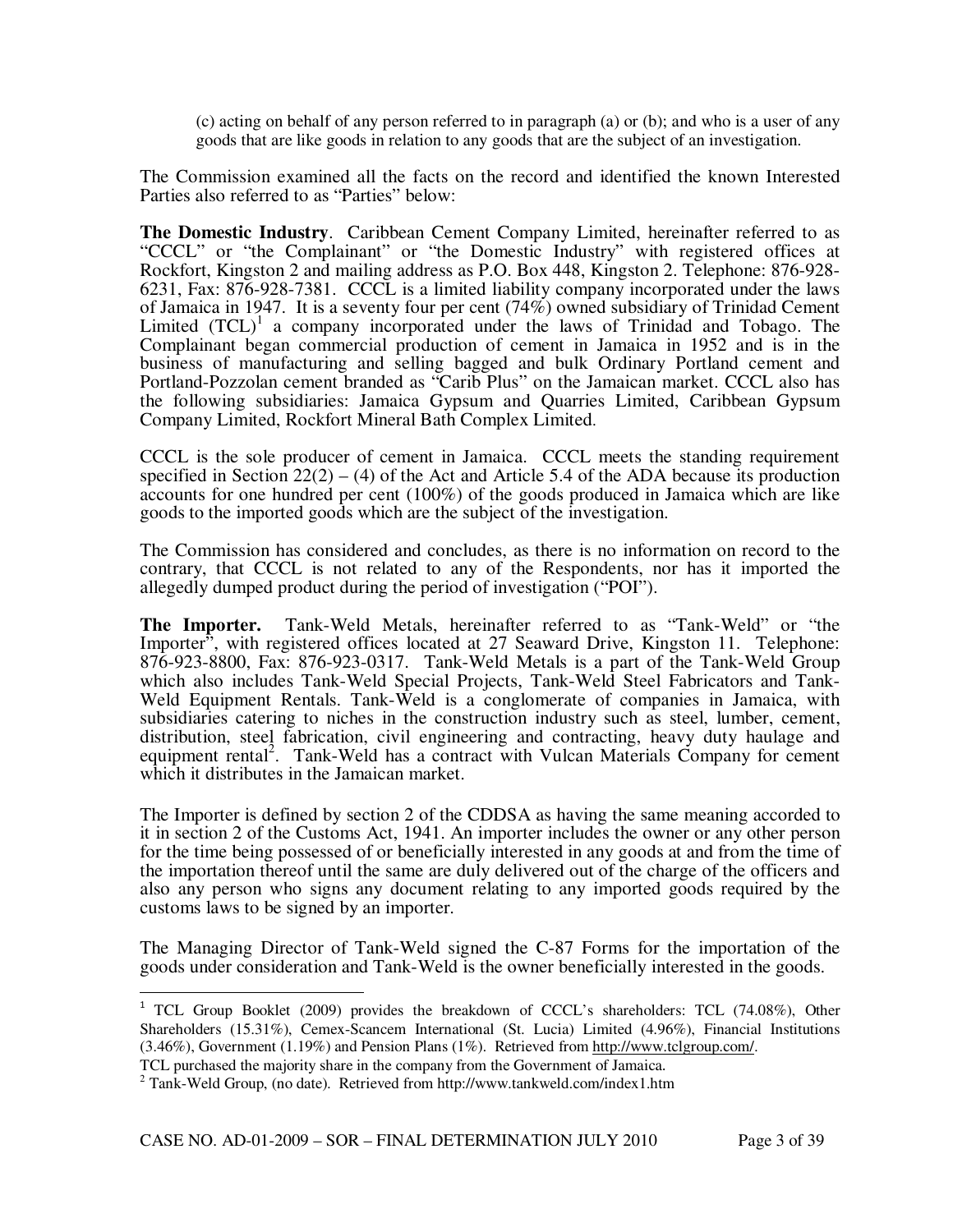**The Exporter**. Vulcan Materials Company, hereinafter referred to as "Vulcan" or "the Exporter" with registered offices located at 1200 Urban Centre Drive, Birmingham, Alabama 35242. Telephone: 205-298-3000, Fax: 205-298-291. Vulcan, together with its subsidiaries, engages in the production and sale of materials for construction.

The single Exporter to Jamaica of Portland Blast Furnace Slag cement from the United States is Vulcan. Vulcan, based in Birmingham, Alabama, is one of the largest producers of construction aggregates and a major producer of other construction materials in the United States. Vulcan produces aggregates, primarily crushed stone, sand and gravel for use in all types of construction; in particular, large quantities of aggregates for roads and nonresidential properties.

In 2007, Vulcan acquired Florida Rock Industries Inc., a producer of construction aggregates, cement, concrete and concrete products in the Southeast and Mid-Atlantic United States. From its perspective, Vulcan's strategic position and long-term growth opportunities were significantly enhanced by its expanded presence in attractive Florida markets and in other high-growth Southeast and Mid-Atlantic states. The combined company boasts reserves of aggregates totaling approximately 13.9 billion tons, an increase of more than 20% over Vulcan's stand-alone aggregates reserves. The company's website indicates that in 2006, its *pro forma* shipments of aggregates amounted to 300 million<sub>3</sub> tons, an increase of approximately  $18\%$  compared to Vulcan's stand-alone shipments<sup>3</sup>. Vulcan is a leading producer of cement in Florida. Vulcan employs approximately 11,000 persons companywide<sup>4</sup>. The Cement segment provides Portland, masonry and blended cement in bulk form and bags to the concrete products industry. It also mines, produces, and sells calcium products for the animal feed, paint, plastics, and joint compound industries. In addition, this segment imports cement, clinker, and slag to resell, as well as to blend, bag, or reprocess into specialty cements<sup>5</sup>.

At the Verification, the Commission sought clarification as to the organizational structure and operations of Vulcan, in particular, as it relates to the manufacture, production, blending and packaging of cement. The Commission found that the Florida Rock Division of Vulcan comprises three cement plants: the Thomas S. Baker Plant (Newberry Plant), the Tampa Plant and the Port Manatee Plant. Florida Cement Inc. owns and operates the Tampa and Port Manatee Plants. Florida Rock Industries, Inc. owns and operates the Newberry Plant.

**The Producer.** Vulcan Materials Company also referred to as "the Producer". Vulcan is producing and exporting cement to Jamaica from its Florida base of operations. Vulcan's Florida base of operations encompasses the three cement plants noted above and the two subsidiaries noted in the Affiliated Company below.

**Affiliated Company**. Florida Cement Inc., also referred to as the "Affiliated Party" is affiliated with the Exporter and Producer, and collectively referred to with Vulcan as the Exporter and Producer. Florida Cement Inc. is a wholly owned subsidiary of Florida Rock Industries which is a wholly owned subsidiary of Vulcan with corporate offices at 1200 Urban Centre Drive, Birmingham, Alabama  $35242$ , and an address for service at 155 E.  $21<sup>st</sup>$ Street, Jacksonville, Florida 32206. Telephone: 904-355-1781, Fax: 904-355-0469.

 $\overline{a}$ 

<sup>3</sup> http://www.vulcanmaterials.com/press.asp?content=detail&NewsID=277

<sup>4</sup> http://www.vulcanmaterials.com/about.asp

<sup>5</sup> http://finance.yahoo.com/q/pr?s=VMC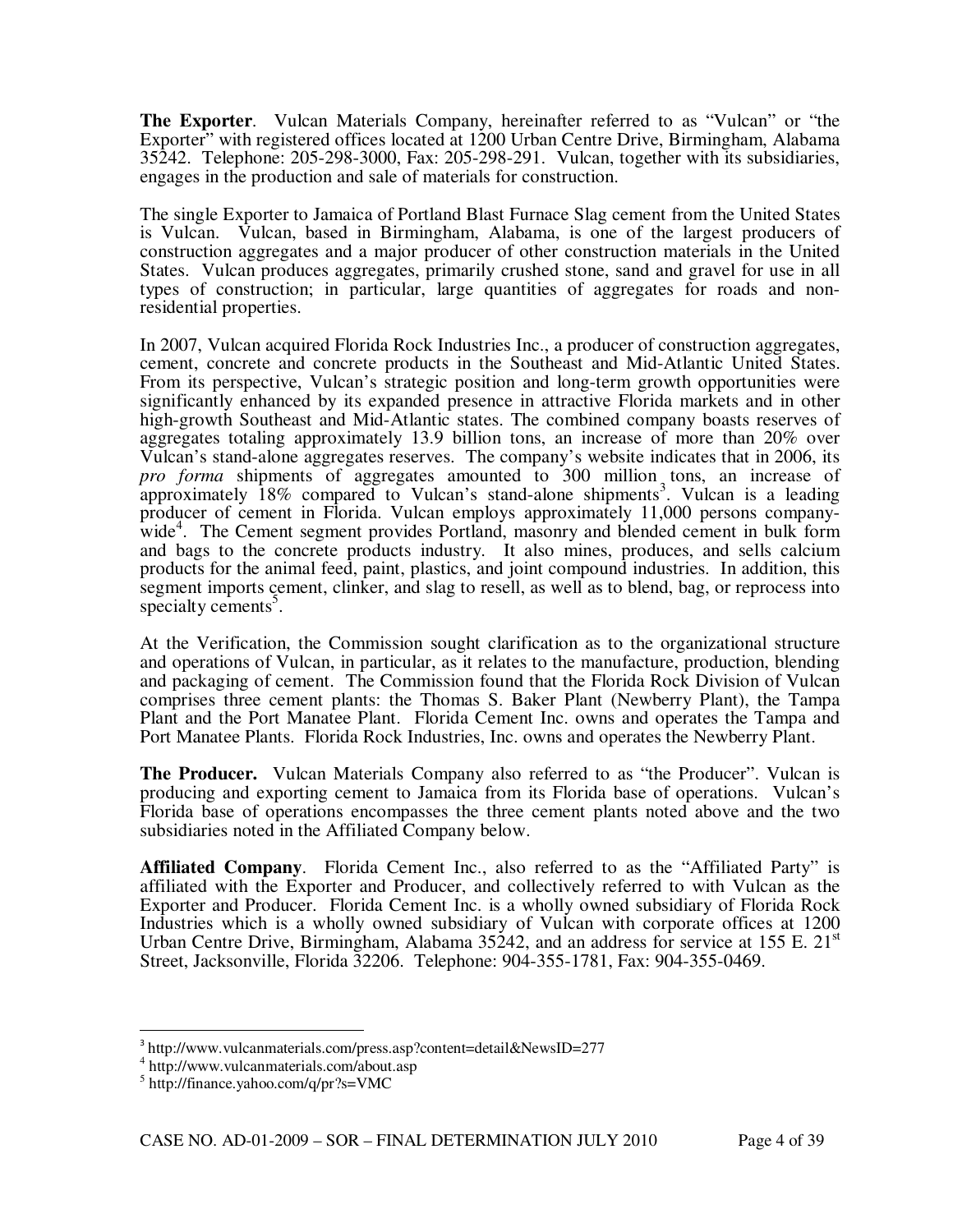An associated or affiliated company is defined as (1) individuals related by blood, marriage or adoption, (2) an officer or director of an organisation and that organisation, (3) each individual who is an officer or director of the same two corporations, associations, partnerships or other organisations, (4) partners, (5) employers and their employees, (6) individuals who directly or indirectly control or are controlled by the same person, and (7) an individual who directly or indirectly controls or is controlled by another person. "Control" exists where one person or organisation is legally or operationally in a position to influence decisions concerning production, pricing, or cost of the subject goods or foreign like good.

**The Respondents.** The term Respondents refers collectively to the Importer, the Exporter, and the Producer. This may also include the Affiliated Company. These parties have filed some Joint Submissions in the investigation and they have the same legal representation.

## **III. STANDARD FOR THE MAKING OF A FINAL DETERMINATION**

Section 30 of the Act sets forth the standard for making a Final Determination. It provides that the Commission shall make a Final Determination within ninety (90) days after the making of a Preliminary Determination when satisfied that the goods have been or are being dumped, that the margin of dumping is not *de minimis* and the volume of dumped goods is not negligible. It is noted that although section 30 makes no express reference to a requirement for a finding of injury, the Act and the WTO Antidumping Agreement require an assessment of whether the dumping has caused, is causing or is likely to cause injury to the domestic industry for the Commission's determination.

## **IV. PERIOD OF INVESTIGATION**

The period of investigation ("POI") is the timeframe selected for which information and data on imports into Jamaica are collected and assessed to determine whether the imports are being dumped, and if there is dumping, the effect of the dumping. Therefore, it is the timeframe for which information and data substantiating allegations of dumping and injury were requested from parties.

The POI for dumping is normally one (1) year or a minimum of six (6) months immediately prior to the date of initiation. The goods under consideration were first imported in May 2009. The POI for injury should be at least three (3) years immediately prior to the date of initiation, in addition to the post initiation period for which data is available, and should include the period covered by the dumping data.

Based on the date of initiation, the Commission collected and examined information and data for dumping for the period November 26, 2008 to November 25, 2009 and for injury for the period November 26, 2006 to November 25, 2009.

For the purposes of making the Final Determination, the Commission considered and examined the most recent data which was relevant and available in the post initiation determination period, after November 2009, in relation to its analysis of material injury and threat of material injury.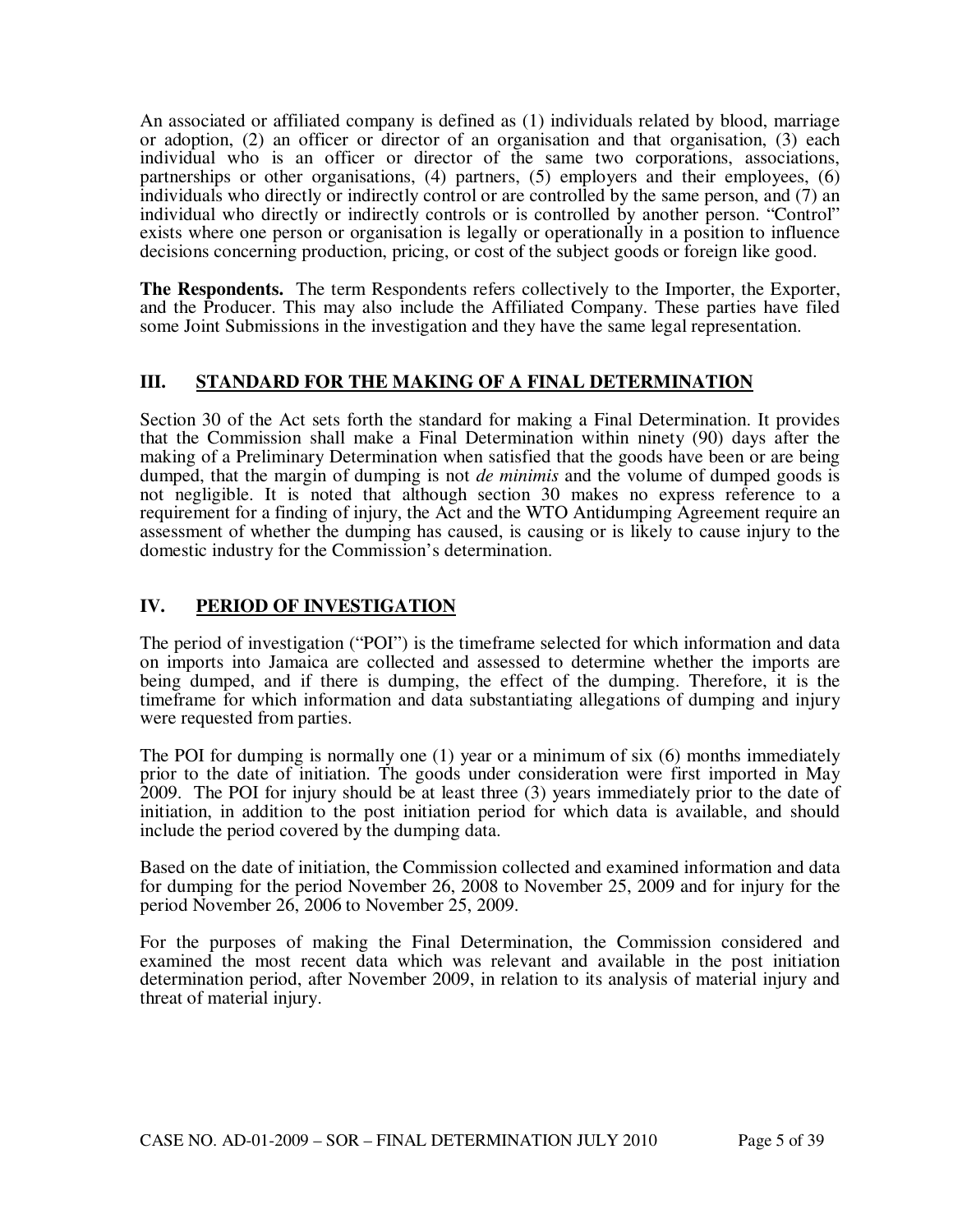## **V. USE OF FACTS AVAILABLE**

The Commission is guided by the Act and the Antidumping Agreement, which provide for circumstances in which Interested Parties fail to fully cooperate by providing the Investigating Authority access to information and data required to make an assessment of dumping and injury. The use of facts available allows the Commission to complete the investigation and make determinations based upon reliable information even where the interested parties fail to cooperate.

The relevant provisions are sections 4 (6) and 10 of the Act and Article 6.8 and Annex II of the Agreement.

## **VI. SCOPE OF THE INVESTIGATION**

The Commission has defined the scope of the investigation as follows:

#### **ORDINARY PORTLAND GREY CEMENT AND PORTLAND BLENDED HYDRAULIC CEMENT USED FOR BUILDING OR CONSTRUCTION PURPOSES ORIGINATING IN OR EXPORTED FROM THE UNITED STATES OF AMERICA**

The narrative definition is covered under different sub-headings of the Harmonised Tariff Schedule $<sup>6</sup>$  (HTS) and represents the scope of the investigation, notwithstanding the HTS</sup> Codes below which are indicative and are provided for the purposes of the Jamaica Customs Department ("Customs"):

| 2523.2900 | Other                   |
|-----------|-------------------------|
| 2523.2910 | Building Cement (Grey)  |
| 2523.2990 | Other                   |
| 2523.9000 | Other hydraulic cements |

The Commission determined the scope of the investigation by an examination of the goods under consideration. The different sub-headings of the HTS Codes for the imports were not used to define the scope, as imports may be classified under different HTS Codes based on their description and yet have the same or similar characteristics and end uses to the locally produced goods within the domestic market. The Commission has identified the HTS Codes as it is mindful that they assist the Customs authorities in the application of anti-dumping measures where they are imposed.

The Commission has defined the scope of the investigation broadly to include goods as described above, regardless of the type or quality, whether sold or imported per metric tonne or in bulk, 1.0 or 1.5 metric tonne bags or 42.5 kg sacks or packaged in any other form and for distribution or sale on the local market in any form. This has been done in order to avoid circumvention of duties, where applied, which may result from product substitution or interchangeability.

The Respondents have contended that the Commission's broad definition of the scope to be "regardless of type, quality or packaging" is incorrect. The basis of this contention is that the

l  $6$  The Jamaica Gazette Supplement, (2007) the Customs Act: The Customs Tariff (Revision) (Amendment) Resolution, 2007, Vol. CXXX, No. 17.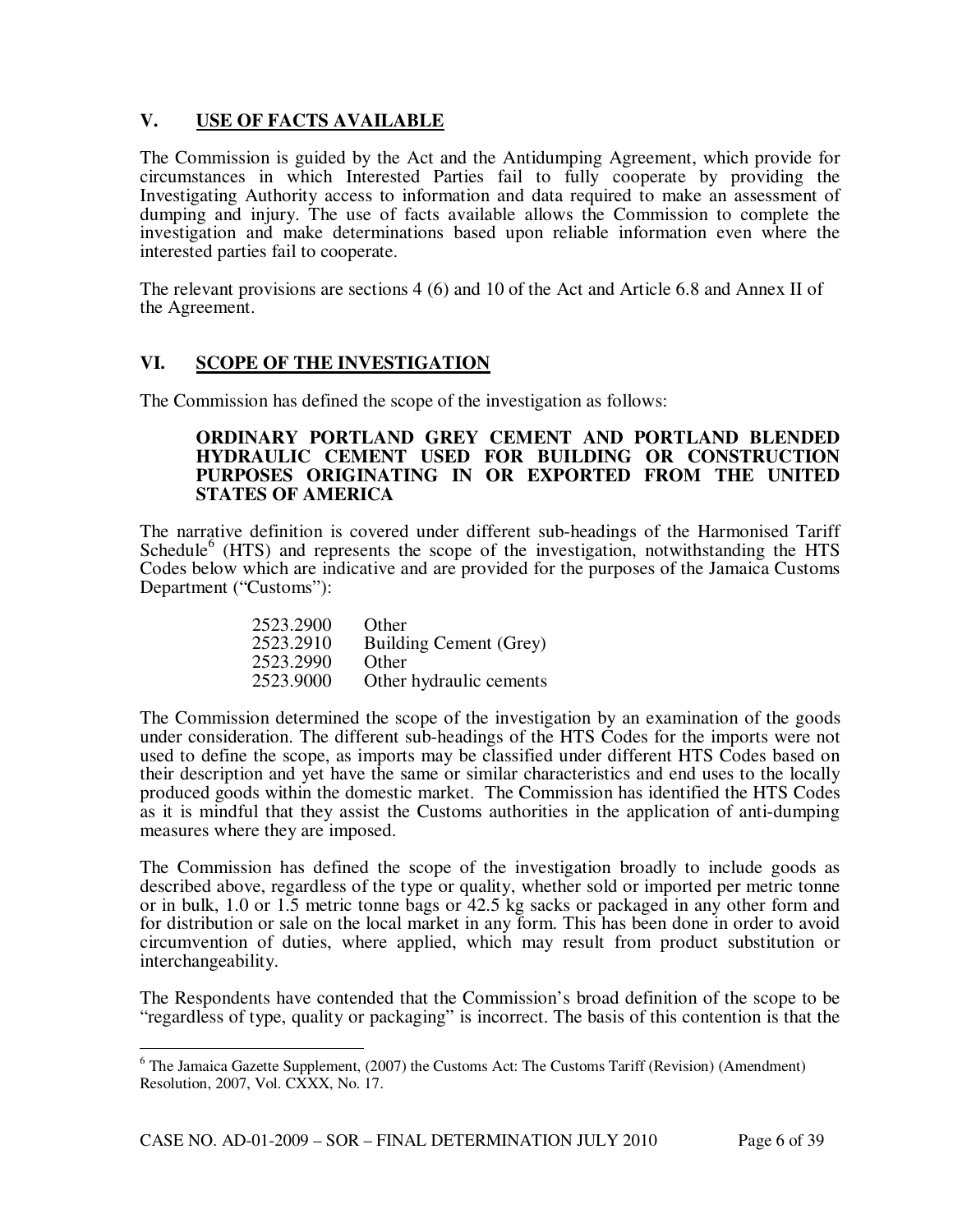scope "ignores the unique technical characteristics of the imported cement. Furthermore, to disregard the quality of cement as a defining differing characteristic is to ignore the needs of the market."

The Commission has examined the goods under consideration and is not persuaded by these arguments for reasons that are addressed in more detail in the sections of this SOR on the Goods under consideration and Like Goods.

The Commission observed that the importer, Tank-Weld Metals also imported White Portland Cement in very small quantities during the POI. White Portland Cement is a specialty type of cement which is generally used for aesthetic and decorative purposes. White cement is not included in the scope.

## **VII. GOODS UNDER CONSIDERATION**

The goods under consideration also referred to as the "subject goods", and "investigated products" are Ordinary Portland Grey OPC Type I/II cement and Portland Blast Furnace Slag Cement Blend or Type I-S cement exported to Jamaica from the United States of America (U.S.A).The Commission obtained information from the Jamaica Customs and Fiscal Services Limited which provided the description, tariff classification and the relevant international and local standards of the goods under consideration. The goods under consideration for the period of investigation for dumping are defined and described below.

#### **Ordinary Portland Grey Cement**

During the POI, Tank-Weld imported from the U.S.A a small quantity of Ordinary Portland Grey cement Type I/II (pure or unblended OPC) under the HTS Code for building cement (grey) 2523.2910.00. The import documentation indicated that the imported OPC complies with the Bureau of Standards Product Specification JS 32 Type I/II Portland Cement.

In the Joint Submission of Florida Cement Inc., Vulcan Materials Company and T W Metals Limited<sup>8</sup>Tank-Weld indicated that the OPC was not re-sold on the Jamaica market. It was entirely used in Tank-Weld's own construction business. Documentation was provided in support of this assertion in the form of Affidavits, sales data which contained no sales of the imported OPC and a letter from a customer indicating that Tank-Weld provided them with samples of the imported OPC. No evidence to the contrary was placed on the record.

The exclusion of the OPC from the dumping and injury analysis of the investigation has not been challenged by the Parties to the investigation.

The Commission turned its consideration to the quantity of the Portland Blast Furnace Slag cement or Type I–S cement, referred to as Super Cement in the Jamaican market. The dumping and injury analysis conducted by the Commission pertain only to Type I-S cement.

## **Portland Blast Furnace Slag Cement**

Tank-Weld imported Portland Blast Furnace Slag cement or Type I–S cement branded as "Super Cement" for the Jamaican market. During the POI, the goods under consideration were imported under HTS Code for building cement (grey) 2523.2910.00 and packaged in 42.5kg (94lb) bags and 1.5 metric tonne jumbo bags. Post POI, the goods have been imported

l

 $<sup>7</sup>$  Joint Submission received by the Commission on January 26, 2010, page 8.</sup>

<sup>8</sup> Ibid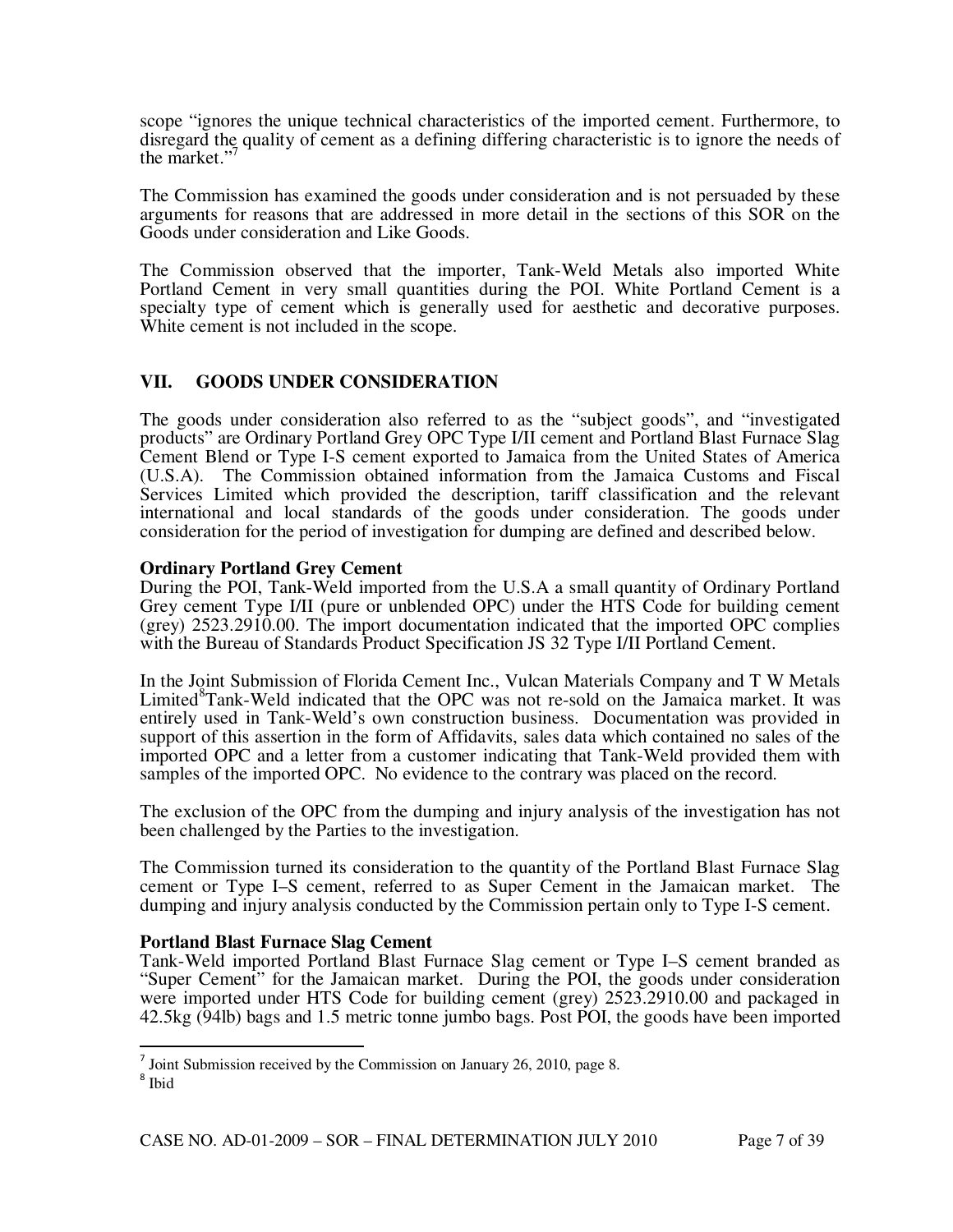under a different HTS Code for other hydraulic cements 2523.9000. Inquiries were made as to the reason for the change in the HTS Codes. The Commission was informed that the goods had been incorrectly classified under the HTS Code for building cement (grey), as slag cement is normally classified under the HTS Code for other hydraulic cements.

The goods under consideration, Type I-S is a blend of Portland cement from the U.S.A that complies with the American Society for Testing and Materials (ASTM) technical standards ASTM C 150 for Type I and II and a ground granulated blast-furnace slag cement (GGBFS) that meets the technical standard of ASTM C 989 for a Grade 120 slag cement. The Type I-S cement conforms to the industry standard of ASTM C 595 for Blended Hydraulic Cement. The import documentation from the Jamaica Customs identified that the goods comply with the Product Specifications for Blended Hydraulic cement JS 301 Type PS (25). Copies of the Physical and Chemical Tests reports were also received from the BSJ which confirmed that the goods comply with the local technical standards for blended hydraulic cement.

The Commission obtained detailed information on the manufacturing and production process for the goods under consideration from the Exporter and Producer. Specific and uniform quantities of Portland Cement OPC Type II (75%) and GGBFS (25%) are blended at the Florida Cement Inc. Tampa plant to produce the Type I-S cement. The Portland Cement OPC Type II is produced at the Thomas S Baker Plant using the dry process (which is addressed in more detail in the Like Goods analysis section) and trucked to the Tampa plant. The GGBFS is purchased from a foreign company.

Vulcan has indicated that Type I-S cement can be used in soil cement, pavements, sidewalks, reinforced concrete buildings, bridges, railway structures, tanks and reservoirs, culverts, water pipes, prestress, precast, ready mix, stucco, shotcrete, gunite and masonry units.

## **VIII. LIKE GOODS**

Section 2 of the CDDSA in accordance with Article 2.6 of the ADA, defines "like goods" in the following manner:

Like goods, in relation to any other goods means –

- (a) goods which are identical in all respects with those other goods, or
- (b) in the absence of identical goods as aforesaid, goods of which the uses and other characteristics closely resemble those of the other goods,

The Commission followed its usual practice, which is in keeping with the practice of other investigating authorities, to determine whether the goods produced locally and the goods under consideration are "like goods" as defined by the Act. Factors such as the physical and chemical characteristics, manufacturing and production processes, functions and end uses, channels of distribution and marketing, substitutability and competition and customer and producer perception were examined.

The Commission concluded on examination of these factors that the locally produced goods are like goods to the goods under consideration. It was found that the goods are not identical, however, the uses and characteristics of the locally produced goods closely resemble those of the investigated products and therefore are like goods within the meaning of the Act. The reasons for the Commission's finding are addressed under the respective factors below.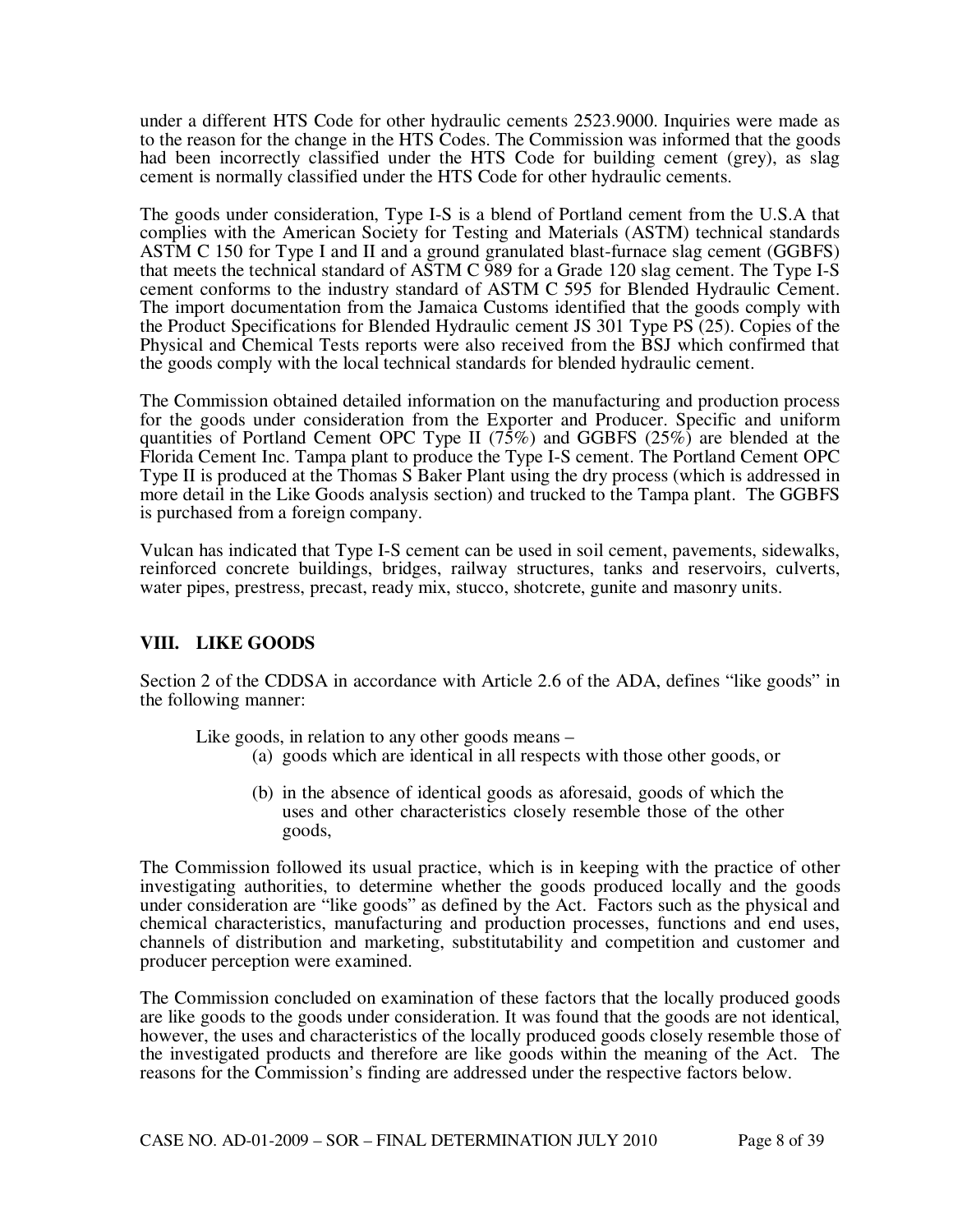**Physical and Chemical Characteristics.** The locally produced OPC Type I, branded as Carib Cement, is a fine powdery grey substance used to make concrete. It is a closely controlled chemical combination of calcium, silicon, aluminium, iron and small amounts of other ingredients to which gypsum is added in the final grinding process to regulate the setting time of the concrete. Lime and silica make up about 85% of the mass. Common among materials used in its manufacture are limestone, shells, and chalk or marl combined with shale, clay, slate or blast furnace slag, silica sand, and iron ore.<sup>9</sup> It is considered to be a hydraulic cement since it chemically reacts when mixed with water by hardening to form concrete.

The second type of cement that is produced locally is a Portland Pozzolan cement blend, branded as Carib Plus. It is also a grey powdery substance that when mixed with water also chemically reacts and hardens to form concrete. The goods under consideration were described under that section. Vulcan's Type I-S cement appears to be a lighter grey powdery substance which results from mixing the grey powder of OPC with the white GGBFS. These goods are referred to as blended hydraulic cements which are produced by a process of intergrinding or blending of Portland cement with other materials such as pozzolan and GGBFS that have cementitious properties. The goods are not considered to be identical because of the percentage replacements of the OPC Type I/II with pozzolan and GGBFS that have different cementitious properties in order to make the cement blends. For the goods the OPC Type I/II accounts for the major component in the cement blends. The goods under consideration comprise 75% OPC and 25% GGBFS and CCCL's portland pozzolan comprises between 15 and 40% pozzolan and between 60 and 85% OPC.

**Manufacturing and Production Process.** Cement producers worldwide utilize either the "wet" or "dry" process to produce cement. All manufacturing processes for OPC include the four basic steps which are mining of the raw material of the desired composition, preparation of the raw material by crushing, grinding and blending to the desired chemistry; dehydration, calcinations and sintering (or clinkerization) of the raw material using heat; and grinding of the resultant clinker with gypsum and other additives to produce cement.

There are two manufacturing processes used to produce OPC referred to as the "dry" and "wet" processes. The primary difference between the processes is that the dry process involves the principal raw material, rock being mined from a quarry and crushed in two stages, and then stored with other raw materials to be further processed. After analysis, the raw materials are proportioned, ground to a fine powder and blended.<sup>10</sup> In the wet process, the raw materials in their proper proportions are ground with water and fed into the kiln as slurry (there is enough water to make it fluid). This process is used where the limestone, shale and clay are soft. The additional energy is then used later in the process to remove the excess water. In the dry process, the raw materials are ground, mixed and fed to the kiln in a dry state. This process is used when the limestone, shale and clay need to be ground. The production process becomes similar at this stage despite the method being used. The raw material obtained from either the wet or dry process is then heated to about 2,700 degrees F in huge cylindrical steel rotary kilns lined with special firebrick. Kilns are frequently as large as 12 feet in diameter and are mounted with the axis inclined slightly from the horizontal. The finely ground raw material or the slurry is fed into the higher end. At the lower end is a roaring blast of flame, produced by precisely controlled burning of powdered coal, oil or gas under forced draft.<sup>11</sup> As the material moves through the kiln, certain elements are driven off

 $\overline{a}$ 

<sup>&</sup>lt;sup>9</sup> Extract from the Portland Cement Association, "How Cement is Made" at www.cement.org/basics/howmade.asp  $^{10}$  Ibid

 $11$  Ibid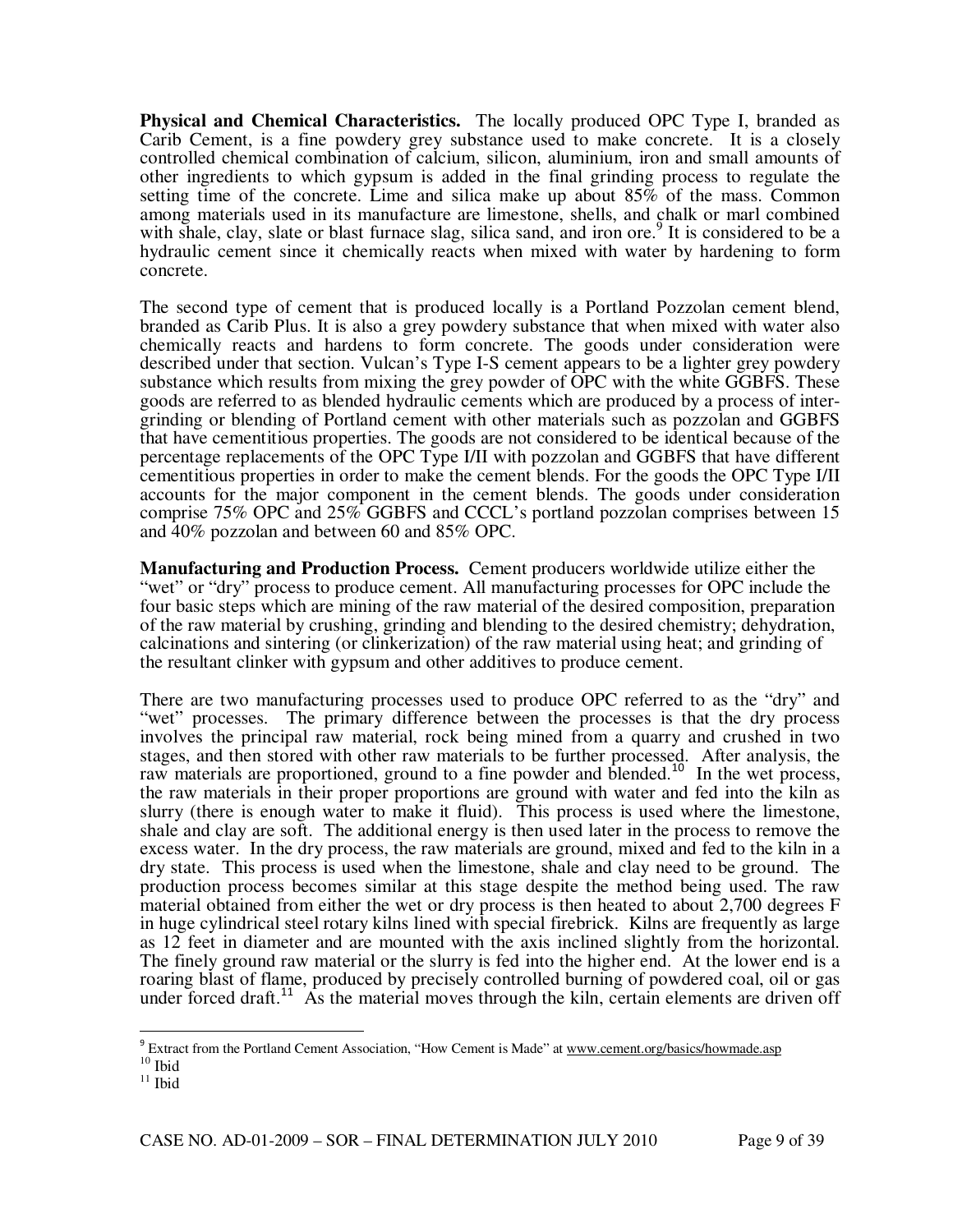in the form of gases. The remaining elements unite to form a new substance with new physical and chemical characteristics. The new substance, called clinker, is formed in pieces about the size of marbles. Clinker is discharged red-hot from the lower end of the kiln and generally is brought down to handling temperature in various types of coolers. The heated air from the coolers is returned to the kilns, a process that saves fuel and increases burning efficiency. The clinker is cooled and the nodules are then ground with a small amount of gypsum (the amount of gypsum will control the setting times) and a fine powder is produced. The Vulcan TS Baker plant uses the dry process to produce the OPC Type I/II that is used to make Type I-S cement. It is our understanding that both manufacturing processes are employed by CCCL. In order to produce the blended cements of Vulcan's Type I-S and CCCL's OPC pozzolan blend, GGBFS and pozzolan are respectively interground or blended with the OPC Type I/II.

**Technical Industry Standards and Performance.** The Bureau of Standards, Jamaica has established minimum standards for cement being sold in the Jamaican market. The Jamaican Standard Specification for Portland Cement (Ordinary and Rapid-hardening (JS 32:2008) and the Standard Specification for Blended Hydraulic cement (JS 301: 2008). The Commission requested and received information regarding the physical and chemical tests conducted for the Vulcan Type I-S cement and the CCCL OPC Type I and Type IP cements. The tests indicated that the goods conform to the relevant physical and chemical requirements of the industry technical standards.

**Functions and End Uses.** Cement is used predominantly in the production of concrete. Cement is the binding agent in concrete and is consumed almost wholly by the construction industry regardless of the type of cement. The chief end uses are, highway construction using ready-mix concrete, building construction using ready-mix concrete, concrete blocks, pre-cast concrete units and individual smaller units. Evidence reveals that the domestic product and the investigated product are both used for similar purposes. An examination of the sales data for Tank-Weld and CCCL revealed that Super Cement, Carib Cement and Carib Plus are sold to the same categories of customers which indicates that the goods are used for the same purposes and are interchangeable.

**Distribution Methods.** The domestically produced cement is sold in 3 categories: bulk, 42.5 kg sacks and 1.5 metric tonne jumbo sacks, while the cement imported by Tank-Weld is sold in 42.5 kg (94lb) bags, and in 1.5 metric tonne jumbo bags. The goods under consideration are not sold in bulk (unbagged cement).

The locally produced goods and the subject goods are sold directly to retail suppliers or distributors who then market the product to the ultimate consumer. The ultimate consumer includes: contractors, government departments responsible for construction, block makers and private individuals. All sales in Jamaica either originate from the local factory or the importer's warehouse, and distribution is through retailers, traders/wholesalers, and other distributors before the product is utilised or purchased by the end-user.<sup>1</sup>

**Substitutability, Competition and Performance.** CCCL contends that the domestic product and the investigated product are directly substitutable and compete with each other,<sup>1</sup> while Vulcan contends that super cement, being Slag Cement, is not a like good to the

 $\overline{\phantom{a}}$ 

<sup>&</sup>lt;sup>12</sup> CCCL's November 1, 2001 submission, page 8

<sup>&</sup>lt;sup>13</sup> CCCL's November 1, 2001 submission, page 8-paragraph 3.1.4, and Mainland's February 8, 2002 response to the Commission's First RFI, page 6-paragraph 2.3 (c).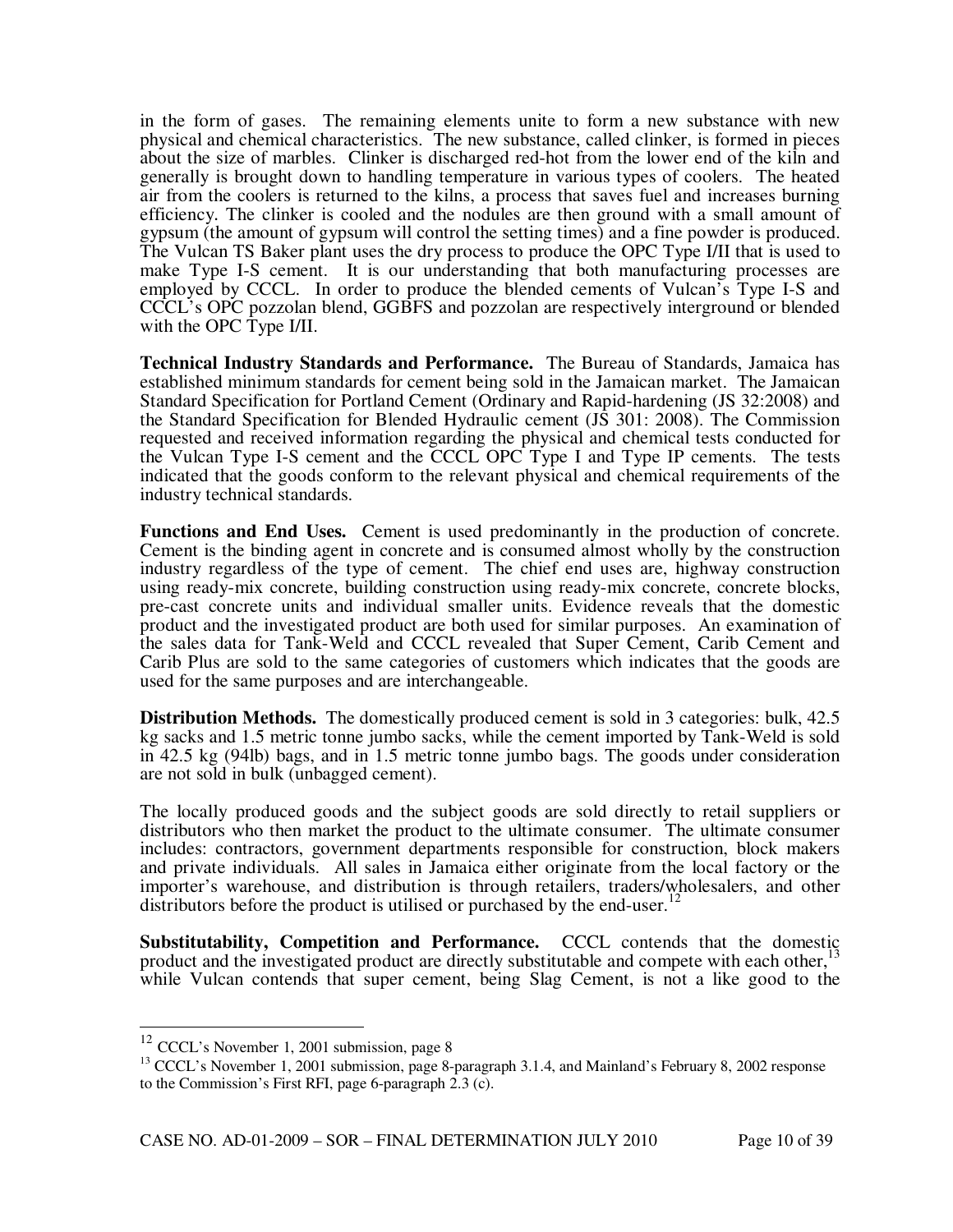Complainant's products (OPC and Carib Plus), $14$  as the materially superior characteristics of Tank-Weld's Super Cement have been recognised by the end users comprising the market segment targeted by Tank-Weld…<sup>15</sup> Vulcan also goes on to state and provide supporting materials that leading end-users operating in Jamaica have specifically required the use of Tank- Weld's *Super Cement* for their respective construction projects.

Despite these contending views, if the products are seen as readily substitutable for each other, there is support for considering them to be like goods. This can be supported by a comparison of the uses and characteristics of the products. Because all cement regardless of type is the binding agent in concrete, there are no distinguishing characteristics for the consumer unless the cement was required for a specific and special purpose.

The Commission's assessment based on sales data and the market for cement in Jamaica is that the goods under consideration may be used for all jobs that the domestically produced cement is used for and vice versa. Of importance, is that Tank-Weld's *Super Cement* is not only sold to *leading end-users*, as has been submitted by the Respondents, but significant quantities of *Super Cement* have been sold to customers which include hardware stores, government agencies, construction companies (both large and small), block factories, retailers and cash customers, which suggests a high level of substitutability with the locally produced goods.

**Customer Perception.** Customer Perception can be inferred from the end uses of the products which were developed using sales data from Tank-Weld and CCCL. The same types of customers in the form of hardware stores and blockmakers purchase and use Vulcan's Type I-S cement and CCCL's OPC Type I and Portland pozzolan cement.

## **IX. MARKET FOR CEMENT IN JAMAICA**

The cement market in Jamaica is supplied by one domestic producer and several importers, all of which distribute cement to the consumer through retailers, distributors and ready-mix operators. Others import for their own use. The Complainant is the sole operating manufacturer of cement in Jamaica. Before 1999, the Complainant was the sole supplier of cement to the Jamaican market, sometimes itself importing to supply the market. Thereafter, the market changed significantly to include other suppliers of imported cement.

The Complainant submits that historically, approximately eighty per cent (80%) of the cement produced by CCCL was sold to suppliers who distribute cement to the ultimate consumer in  $42.5$  kilogram (kg) sacks<sup>16</sup>. The balance of the amount produced locally was sold in bulk or jumbo bags to consumers to complete larger projects.

In 1999, cement was initially being imported into the Jamaican market by one importer and this expanded subsequently to include other importers. In the latter part of 2005 through to the first quarter of 2006, the domestic industry produced cement of a sub-standard quality which resulted in production shortages. In response to the quality issues and the resulting shortages in production that were affecting the domestic industry, the Jamaican government temporarily reduced the CET bound rate from forty per cent (40%) to fifteen per cent (15%), which resulted in an increase in imports to satisfy the excess demand in the market. During

 $\overline{a}$ 

<sup>&</sup>lt;sup>14</sup> Joint Submission of Florida Cement Inc., Vulcan Materials Company & Tank-Weld Metals Limited, Page 9.

<sup>15</sup> Ibid, Page 21, Paragraph 41

 $16$  Ibid, at page 13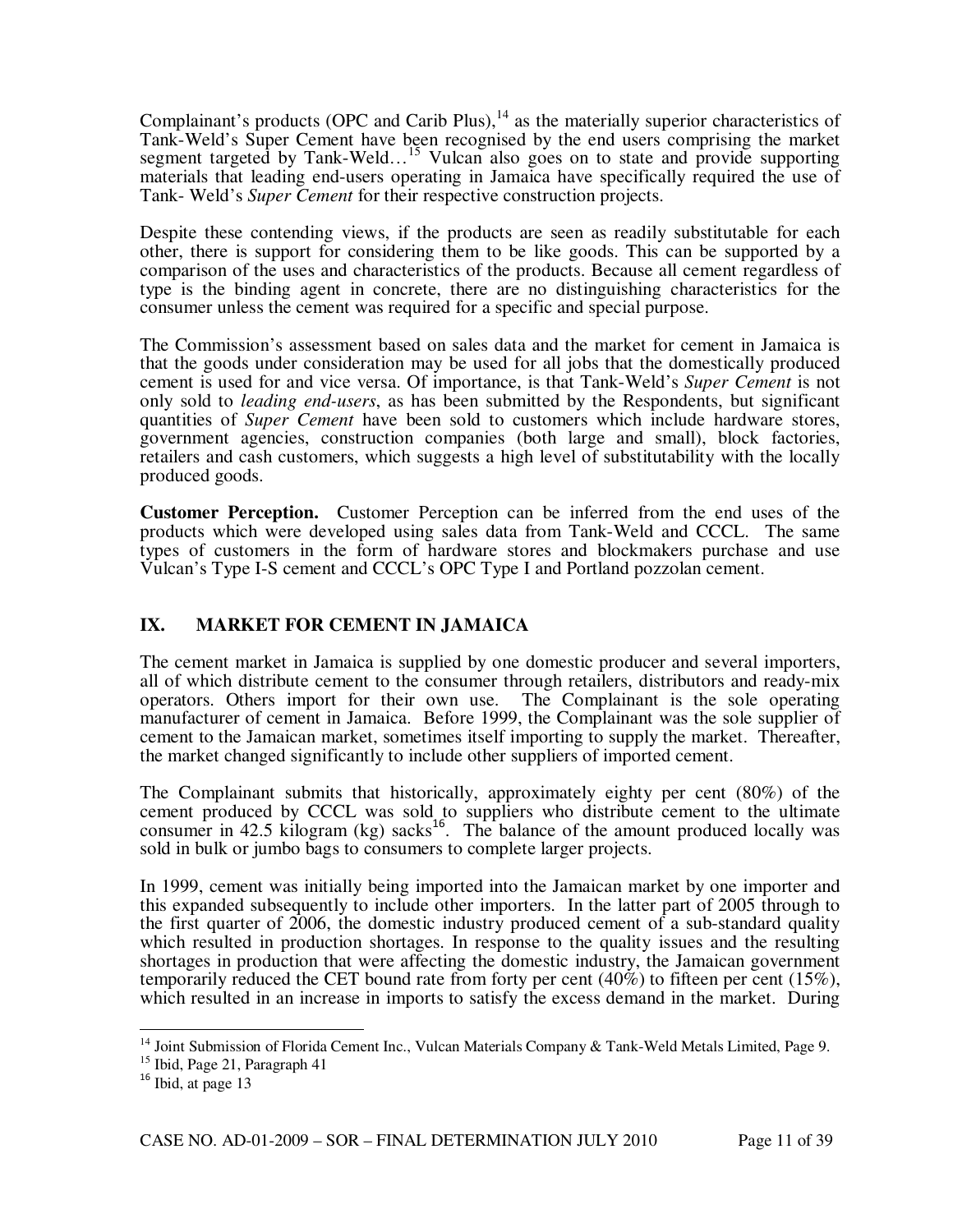this period, the domestic industry also increased its importation of cement. By 2006, the Complainant became a major importer of cement, accounting for more than fifty per cent (50%) of total imports. This profile changed in 2007 as other importers increased cement imports into the market. In 2009, cement is being imported into Jamaica from different sources by a few importers for distribution on the market.

|                            | 2005     | 2006           | 2007    | 2008    | 2009    |
|----------------------------|----------|----------------|---------|---------|---------|
|                            |          |                |         |         |         |
| <b>Domestic Production</b> |          |                |         |         |         |
| Cement                     |          |                |         |         |         |
|                            | 844,843  | 760,815        | 773,019 | 724,528 | 736,560 |
| Imports by CCCL            |          |                |         |         |         |
|                            | $\theta$ | 119,032        | 25,988  | 46,062  |         |
| Other Imports              | 2,000    | 69,658         | 156,250 | 148,605 | 146,250 |
|                            |          |                |         |         |         |
| <b>Total Consumption</b>   |          |                |         |         |         |
|                            | 866,400  | 912,953        | 963,734 | 868,865 | 798,902 |
| <b>CCCL</b> Exports        |          |                |         |         |         |
|                            | 2,762    | $\overline{0}$ | 5,964   | 28,463  | 88,912  |

#### **JAMAICAN MARKET CONSUMPTION OF CEMENT 2005-2009<sup>17</sup>**

The demand and consumption of cement is highly dependent on the construction sector as all cement is consumed in construction activities. Jamaica's construction sector has historically been an essential contributor to the Jamaican economy, primarily due to its contribution to the country's physical infrastructure, but also due to the linkages it has with other sectors. However, the sector has been experiencing marginal growth over time. The total value added by the construction industry in 2008 was only one point eight per cent (1.8%) higher than the total value added by the industry in 1992.<sup>18</sup>

In 2009, the Planning Institute of Jamaica indicated in the first quarter of the year that real value added in the construction industry decreased by seven per cent (7%). This continued in the April to June quarter with a further decline of three point eight per cent (3.8%). In the July to September quarter, construction again declined by five point eight per cent (5.8%) and in the October to December quarter by a further three point five per cent (3.5%). The decline in the December quarter represented the ninth consecutive quarterly decline for the industry. Consequently, the industry, which uses cement as one of its main inputs experienced an overall contraction in 2009. The sector also continues to be adversely affected by the general downturn in the economy, which has resulted in the suspension or delay in some construction projects. The Commission notes that the decrease in demand for cement is reflected in the decreased cement consumption for the relevant period. More recently, the Planning Institute of Jamaica reported that for the first quarter of 2010 (January – March) the construction industry contracted by a further three per cent (3%).

The contraction in the Jamaican economy and in particular the construction sector has also impacted on the domestic market for cement. In 2006, a release by the then Ministry of Industry, Technology, Energy and Commerce (now Ministry of Industry, Investment and Commerce) noted that production and imports up to November 19, 2006 totaled 915,000 MT compared with approximately 850,000 MT for the full year 2005. The report further stated

l

<sup>&</sup>lt;sup>17</sup> Information in Table obtained from Annual Reports of CCCL, Jamaica Customs and Fiscal Services Limited

<sup>18</sup> Construction Task Force, (2009). *Vision 2030, Jamaica. Construction: Sector Plan 2009 – 2030.*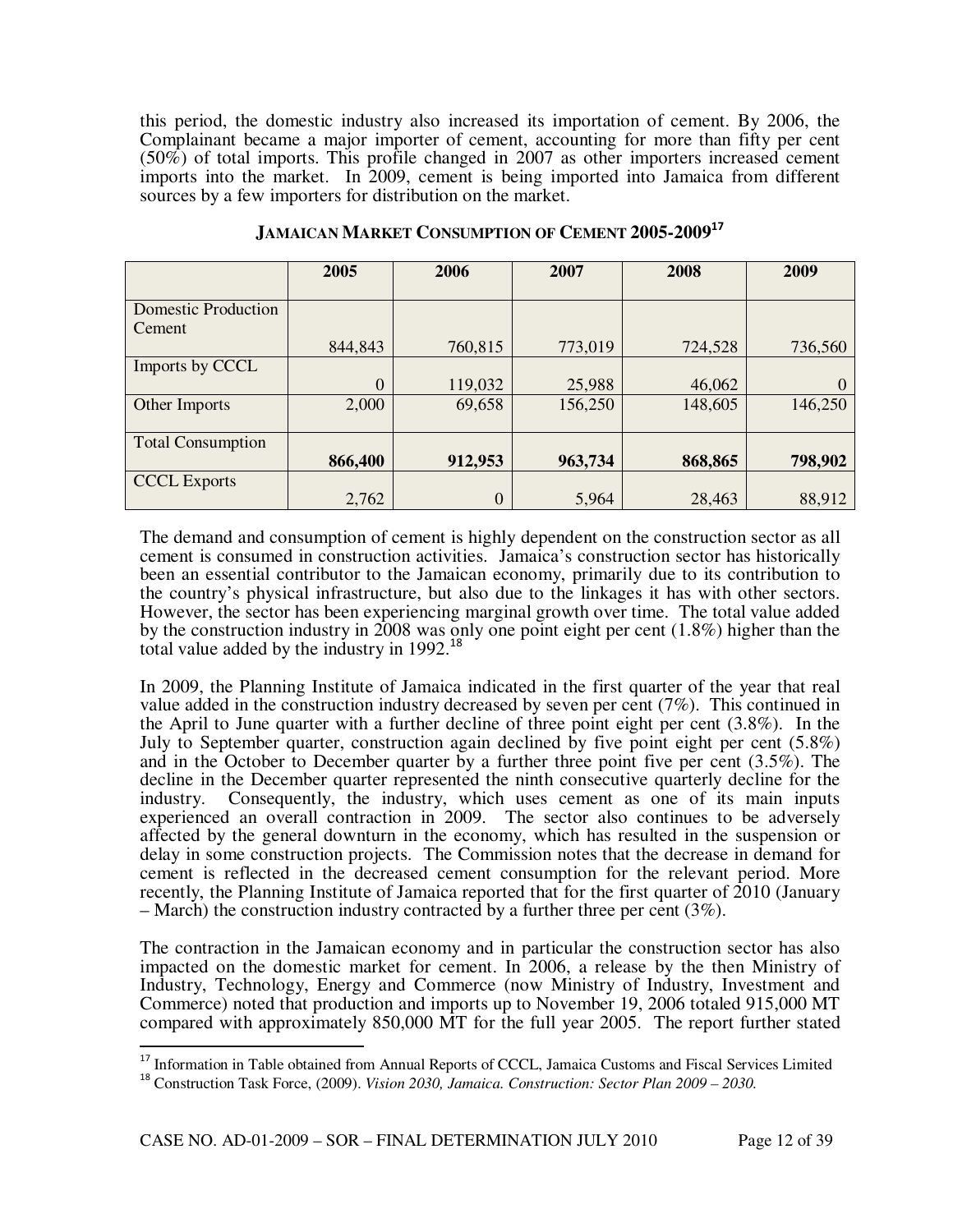that Jamaica's consumption of cement increased by approximately seven per cent (7%) in 2005, based on figures up to November.<sup>19</sup> In 2007, the total market demand increased an estimated six per cent (6%) more over 2006. However, this increase was short lived as the market contracted by approximately ten per cent (10%) in 2008. This continued in 2009 with contraction of the market by approximately eight per cent (8%) compared to the previous year.

In relation to imports, over one hundred thousand (100,000) MT of cement was imported in 2006. Imports increased by two point six per cent (2.6%) in 2007 and by six point eight per cent (6.8%) in 2008. However, in 2009, imports decreased by an estimated twenty five per cent (25%).

The Jamaican market for cement has been contracting since 2007. The impact of the market contraction on the Domestic Industry and the presence of imports other than the goods under consideration are factors that are examined in the causation section of the SOR.

## **X. EVIDENCE OF DUMPING**

l

Dumping occurs when the Exporter and Producer sells the product under investigation to the Importer in Jamaica at a price (Export Price) which is lower than the price at which it sells the same product when it is destined for consumption in its home market (Normal Value). Dumping is where the Normal Value is higher than the Export Price of the goods shipped to the country of import. The Margin of Dumping (or Dumping Margin) is the differential between the Normal Value and the Export price. The margin is expressed as a percentage of the Export Price.

A fair comparison of the Normal Value and Export Price is required by the Act and Regulations whereby adjustments are made for costs, charges and expenses that would affect price comparability. Relevant adjustments were made where necessary in order to remove those factors that may distort the comparability of the prices in order to bring the export price and the normal value to the same level of trade.

The Commission found that the Portland Blast Furnace Slag cement which is the subject of this investigation is being sold at dumped prices from the U.S.A. to Tank-Weld in Jamaica by the Exporter and Producer, Vulcan and Affiliated Party, Florida Cement Inc.

At the Preliminary Determination, the Commission indicated that it found that the margin of dumping was *at least* fifteen point one three per cent (15.13%). At Final Determination, the Commission now finds that the margin of dumping is fifty nine point seven two per cent (59.72%). The dumping margin was calculated by fair comparison of the ex-factory Constructed Normal Value, using the cost of production methodology; with the ex-factory export price.

The difference in the dumping margins calculated at the Preliminary Determination and the Final Determination is attributable to three factors. At Preliminary Determination, the Commission articulated the lowest margin of the range which it had in fact found to be the margin of dumping, hence, as noted, the margin was given as being "at least" point one three per cent (15.13%). More importantly, since the Preliminary Determination, the Commission

<sup>19</sup> Ministry of Industry, Technology, Energy and Commerce, (2006). *Cement Update #8: November 20, 2006*. Retrieved from www.mct.gov.jm/Cement%20Update\_november\_20.pdf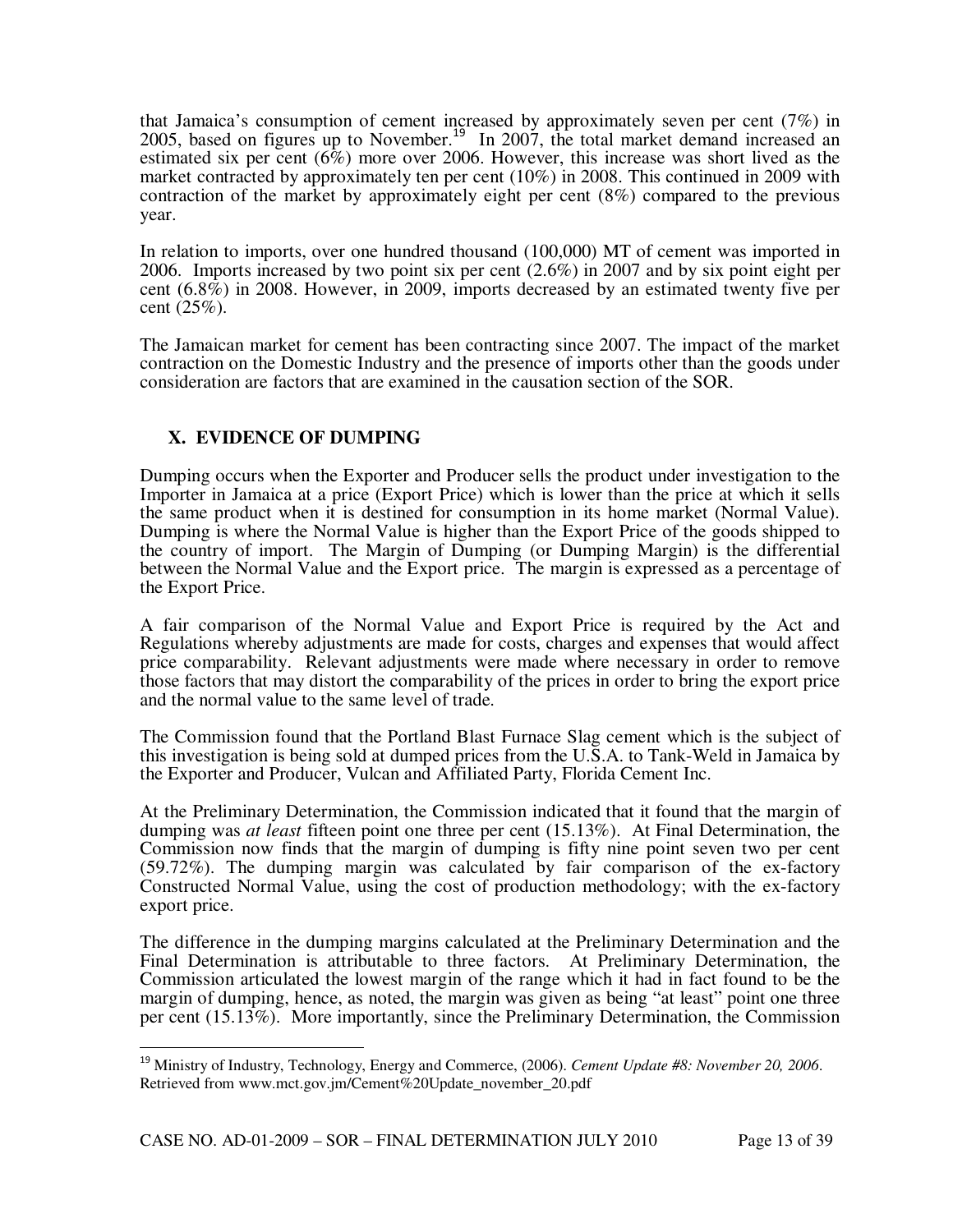received and was able to verify additional information on the costs of production and pricing policy used by the Exporter and Producer. This enabled the Commission to construct a more precise normal value. In doing so, it was able to apply the mark-up for profit that was derived from the actual pricing policy generally applied by the Exporter and Producer to its products. This mark-up is actually higher than the profit margin range used earlier. The Commission also used the average selling prices for the Type I-S cement minus adjustments to arrive at a lower ex-factory export price than was used at the Preliminary Determination.

#### **A. Normal Value**

The Commission determined the Normal Value, also referred to as the fair market price in accordance with the Act and Regulations. The Normal Value is the price at which like goods are sold in the ordinary course of trade for domestic consumption in the exporting country.

The precise blend of OPC Type I/II and GGBFS which forms the Type I-S cement under investigation is not sold by the Exporter and Producer in its home market. The Complainant had submitted three estimates for the Normal Value. These included an ex-factory Normal Value for Type I-S cement ranging from US\$98.04/MT to US\$113.48/MT; the cost of production of the blended product of US\$116.01/MT or the normal selling price of the Exporter's similar products in its home market, which is  $US$109.07<sup>20</sup>$ . The Commission sought to obtain a more precise Normal Value for the goods under consideration. Therefore, as noted, the Commission constructed the normal value in order to arrive at the price that the Exporter and Producer would sell the product for in its home market, as provided for in Regulation 3(b) below.

#### Regulation 3

- (1) Subject to regulation 4, the fair market price of goods shall be determined by reference to:
	- (a) the price at which like goods are sold in the ordinary course of business<sup>21</sup> for domestic consumption in the exporting country; or
	- (b) the cost of production of those goods in the exporting country including any subsidy provided in relation to such production
- (2) The Commission shall determine fair market price on the basis of the price in the exporting country if the Commission is satisfied that sales in that country are of sufficient quantity to consider it a viable export market and to form the basis of the fair market price.
- (3) In paragraph (2) "sufficient quantity" means that the aggregate quantity or aggregate value of the foreign like product sold by the exporter or producer in the country of export is five per cent or more of the aggregate quantity or value of the sales of the goods to Jamaica
- (4) The fair market price may be calculated on the basis of the cost of production value in cases where sales in the domestic market are inappropriate on the following grounds-
	- (a) such sales are-

 $\overline{\phantom{a}}$ 

- (i) not viable
- (ii) below the cost of production and are made within an extended period of time, in substantial quantities and at price which do not permit recovery of cost within a reasonable period of time

<sup>&</sup>lt;sup>20</sup> CCCL Rebuttal Submission in Response to Submissions by the Foreign Exporters and Domestic Importers, received on February 12, 2010, Public Version.<br><sup>21</sup> Ordinany Causes Co.

<sup>21</sup> Ordinary Course of business also referred to as the ordinary course of trade is not defined in the ADA or the CDDS Regulations, however two circumstances have been identified in practice as sales that may not be in the ordinary course of trade: some or all domestic transactions are sold below cost, or where the domestic sales are made to related parties.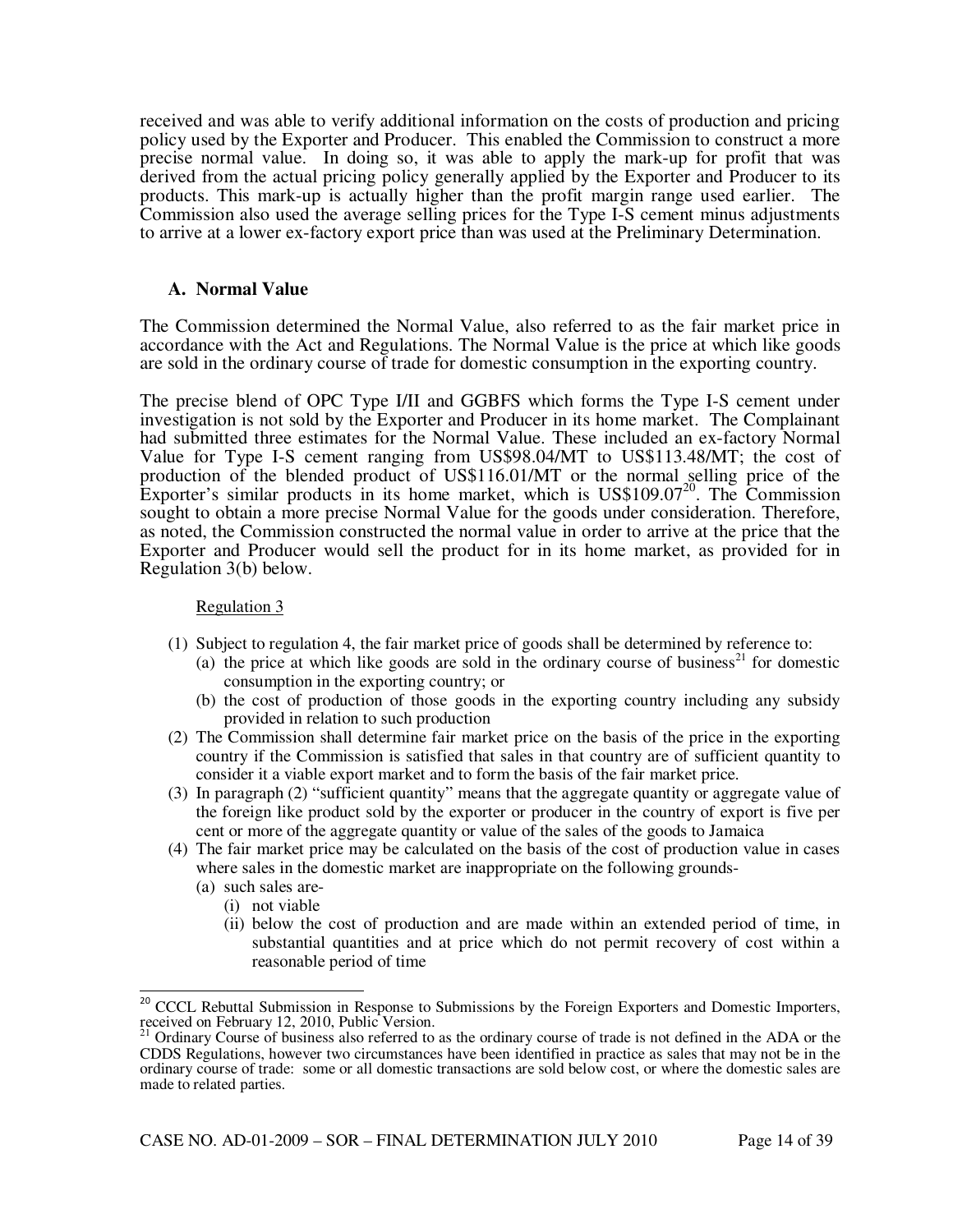- (iii) outside the ordinary course of trade on account of market conditions (iv) not representative
- (b) no contemporaneous sales of comparable merchandise exist.

For the Preliminary Determination, the Commission used the cost of production information submitted by the Exporter and Producer as the starting point for constructing the Normal Value. Information on the record submitted by the independent market consultant for the Complainant, which included standard industry costs, was examined and found to be reasonable. Upward adjustments were therefore made for transportation and movement expenses, packaging costs and profits from information on record with the Commission.

For the Final Determination, in order to construct the Normal Value, the Commission derived the pricing policy and methodology used by the Exporter and Producer for all its products for the home market from a careful examination of the company's records for the Cement Group's sales. The company's consistent practice is to establish the prices for its products based on variable costs consideration. Absorption of fixed costs is not included in setting the prices for the products, but instead allocated in full in the profit and loss account.

In determining the Exporter and Producer's pricing policy the Commission examined firstly the company's total net sales against their total variable costs as presented in the Income Statement extract for 2009. The Commission also identified and examined three cement products manufactured by Vulcan Florida Rock Division: OPC Type I, SUPERCEM and a custom blend of OPC Type I/II and GGBFS which was manufactured for a special project. This custom blend is different from the Type I-S blend in that it contains a higher content ratio of GGBFS to OPC Type I/II. Other products such as the masonry cement blends, mortar mix, stucco, roof tile cement, white cement and those composed of materials such as fly ash, were excluded from the Commission's analysis due to notable differences in the composition and use when compared to the Type I-S blend.

The schedule of the variable costs incurred to produce the various cement types produced by the Vulcan Florida Rock division was used. The costs listed in the schedule were PRM (purchase raw materials), fuel, variable cost, bags, pallets<sup>22</sup> and electricity. The information provided by Florida Cement Inc. on the costs was used to verify and obtain all costs relating to production and sale, including those in the production cost breakdown for the Type I-S cement which was previously provided to the Commission, as well as the costs incurred to produce and sell the three other cement products referred to above. The Commission found that these costs reasonably reflect the costs associated with the production and would be sale of the Type I-S cement in the home market of the Exporter and Producer.

The Commission derived the overall gross profit mark-up based on the comparison of total net sales to total variable costs. The mark-up for: (i) the OPC Type I using the average net selling price for bagged products against the variable cost of producing bagged OPC Type I; (ii) the SUPERCEM (100%) Slag cement sold in bulk (which is not sold in bags) against the variable cost of producing SUPERCEM; and (iii) the special blend against the variable cost of producing the blend were also calculated. For the special blend, the costs incurred in the production of OPC and GGBFS were prorated to reflect the content ratio of GGBFS to OPC Type I/II. This information was used to determine and confirm the pricing policy generally utilised by the Exporter and Producer.

 $\overline{a}$ 

<sup>&</sup>lt;sup>22</sup> Pallet costs are only incurred for bagged products.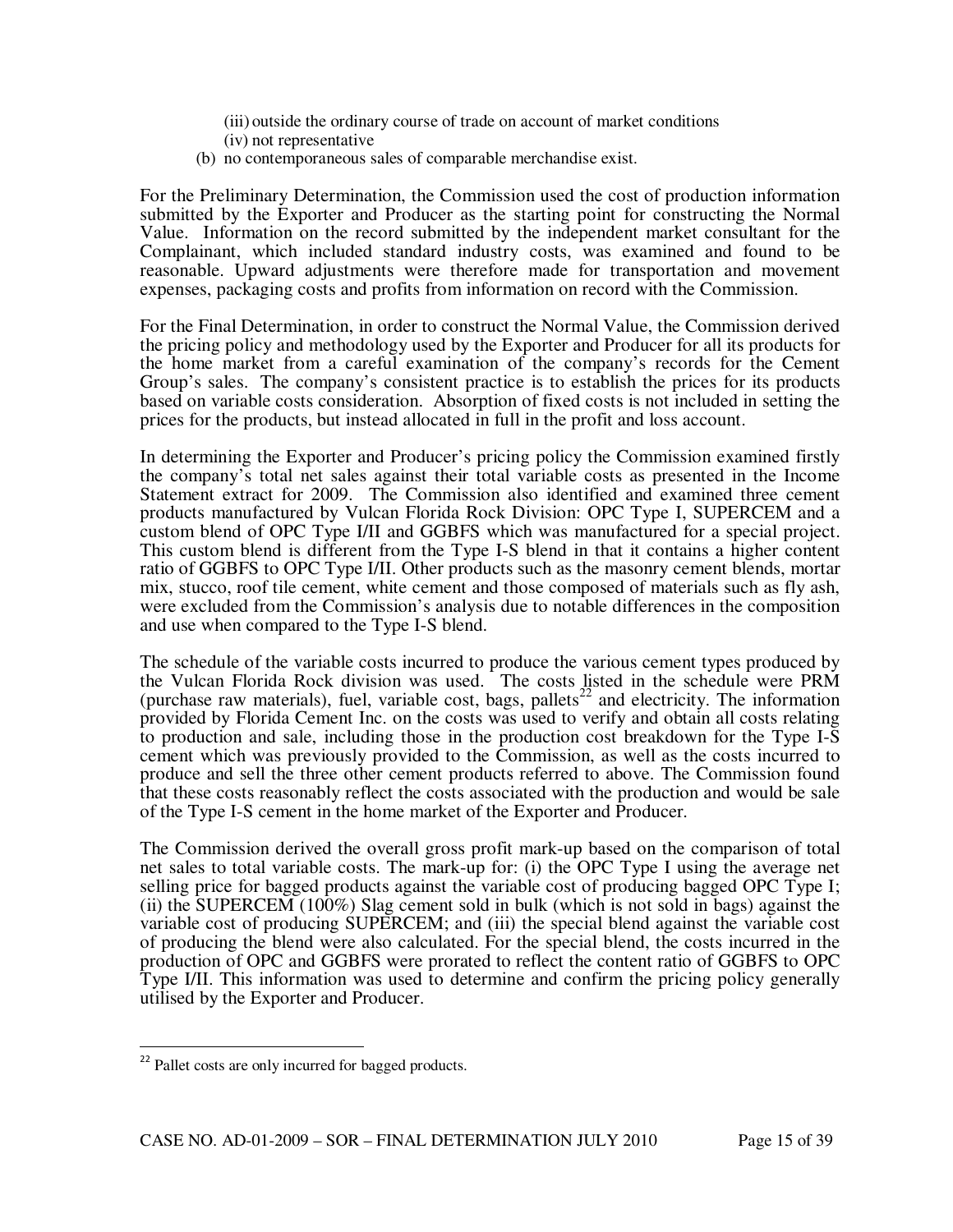To construct the Normal Value for the Type I-S cement, the Commission used the average selling prices for the goods under investigation. The price for the first shipment differed from the price for all subsequent shipments. Two dumping margins were calculated to reflect this difference. The variable costs incurred for the production of OPC and GGBFS were also prorated to reflect the composition of the Type I-S cement blend. The Commission calculated the mark-up for the first and subsequent shipments. It was noted that during the POI, Florida Cement Inc. took a higher mark-up on the first shipment than for subsequent shipments. The Commission also found on examination of the variable costs and pricing for the Vulcan Type I-S cement that based on the company's pricing policy, this product was priced at a much lower mark-up when compared to the products sold in the home market.

The Commission constructed Normal Value amounts of US\$120.07 for the first shipment and US\$117.08 for the subsequent shipment for the Type I-S cement.

| Table X.1 Constructed Normal Value for Vulcan Type I-S cement |                                          |                                                      |  |  |
|---------------------------------------------------------------|------------------------------------------|------------------------------------------------------|--|--|
| <b>Details</b>                                                | Amount/US\$/ST                           |                                                      |  |  |
|                                                               | <b>First Shipment</b><br><b>May 2009</b> | <b>Subsequent Shipments</b><br>June - September 2009 |  |  |
| <b>Total Variable Costs</b>                                   |                                          |                                                      |  |  |
| Mark-up Applied [79.00%]                                      |                                          |                                                      |  |  |
| <b>Normal Value</b>                                           | 120.07                                   | 117.08                                               |  |  |

## **Export Price**

l

Section 19 of the Act prescribes how the Export Price for the goods under consideration is to be determined. It states in pertinent part that:

The Export Price of the goods sold to an Importer in Jamaica, notwithstanding any invoice or affidavit to the contrary, is an amount equal to the lesser of:

- (a) the exporter's sale price for the goods adjusted by deducting therefore
	- (i) the costs, charges and expenses incurred on sales of like goods for use in the country of export;
	- (ii) any duty or tax imposed on the goods by or pursuant to a law of Jamaica to the extent that the duty or tax is paid by or on behalf or at the request of, the exporter; and
	- (iii) all other costs, charges and expenses resulting from the exportation of the goods, or arising from their shipment, from the country of origin or country of export, as the case may be; and
- (b) the price at which the Importer has purchased or agreed to purchase the goods, adjusted therefore all costs, expenses, duties, taxes as described in paragraph (a).

The average selling prices<sup>23</sup> for the first and subsequent shipments respectively were used as the starting points to derive the Export Price. Gross Export Prices or in this instance, average selling prices typically "include the cost of the merchandise purchased by the buyer, and the cost of any services received by the buyer which are bundled with the merchandise, for instance, freight, insurance, credit, or even post sale services, such as repairs and

<sup>&</sup>lt;sup>23</sup> The Exporter and Producer submitted to the Commission its sales for the period January 2009 to April 2010.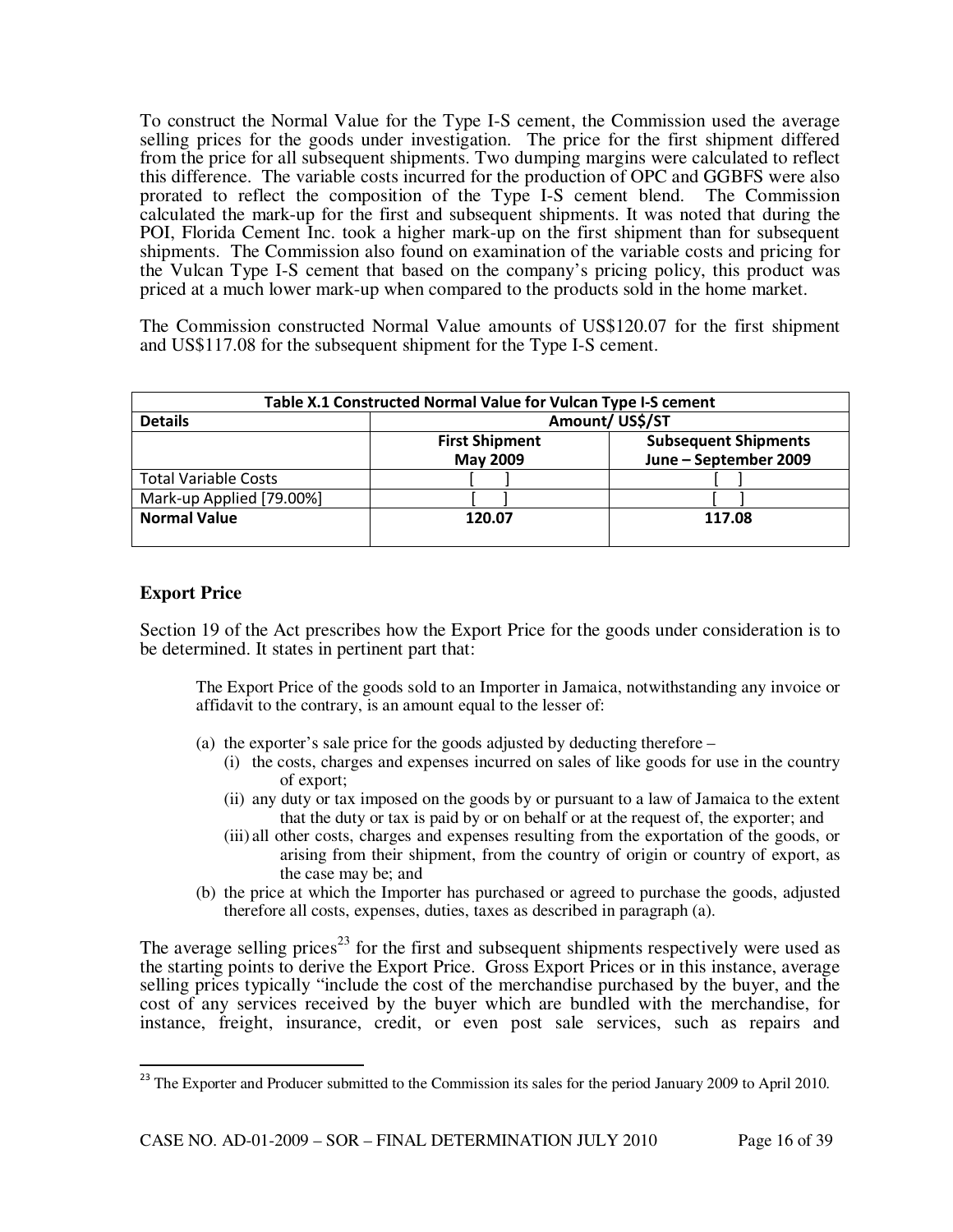maintenance."<sup>24</sup> Consequently, "the cost of any bundled services and the amount of any rebates should therefore be deducted from the price invoiced in order to arrive at the price the buyer effectively paid for the merchandise alone."

In order to arrive at the ex-factory Export Price adjustments were made for all export/shipping related costs from the average selling prices, specifically the cost to move the material to the dock and to load the vessel. No additional deductions were made since the costs of freight, shipping, marine insurance, unloading and other port charges were borne by the Importer, Tank-Weld<sup>25</sup>. The ex-factory Export Prices derived were US\$82.53 and US\$73.30 respectively for the first and subsequent shipments.

The Commission found margins of dumping of 45.48% for the first shipment and 59.72% for subsequent shipments respectively, using the constructed Normal Values and ex-factory Export Prices as noted in Table X.2 below. The Commission concluded that margins of dumping are not *de minimis* and that the volume of the actual dumped imports is not negligible. Further that the higher margin of 59.72% calculated for the majority of the shipments of the dumped goods during the POI was used by the Commission as it represents a more accurate finding.

| Table X.2 Margin of Dumping for Type I-S cement |                       |                             |  |  |  |
|-------------------------------------------------|-----------------------|-----------------------------|--|--|--|
| <b>Details</b>                                  | Amount/US\$/ST        |                             |  |  |  |
|                                                 | <b>First Shipment</b> | <b>Subsequent Shipments</b> |  |  |  |
|                                                 | May 2009              | June - September 2009       |  |  |  |
| Normal Value                                    | 120.07                | 117.08                      |  |  |  |
| <b>Export Price</b>                             | 82.53                 | 73.30                       |  |  |  |
| 37.54<br>Dumping                                |                       | 43.78                       |  |  |  |
|                                                 |                       |                             |  |  |  |
| <b>Dumping Margin</b><br>45.48%<br>59.72%       |                       |                             |  |  |  |

## **XI.ECONOMIC CONDITION OF DOMESTIC INDUSTRY: 2005 – March 2010**

The Complainant, CCCL is the sole producer of cement in Jamaica. CCCL mines limestone and shale from quarry lands it owns in Jamaica and processes it into cement. It sells the cement manufactured in Jamaica primarily on the local market. Aside from a few shipments imported for sale, prior to 2005, it was also the sole supplier to the market. The last year that the domestic producer supplied the entire market from domestic production was 2005. Since then a few importers have entered the market as the market grew and CCCL had difficulties meeting the demand. The Commission found it useful to start its analysis in 2005 and provides an overview of the economic condition of the Domestic Industry for the period 2005–2009. This assessment involves a historical look at the development, growth and stability of the operations of CCCL from a financial perspective.

In 2006, the Domestic Industry was unable to supply a growing domestic market for cement. As a result of its own production difficulties with an aging and somewhat outdated plant, it suffered a major setback in 2006 when substandard cement was produced and sold to the market. It had to engage in negotiations with its customers and had to compensate purchasers who were harmed by the faulty cement. CCCL itself became a major importer as well as

l

<sup>&</sup>lt;sup>24</sup> A Handbook on Antidumping Investigations, Judith Czako, Johann Human and Jorge Miranda

 $^{25}$  Joint Reply of Respondents, received on February 22, 2010, page 5, Footnote 4.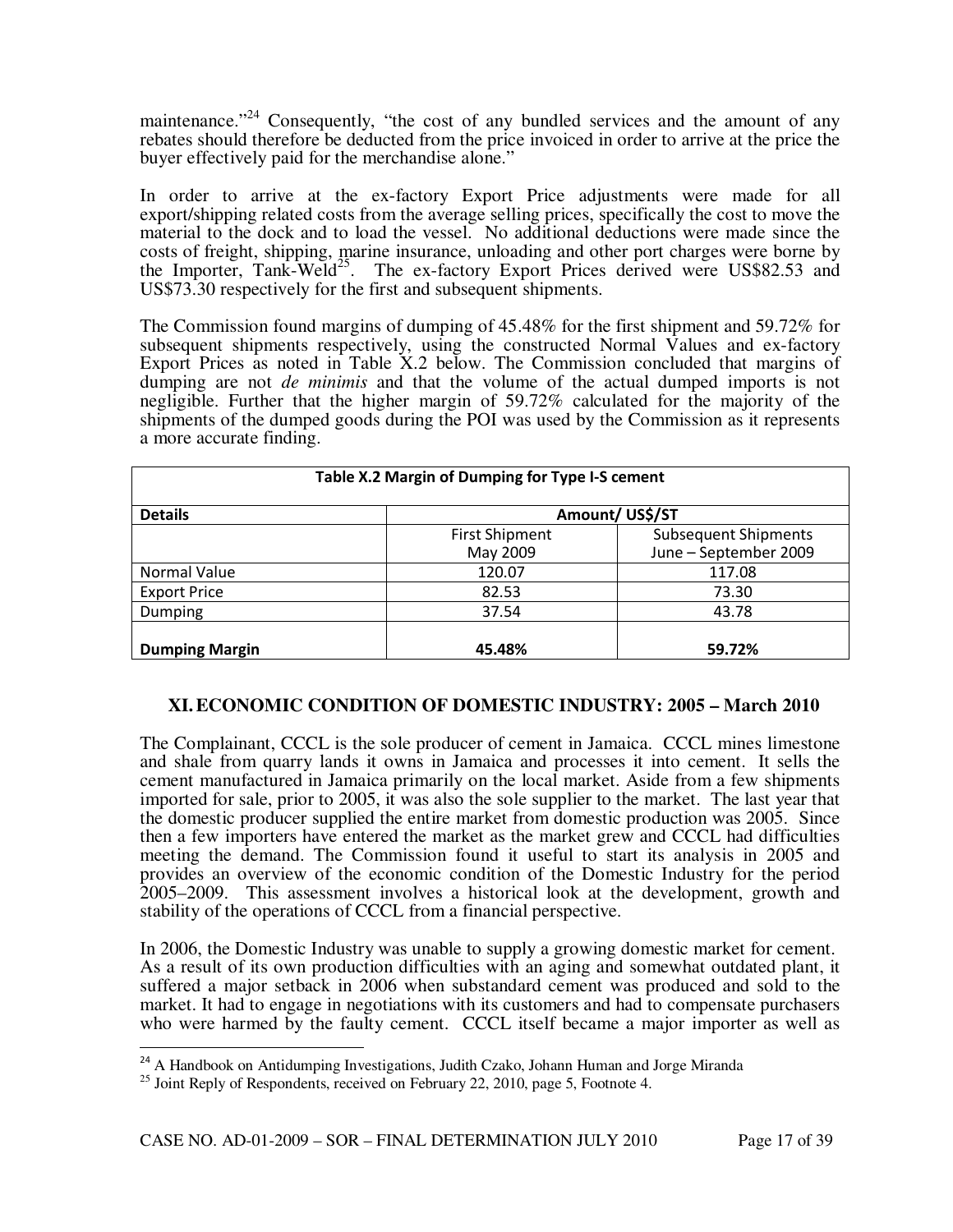producer to fill its significant production gap as it tried to recover. The GOJ intervened to ensure a reliable supply of cement to meet the market demand, which at the time was still robust, by considering and implementing waivers and negotiating the importation of sufficient quantities of cement. In 2007, the local market for cement expanded and quantities of imports increased. By now, CCCL had decreased its import quantities, but there were other commercial players importing to sell in the market for cement. The market began to contract a little while thereafter. In 2009, the contraction in the market accelerated, resulting in a reduction in the Domestic Industry's production gap.

The published financial statements for CCCL when analysed annually show that revenue increased by sixteen point four two per cent (16.42%) between 2006 and 2007 and by eleven point nine three per cent (11.93%) in 2008. This increase in revenue in 2008 was lower than the level of increase experienced over the 2006 to 2007 period. For 2009 growth in revenue was less than one per cent  $(1\%)$ , with reduced operating profits due mainly to the increased costs of production and operating lease payments.

**TABLE XI.1 FINANCIAL OVERVIEW OF DOMESTIC INDUSTRY - 2005 – 2009 (INFORMATION FROM AUDITED ANNUAL REPORTS OF CCCL)** 

| TREONMATION F NOM AUDITED ANNOAL NEI ONTS OF CCCLI |                                                              |           |                 |                 |           |  |  |
|----------------------------------------------------|--------------------------------------------------------------|-----------|-----------------|-----------------|-----------|--|--|
| <b>Description</b>                                 | 2005<br>2006<br>2007<br>J\$'000<br>J\$'000<br><b>J\$'000</b> |           | 2008<br>J\$'000 | 2009<br>J\$'000 |           |  |  |
| Revenue/Sales                                      | 5,765,114                                                    | 6,632,008 | 7,721,003       | 8,642,729       | 8,695,025 |  |  |
| <b>Operating</b><br>Profit                         | 108,191                                                      | 132,558   | 651,057         | 861,008         | 26,410    |  |  |

| TABLE XI.2 PRODUCTION AND SALES OF DOMESTIC INDUSTRY 2005 - 2009 |  |
|------------------------------------------------------------------|--|
|------------------------------------------------------------------|--|

| <b>Description</b> | 2005    | 2006     | 2007    | 2008    | 2009    |
|--------------------|---------|----------|---------|---------|---------|
|                    |         |          |         |         |         |
| Production by CCCL | 844,843 | 760,815  | 773,019 | 724,528 | 736,560 |
|                    |         |          |         |         |         |
| Imports by CCCL    | 0       | 119,032  | 25,988  | 46,062  | 0       |
|                    |         |          |         |         |         |
| Sales (CCCL)       |         |          |         |         |         |
| Domestic           | 862,400 | 843,295  | 807,484 | 720,260 | 652,651 |
| Sales $(CCCL)$ –   |         |          |         |         |         |
| Export             | 2,762   | $\theta$ | 5,964   | 28,463  | 88,912  |

In 2005 CCCL supplied almost one hundred per cent (100%) of the market. However, in 2006 domestic production was reduced by ten per cent (10%), creating the need for imports to fill the gap. In the same year CCCL accounted for the majority of imports into Jamaica, approximately sixty three per cent (63%). The dynamics changed in 2007 and onwards when imported cement supplied by other players in the market, surpassed CCCL's imports, which stopped in 2009. The market has been contracting since 2008 and the level of imports into the market has been sustained.

In the changing cement landscape CCCL has significantly increased exports which grew to a high of 88,912MT in 2009 and continued to grow into 2010 as the first quarter results indicated with 39,004MT exported for the quarter.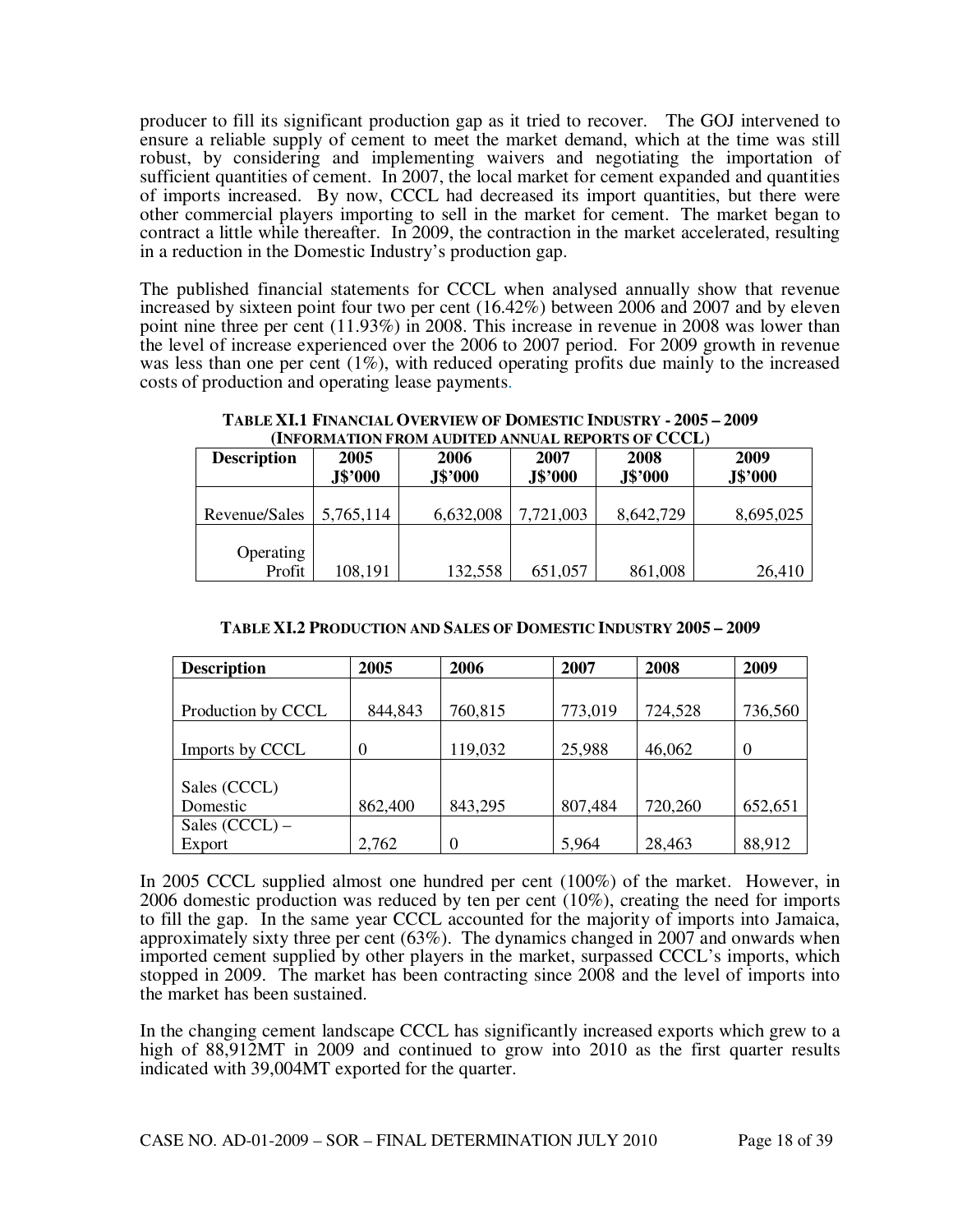Between 2005 and 2009, CCCL invested more than US\$177,000,000.00 in order to upgrade and repair its facility as well as to increase its production capacity. The company notes that the expansion of its capacity was undertaken as part of its commitment in accordance with the TCL Group's contract with the Government of Jamaica (GOJ) to make CCCL a world class cement producer able to compete globally, increase plant efficiencies and reduce production costs. Ultimately, this would not only earn foreign exchange, but also reduce the price of cement sold in the Jamaican market. The capital programme was deemed critical by CCCL to ensure its ability to supply the entire Jamaican market while exporting excess production to earn and generate hard currency.

CCCL has reported that its financials for the first quarter of 2010 depicts a "disappointing financial performance<sup> $26$ </sup> when compared with its performance in the corresponding quarter in 2009.

The company's cement production in the first quarter of 2010 amounted to a nine point one four per cent increase (9.14%) over the quarter ending March 2009, and a one point zero six per cent (1.06%) increase over the preceding quarter ending December 2009.

Local cement sales for the first quarter of 2010 totaled 157,649 MT, which represents a decline of 20,000 MT or eleven per cent (11%) when compared to the quarter ending March 2009, in which 177,689 MT of cement was sold. When compared to the preceding October to December 2009 quarter, local sales increased by 1,649 MT or one point zero five per cent  $(1.05\%).$ 

Cement exports by CCCL totaled 39,004 MT in the January to March 2010 quarter, which represents a significant increase over the first quarter of 2009 when 13,169 MT was exported. When compared to the October to December quarter, exports for the March 2010 quarter increased by 9804 MT or thirty three point five seven per cent (33.57%). The increase in exports in 2010 continues the trend that started in 2009.

## **XII. INJURY ANALYSIS**

 $\overline{a}$ 

The WTO Agreement<sup>27</sup> identifies three types of injury that can be found to be "material" in an anti-dumping investigation; material injury to a domestic industry; threat of material injury to a domestic industry; or material retardation of the establishment of a domestic industry.

Injury in the form of material retardation of the establishment of a domestic industry is not being considered in this investigation. This injury type applies to cases where there is no existing domestic industry producing the like good and the establishment of such an industry has been materially hindered by dumped imports. In the present matter, the domestic industry producing the like good is already established and has the majority share in the domestic market.

<sup>26</sup> CCCL, (2010). *Consolidated Unaudited Interim Financial Report for the three months ended March 31, 2010*. Retrieved from http://www.caribcement.com/files/cms/CCCL\_Financials\_1st\_Qtr\_2010.pdf

<sup>&</sup>lt;sup>27</sup> WTO Antidumping Agreement (ADA), Article 3, Footnote 9; Paragraph 1 of Article VI of the GATT 1946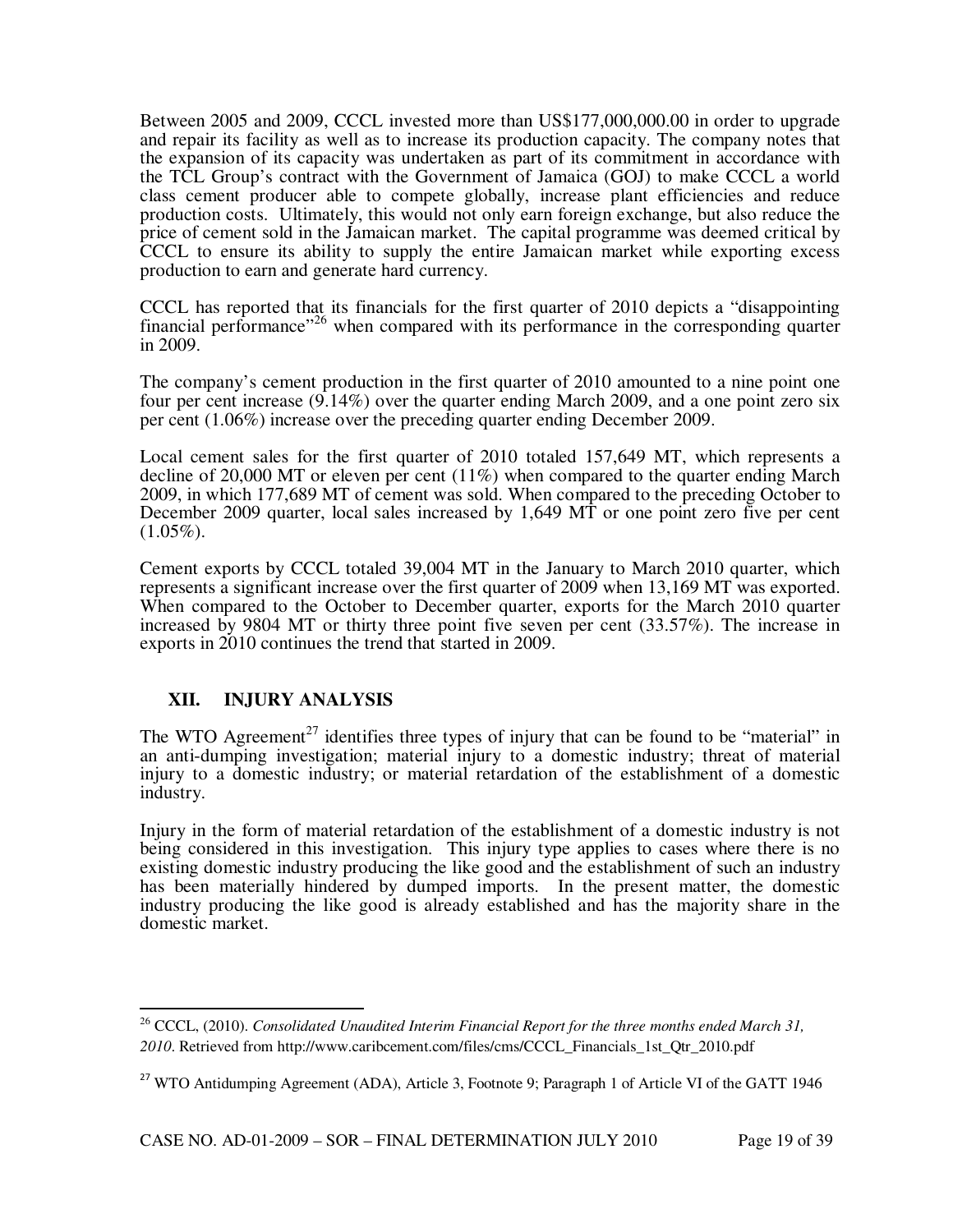## **A. MATERIAL INJURY**

The Commission examined the Complainant's claim that the dumping of the goods has caused and is causing material injury to the industry.<sup>28</sup> Regulation 12 provides the relevant framework for the analysis. The relevant economic indicators were analysed under the following headings:

Price effects - referring to whether there has been significant price undercutting, price depression or price suppression.

Volume effects – referring to whether there is a decline or negative effect on output (production), utilization of production capacity, inventories, sales and market share.

Economic Impact on the Domestic Industry **–** referring to whether there is a decline or negative effect on growth, profits, and return on investments, cash flow, and ability to raise capital, employment, wages and productivity.

The Commission examined the factors referred to above and other relevant economic factors to determine if the Domestic Industry has suffered or is suffering material injury. The Commission considered all factors to determine the overall effect and not the individual effect of each factor. Further, the Commission was guided by Regulation 12(3) which provides that nothing in the regulation shall be construed as binding the Commission to give priority to any of the factors.

Data over the POI was examined to ascertain trends in the various indicators of injury in the periods before and during the presence of the dumped goods in the Jamaican market. The Commission's analysis benefits from more recent data than it had at the Preliminary Determination stage. At the Preliminary Determination, the Commission examined the economic indicators for when the dumped goods were present in the Jamaican market from May through September 2009. At the Final Determination the Commission included in its consideration a longer period when the dumped goods were present in the market through to April 2010.

For the period during the POI to the most recent relevant information available when the dumped cement was present in the Jamaican market, the Commission observed no negative price effects, no adverse effect on cement production volumes (output) and capacity utilisation, no negative effect on cement inventories, a decline in sales which however converted into an increase in market share as the market consumption continued to show a significant rate decline. An assessment of the economic impact on the Domestic Industry revealed an increase in revenue, loss of profits due to increased costs of production and of the operating lease, resulting in adverse effects on return on investments, cash flow because of the increase investment in the plant and the servicing of those debts. There were no adverse effects on the Domestic Industry's ability to raise capital. These are addressed in more detail below.

## **a) PRICE EFFECTS**

l

Price Effects refer to changes in the level of prices in absolute and relative terms that are the direct result of dumped imports into the Jamaican market. This assessment involves an examination of (i) the prices at which the imported cement is sold in relation to the selling

<sup>&</sup>lt;sup>28</sup> CCCL's September 2, 2009 submission, Vol. 1, page 75.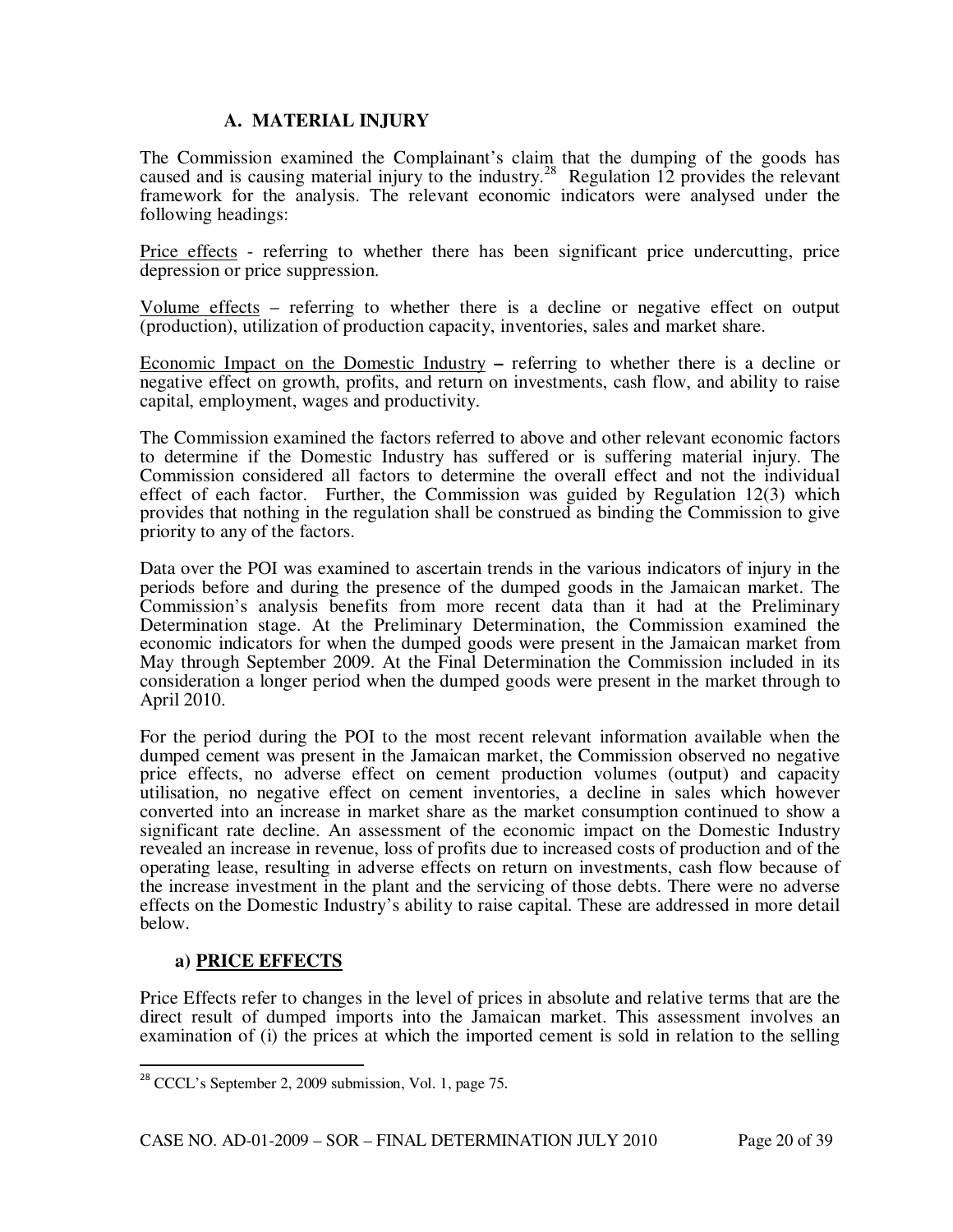prices of locally produced cement (price undercutting); (ii) the selling prices of the locally produced cement to ascertain any changes relative to previous price levels (price depression); and (iii) the ability of the domestic industry to adjust its prices to recover increases in its unit cost of production (price suppression).

The analysis on price effects was carried out using CCCL's detailed monthly list prices and periodic adjustments discounts and price increases and comparing these with the average monthly selling prices for Tank-Weld that were provided in their submissions. CCCL's bulk prices were not used because Tank-Weld did not import bulk cement. Therefore, the comparative analysis was done only for the 42.5kg bags and jumbo bags.

The Commission notes the effect of transportation costs when added to prices in some areas of the country but chose to exclude it so as to compare ex-warehouse prices for both companies.

The Commission found no price undercutting, no price suppression and no price depression during the period when the dumped goods were in the market.

**Price Undercutting.** The Commission examined the sales and price information submitted by CCCL and Tank-Weld prior to and after the preliminary determination.

For the period May 2009 to August 2009, Tank-Weld had higher selling prices than CCCL. On September 1, 2009, Tank-Weld announced a three per cent (3%) price increase which increased its cash price and credit price per 42.5kg bag and per jumbo bag. This coincided with a price reduction announcement by the Domestic Industry. With these adjustments Tank-Weld's prices continued to be higher than that of CCCL up to December 2009.

For the five month period from December 2009 to April 2010 the Commission observed that both CCCL and Tank-Weld increased their prices. Tank-Weld increased their average monthly selling prices incrementally each month, leading to an overall ten per cent  $(10\%)$ increase by April 2010 for the 42.5kg bagged cement. The prices for the jumbo bags were also increased but by a lower margin of four per cent (4%). In comparison, CCCL had two price adjustments during the same five month period. The first was a rolling back of the September 1, 2009 price reductions and the second on February 1, 2010, an increase of seven point eight per cent (7.8%) for the Carib Plus 42.5kg bagged cement and eight per cent (8%) for the jumbo bags. Note also that at the time of writing CCCL announced a 3.2% price increase, the details of which were not ascertained.

CCCL alleged that Tank-Weld offers undercompensated delivery and referred to the Importer's island-wide price for delivery. The Commission observed that Tank-Weld sold its cement at between three per cent (3%) and four per cent (4%) below CCCL's prices in the parishes of Trelawny, St. James, Hanover and Westmoreland when the transportation cost was factored in. The Commission based its price comparisons on ex-warehouse prices rather than include the effect of transportation as this offers some advantage each company depending on the location of their customers.

The Commission therefore does not find evidence of price undercutting.

**Price Depression.** The Complainant alleged that it suffered price depression because it has been forced to offer discounts and rebates, during different periods in 2009, in an effort to curb mounting inventories and to compete with the unfairly traded imports.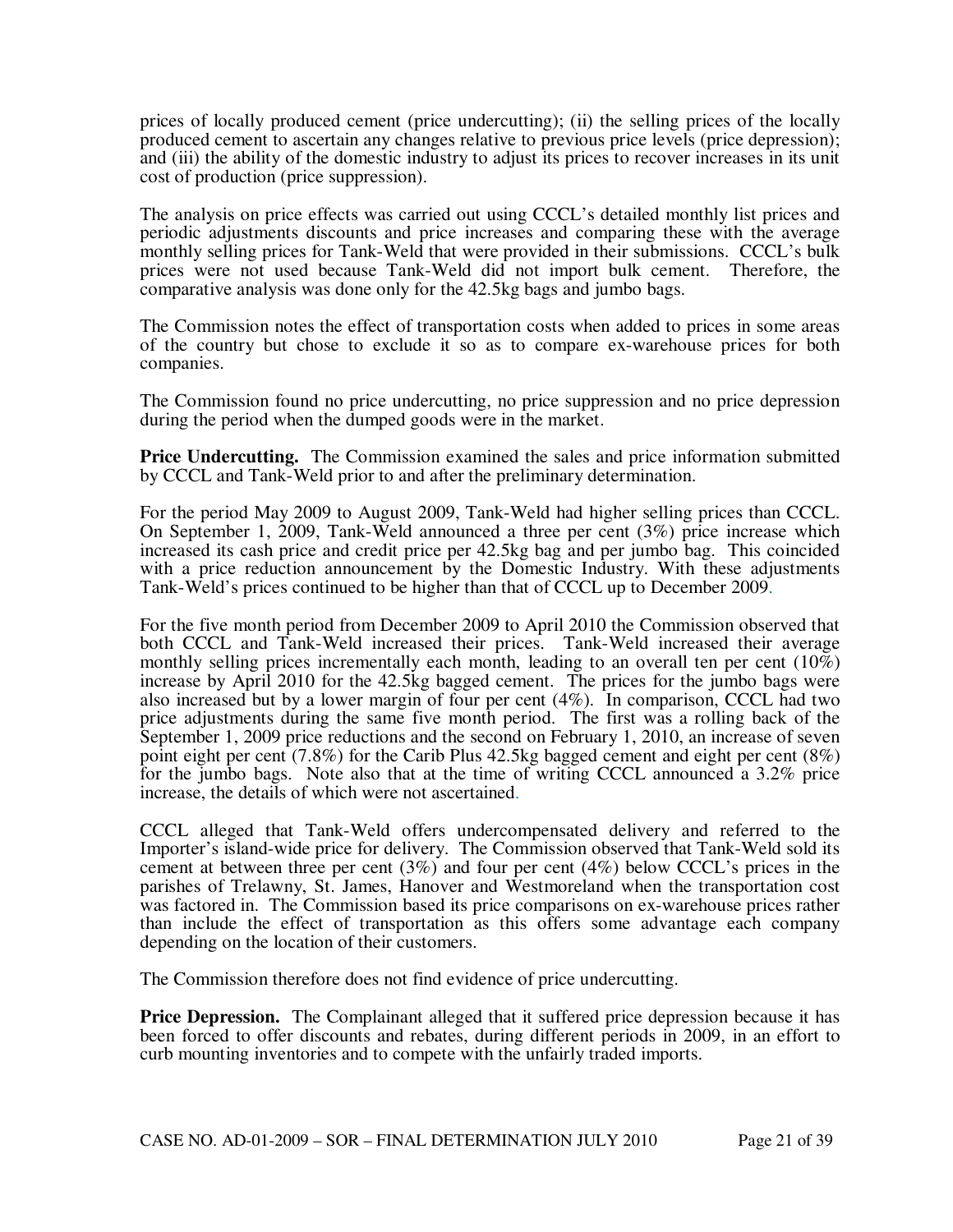An assessment of the pricing information of the Domestic Industry shows that certain specific price reductions were offered during that period. From July 7, 2009 to July 14, 2009, the Domestic Industry offered market wide discounts on all 42.5kg sacks, 1.5 MT jumbo bags and bulk cement. The Complainant attributed this discount to the need to reduce mounting inventories resulting from the presence of cement imports from the U.S.A. in the market. An examination of the inventories for the period showed average inventory levels remained consistent for the period.

In September 2009, the Domestic Industry offered a reduction in prices to its bulk customers and block makers using jumbo bags. The Commission notes that a reduction in prices by the domestic industry would normally be an indicator of price depression. In a letter dated September 18, 2009, CCCL indicated that these reductions were the result of improved efficiency from the commissioning of Mill #5 which the company wished after three weeks to share those gains with their customers. However, the Commission is guided by the statement of CCCL that the price reduction was due to improved efficiency as a result of the commissioning of its new mill. No price depression was found.

Also, by letter dated October 23, 2009, CCCL offered a special "while stocks last" over stocking per bag price reduction, citing excess inventory levels and the need to make way for new production. Inventory levels for CCCL observed by the Commission do not support the claim.

The Commission also observed that CCCL had a price increase on December 21, 2009 and then February 1, 2010. Also at the time of writing CCCL also announced through a press release dated June 14, 2010, a further price increase which will result in a three point two per cent (3.2%) increase in the current prices.

The Commission concludes that the periodic discounts and special offers were insignificant when compared to the periodic price increases taken by CCCL and therefore finds no price depression.

**Price Suppression.** The inability of the domestic industry to make reasonable price increases in order to recover increases in costs is referred to as price suppression.

The Commission's examination of CCCL's selling price adjustments and the related increases in the cost of production indicate that the unit cost to produce cement in 2009 increased by six point seven per cent  $(6.7%)$  over 2008 and seven point eight per cent  $(7.8%)$ over 2007. In February 2009, CCCL increased their prices to rationalize the 2008 increase in unit cost.

CCCL's price adjustments in December 2009 and February 2010 were done against the background of the recovery of increased production and operating costs. Therefore price increases of between seven point eight per cent (7.8%) and eight per cent (8%) in February 2010 was well in line with the recovery of the 7.8% in production costs in 2009.

At the time of writing CCCL announced a three point two per cent (3.2%) price increase citing increases in operational costs; mounting stockpiles of cement and clinker; a significant reduction in overall market demand and consequently reduced revenue as reasons for the price increase.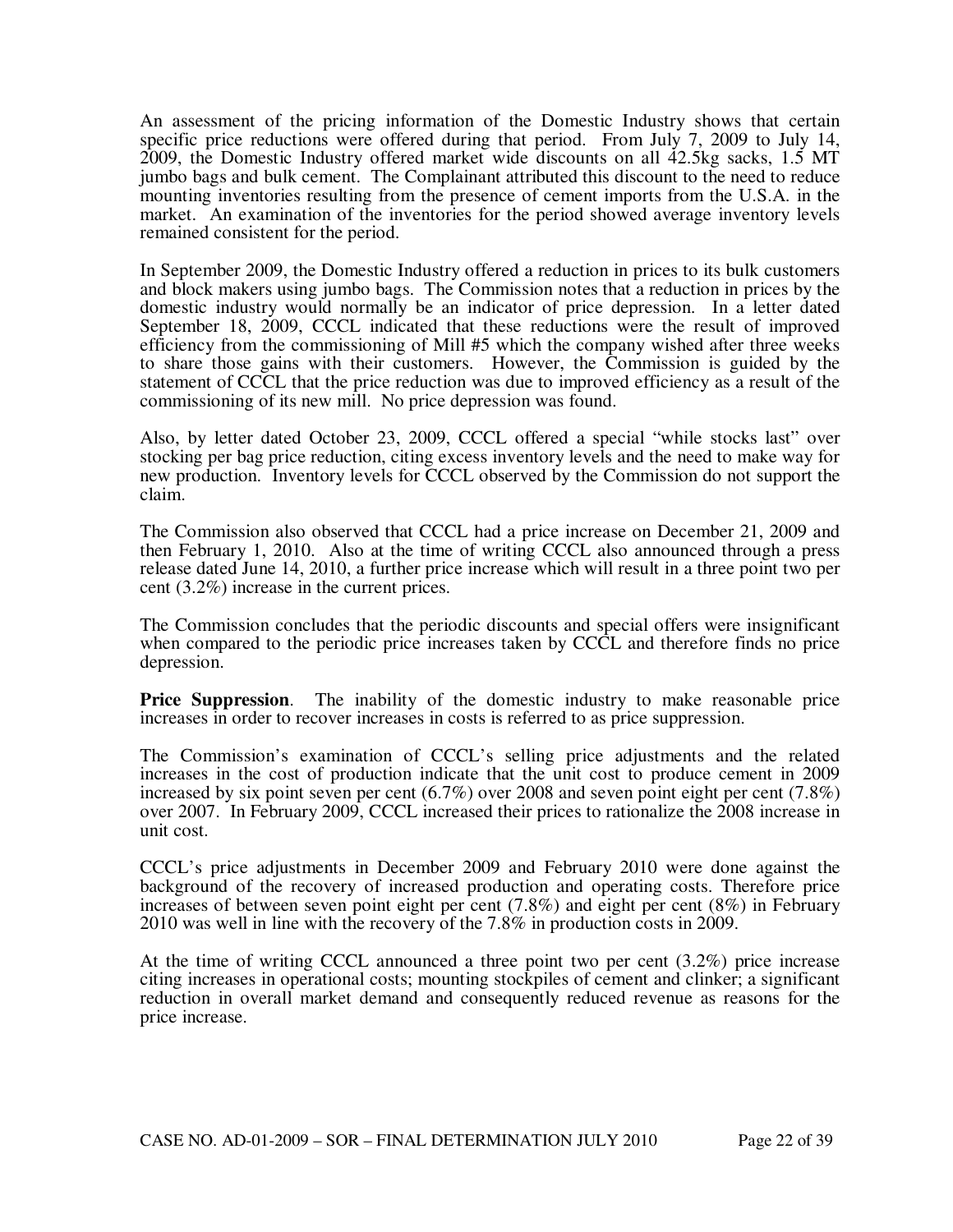The information before the Commission indicates that the Domestic Industry was able to increase its selling prices at different times during the period to recover increases in costs of production and therefore the Commission finds no evidence of price suppression.

## **b) VOLUME EFFECTS**

Volume effects refer to changes in those aspects of the operation of the local industry, which are measurable by variations in factors such as production, capacity utilization, inventory, sales and market share.

**Production.** The Commission considered the allegation by CCCL that the presence of the dumped imports has forced it to curtail production<sup>29</sup>.

The Commission commenced its assessment of the economic impact by analysing the production trends of the Domestic Industry from the pivotal year 2006. Production fell by ten per cent (10%) from 844,840 MT in 2005 to 760,815 MT in 2006 and to a low of 724,528 MT in 2008 with a marginal increase in 2009 of one point six per cent  $(1.6\%)$  to 736,560 MT. A further examination of the monthly production data for 2009 indicated that production levels were consistent with the average production levels maintained for normal supply of between 60,000 to 65,000 MT per month.

The Commission also examined production data for the first quarter of 2010 and observed that the data showed growth in production. For that quarter, 189,769 MT of cement was produced which is one per cent  $(1\%)$  above the last quarter of 2009, three per cent  $(3\%)$ above the 2009 average per quarter and nine per cent (9%) above the first quarter of 2009.

The Commission therefore found no negative effect on production.

**Capacity Utilization**. Capacity utilization refers to the extent to which a firm utilizes its productive capacity. It is expressed as total production as a percentage of the total capacity. Capacity is appropriately re-defined based on an average of actual production utilised over the last three to five years.

The Domestic Industry has indicated total production capacity of approximately one (1) million MT per year for some time. An examination of CCCL's production in past years indicates that the company has produced an average of 750,000 MT, even in years when the market required up to 1 million MT. The Commission has observed therefore that the utilisation rates of CCCL are substantially below the capacity claimed.

**Inventory**. The Commission examined the monthly production and inventory levels for the POI and found the inventory levels to be consistent with the industry's normal average daily carrying inventory of two weeks' sales. This is further supported by the analysis of production data which indicated that there was no change in the average production volumes.

The inventory quantities in the first quarter of 2010 averaged lower than the 2009 monthly average levels.

l

<sup>&</sup>lt;sup>29</sup> CCCL Submission in Response to Notice of Preliminary Determination and Statement of Reasons by the Anti-dumping and Subsidies Commission received on May 13, 2010.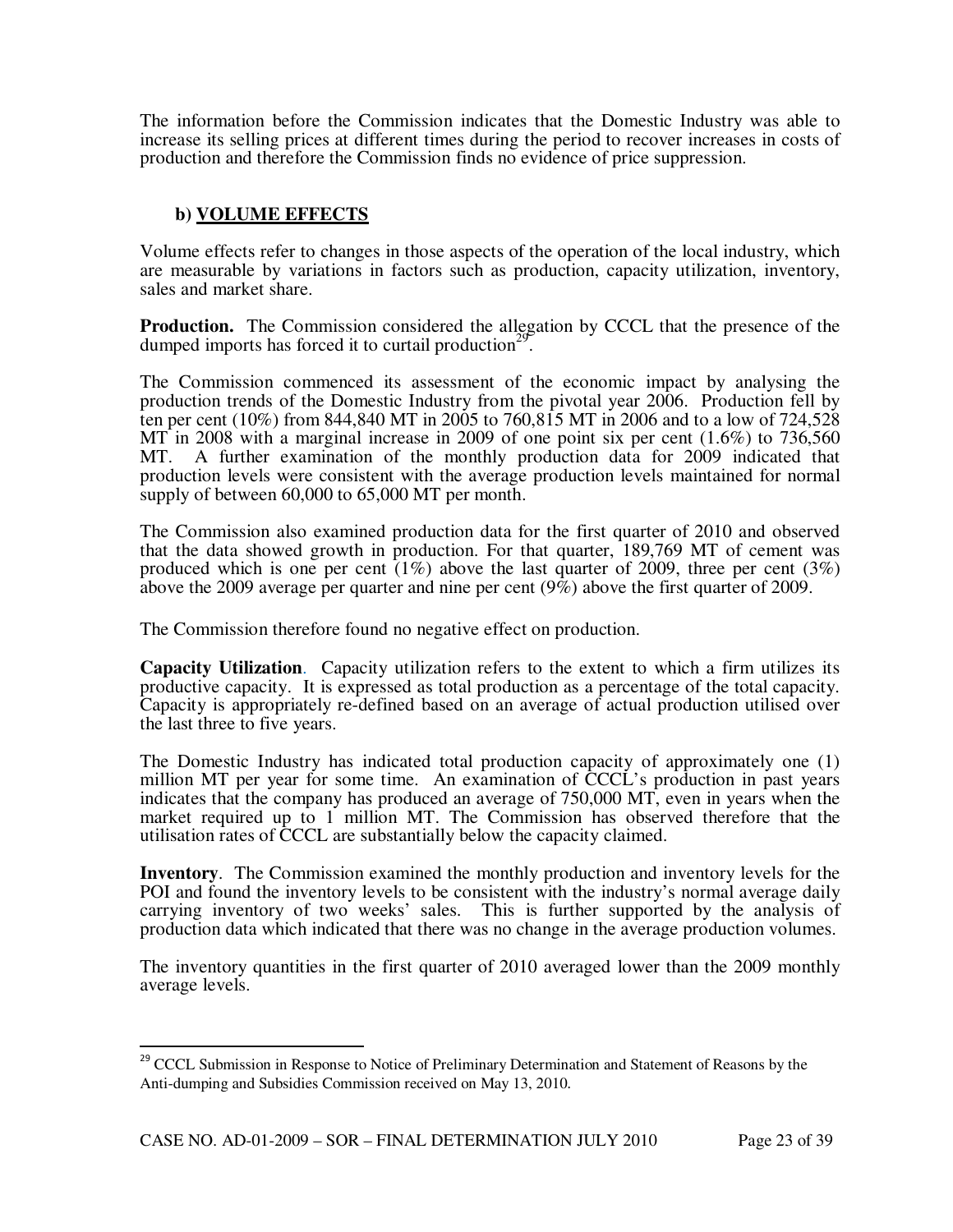The Commission noted the increase in the production of clinker, the elimination of imported clinker and the build up of clinker inventories to levels larger than carried in periods prior to 2009. However, the Commission notes that the build-up is due to the fact that sufficient clinker is nor being produced locally.

**Sales and Market Share.** The Commission reviewed the sales data for the period 2006 to 2009 which revealed that overall sales for the Domestic Industry have consistently declined. CCCL lost approximately nine per cent (9%) of its overall sales in 2009 when compared to 2008 (the shortened period of May to November showed the same results), after an eleven per cent (11%) drop in 2008 over 2007. The Commission noted that the nine per cent (9%) loss of overall sales factored in sales of imported cement in 2008. A more accurate assessment of loss of sales of domestic production reveals a three per cent (3%) reduction in sales in 2009 over 2008. Imported cement accounted for six per cent (6%) of sales for the Domestic Industry in 2008.

 In 2006, the market grew by five per cent (5%) while CCCL's production fell by ten per cent (10%). This fifteen per cent (15%) gap was initially filled by the importation of cement by the Domestic Industry and then by other Importers. In 2007, the market grew by another 6 per cent (6%), CCCL's sales reduced by four per cent (4%) while the other importers increased their imports significantly.

An examination of the market share for 2007 to 2009 showed that CCCL lost one per cent  $(1\%)$ , per year, while the entire market shrunk by ten per cent  $(10\%)$  in 2008 and eight per cent  $(8\%)$  in 2009. The one per cent  $(1\%)$  loss of market share of absolute total sales included market share gained by CCCL from sales of their imported cement. Removing imports from total sales would actually point to a four per cent (4%) increase in market share of sales of domestically produced cement.

For the first quarter of 2010, consumption and market share reflected the same level and percentages as the last quarter of 2009.

The Commission's assessment is that the presence of dumped cement has not negatively impacted CCCL's market share since they were able to gain four per cent (4%) market share $30$  in a contracting market.

## **c) ECONOMIC IMPACT**

The Commission examined the economic impact of the dumped goods on the Domestic Industry.

**Revenue**. The Complainant submits that it was forced to accelerate its export programme and prematurely commence exporting from Jamaica as a result of domestic sales lost to dumped imports. This acceleration, it argues, resulted in loss of revenue to CCCL since the revenue generated from export sales is less than that generated by domestic sales.

Revenue from domestic sales declined by six per cent (6%) for the POI when compared to the prior three months and by thirteen per cent (13%) when compared to the previous year.

 $\overline{a}$ 

<sup>&</sup>lt;sup>30</sup> Updated Exhibit 3 in CCCL's submission.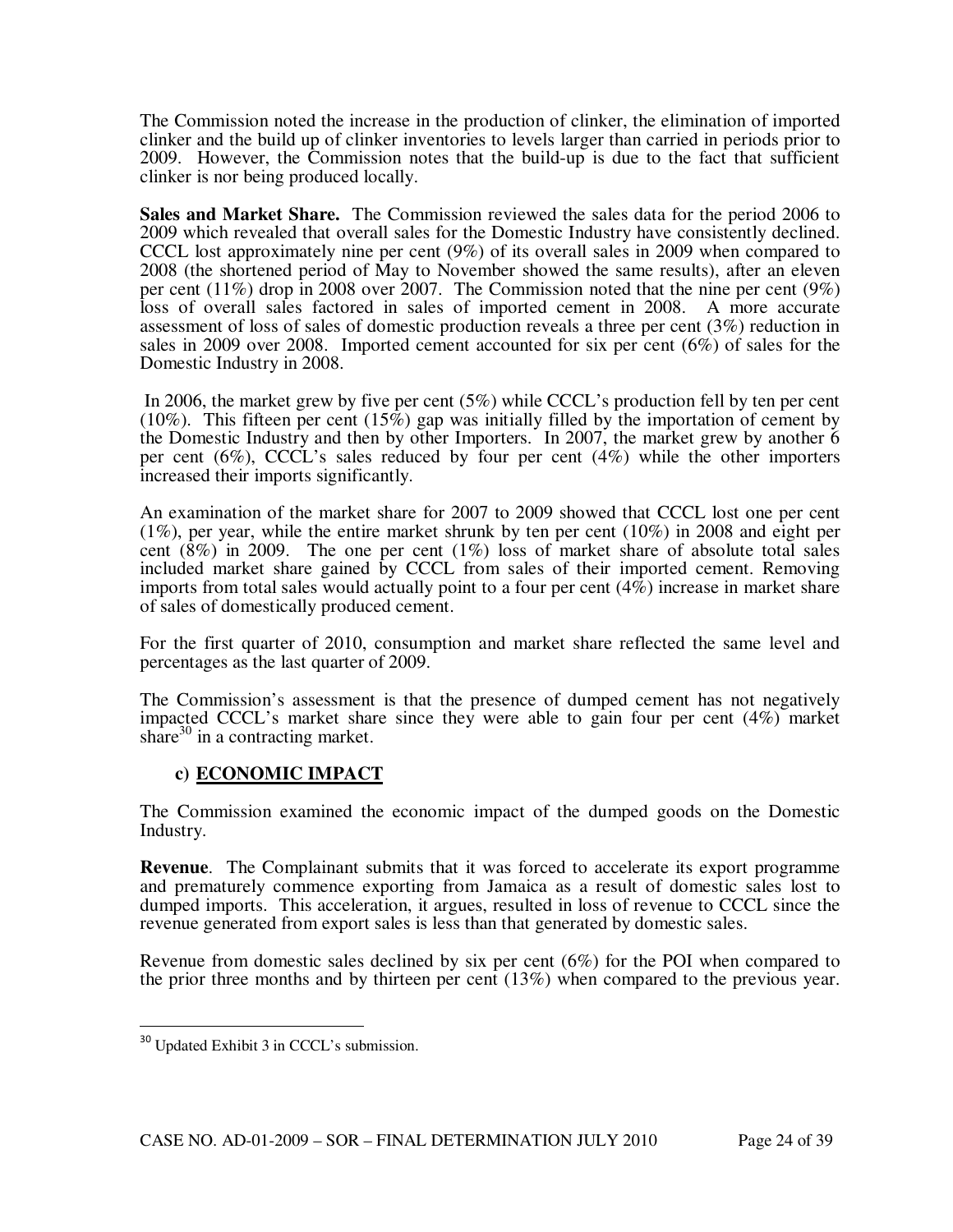This decline is attributable to the reduction in volumes sold plus the special one week sales promotion in July 2009.

The slight increase in volume sold, the increase in prices which took effect on December 21, 2009 as well as the increase in export sales in the first quarter of 2010 showed a ten per cent (10%) growth in revenue over the last quarter of 2009. In addition, there continues to be significant growth in export sales. For the first quarter of 2010 CCCL exported about fortyfour per cent (44%) of the entire 2009 export quantities. This has contributed to the increase in revenue even though its contribution to profit is lower than had a similar quantity been sold in the Jamaican market because of a lower average price.

The information and data examined by the Commission show that the Domestic Industry significantly increased exports in 2009 over the previous year. The Commission will accept that the revenue earned from exports could be lower than the revenue that would have been earned if the cement was sold in the local market. The Commission notes that the acceleration of the export programme can be attributed to good business strategy in a shrinking local market.

The Commission observed no negative effect on revenue.

**Profitability.** Profitability refers to an excess of revenues over the cost of generating those revenues. The Complainant claims that the Domestic Industry has suffered substantial material injury by reason of the less than fair value imports through revenue and profit impairment coupled with increases in the unit cost of production.

The Commission examined the consolidated audited financial report of the Domestic Industry for 2009, an extract of which is set out below.

#### **Extracted from CCCL's Consolidated Financial Statement for Y/E December 2009**

| <b>J\$'000</b>                                                                               | AUDITED<br>Year<br>Jan to Dec              | AUDITED<br>Year<br>Jan to Dec              |
|----------------------------------------------------------------------------------------------|--------------------------------------------|--------------------------------------------|
|                                                                                              | 2009                                       | 2008                                       |
| Sales (Cement Tonnes)-Local<br>Sales (Cement Tonnes)-Export<br>Sales (Clinker Tonnes) Export | 652,651<br>88,912<br>88,254                | 720,260<br>28,463                          |
| Revenue                                                                                      | 8,869,260                                  | 8,805,293                                  |
| <b>Operating profit</b><br>Interest Income<br>Interest expense<br>Loss on currency exchange  | 222,030<br>4,834<br>(173,498)<br>(294,394) | 948,573<br>10,503<br>(93,716)<br>(293,428) |
| (Loss)/Profit before Taxation<br>Taxation credit/(charge)                                    | (241,028)<br>96,516                        | 571,932<br>(155,494)                       |
| (Loss)/Profit after Taxation                                                                 | (144, 512)                                 | 416,438                                    |
| Total Comprehensive (loss)/income                                                            | (144, 512)                                 | 416,438                                    |
| Earnings per ordinary stock unit cents - Basic & Diluted<br>Operating Profit/Revenue Ratio   | $\frac{17}{3\%}$                           | 49<br>11%                                  |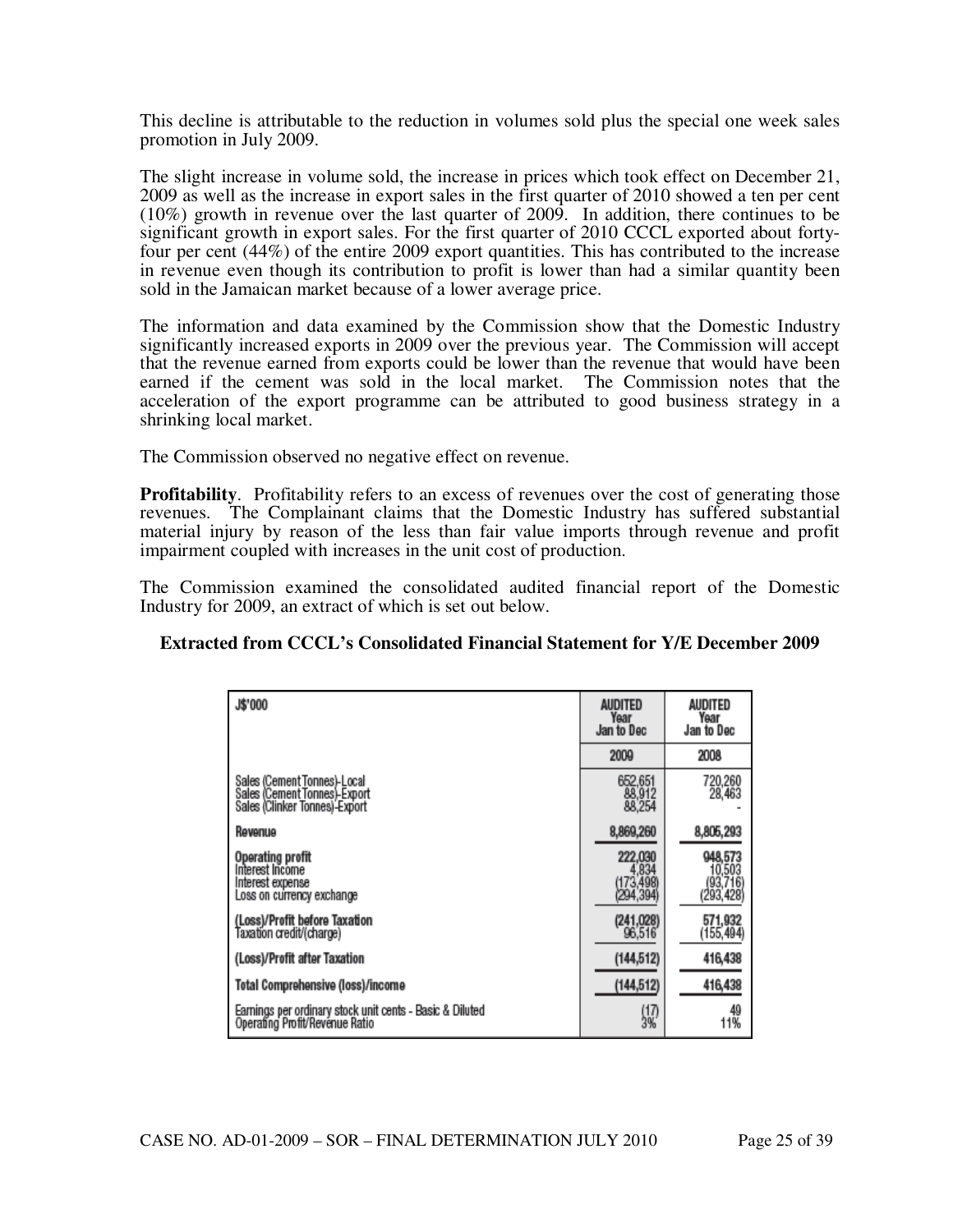The extract reveals that CCCL's gross revenue increased marginally in 2009 over 2008. The marginal increase in revenue is due mainly to the price increase in February taken because of the devaluation in the Jamaican Dollar in the months prior to. Therefore, in U.S Dollar terms, the revenue would have declined by thirteen per cent (13%) in 2009 over 2008 which would match the approximately nine per cent (9%) reduction in sales value. The increase in exports did contribute to the relative stability in revenue however that contribution was not as significant because they were sold at prices lower than if they were sold in the domestic market.

CCCL's operating profit showed a significant decline in 2009 from \$948,573,000.00 to \$222,030,000.00, a seventy seven per cent (77%) reduction. This was due to significant monthly cost of sales adjustments made for the period April 2009 to December 2009.

The \$726 million reduction in operating profit in 2009 appears to be attributable to increases in the costs of production which are due mainly to increases in the energy costs and the cost of the operating lease because of the new mill. The increase in cost of production is not an indication of injury by itself but a contributor to the analysis on price suppression. It was already noted that there was no price suppression as any such result was eliminated by the price increases in 2009 and February 2010.

**Return on Investment**. Return on Investment (ROI) measures the level of profits in relation to the level of investments or capital employed in generating those profits. The Complainant does not make a claim that there is yet an actual decline in its ROI. However, CCCL contends that it is likely to decline. The Commission assessed the potential impact of the allegedly dumped goods on the domestic industry's ROI. The "Expansion and Modernisation Programme" engaged in by the Industry increased significantly the amount of capital employed by the company. ROI moves in the direction of profits.

CCCL's return on investment has been significantly affected by the reduction in profits as a result of the increased cost of production due to capital employed because of the investment in the new facility. The negative impact is a short term effect. Long term recovery will come from the increase in prices, from the fact that the investment eliminates the need to import clinker and from overall continued or improved efficiency.

**Cash Flow and Ability to Raise Capital**. Share prices reflect the market's valuation of a company, as well as investors' confidence in the ability of an organization to maintain a certain level of stability and profitability. CCCL's share prices fell from \$9.64 in 2006 and 2007 to \$3.95 in 2008. CCCL's annual share price increased marginally to close at J\$4.00 at the end of 2009. The 2009 year end share price presents a lower valuation for the company, when compared with the value of CCCL's shares in 2006. The lower valuation would be expected to affect the company's ability to raise the level of capital it was able to accomplish previously from external sources if the need arose. Increased finance charges have now come into effect arising from CCCL's investment in the new kiln. In addition, the Company has had to raise substantial capital of \$663 million from its parent company, TCL in 2010.

**Employment & Productivity**. The Commission observed no significant changes in the level of employment or productivity.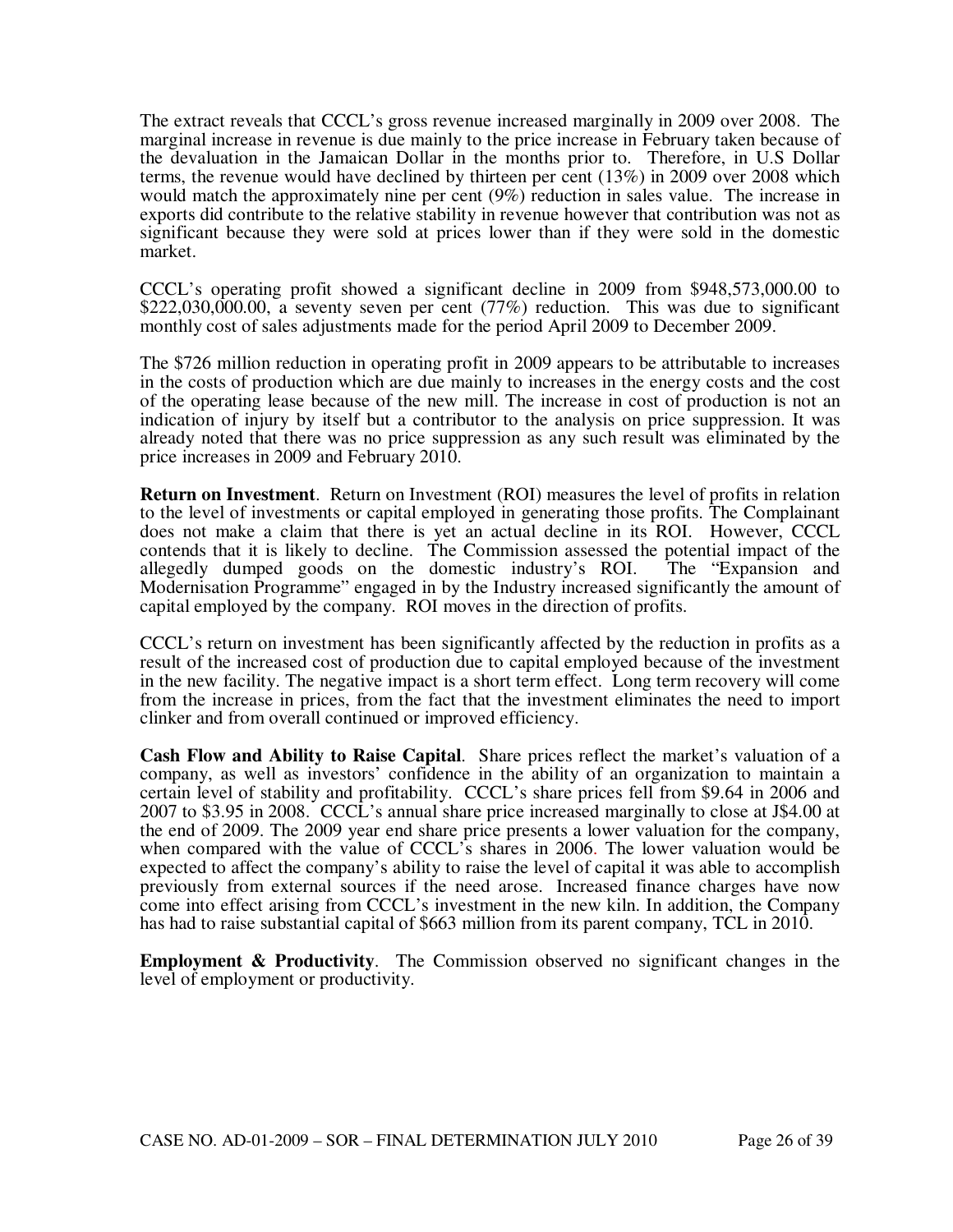## **d) OTHER FACTORS**

#### **Finance Costs**

The Commission's assessment of the Domestic Industry's operating results for 2009 shows a significant increase in the finance charges. There were no specific indications as to the basis of the increase. It is reasonable to conclude that this increase is related to the capital investments made in the new mill. The Commission, while aware of the effect on the final operating profits, considers that this does not affect the production operating costs. Increased interest payments will have an impact on a company's cash flow.

#### **Devaluation and Foreign Exchange Losses**

The Jamaican currency has been devalued over the POI. This has affected the financial results for the Domestic Industry, which show foreign exchange losses of \$294 million in 2009 and \$293 million in 2008. This is significantly up from \$80 million in 2007 and \$49 million in 2006. These figures are significant and their effects must not be attributed to the dumped imports

On assessing all of the economic factors addressed in more detail below, the Commission observed no significant negative effects that would indicate that the Domestic Industry has or is suffering material injury during and post the POI when the dumped goods were present in the market.

#### **XIII. THREAT OF MATERIAL INJURY TO THE DOMESTIC INDUSTRY**

Having ascertained that the goods are dumped and that the dumped imports have not and are not causing material injury to the domestic industry, the Commission is required to consider the other category of injury, i.e. whether there is a threat of material injury to the domestic industry posed by the dumped goods.

The Complaint alleges that the Domestic Industry is and continues to be threatened with material injury caused by the dumped imports of cement from the  $U.S.A.<sup>31</sup>$  The Respondents contend that the Complainant has failed to establish that there is actual or threatened injury resulting from the alleged dumping.<sup>3</sup>

The Commission is guided by the relevant Regulations to the Act and the provisions in the Antidumping Agreement in carrying out its analysis on whether the dumped imports pose an imminent threat of material injury to the domestic industry and whether the threat would require the implementation of measures.

Guided by Regulation 13 and Article 3.7 of the Antidumping Agreement, the Commission first examined the relevant factors. These factors relate not only to the ability of the exporters of the dumped goods to supply the Jamaican market, but also the factors that underlie the demand by importers for the dumped cement. Further, they test the likelihood that the dumped goods will in fact be exported to Jamaica.

l

<sup>&</sup>lt;sup>31</sup> CCCL's September 2, 2009 submission, Vol. I, page 69

<sup>32</sup> Joint Submission, page 32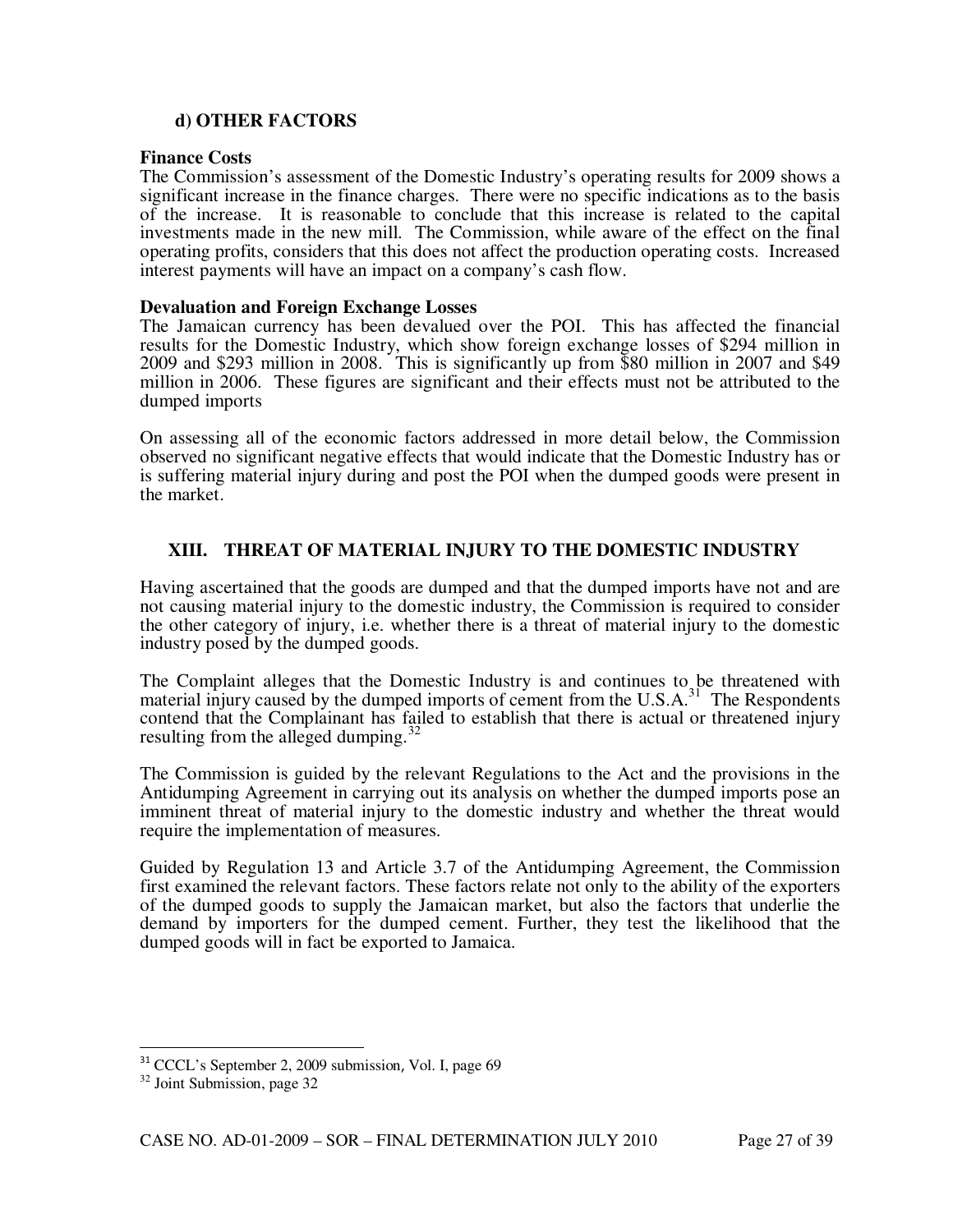Regulation 13 provides in relevant part that:

A determination of threat of material injury may only be made where a particular situation is likely to develop into material injury, **and is clearly foreseen and imminent**, and in making such determination, the Commission shall take into consideration such factors as - …

- (a) The significant rate of increase of dumped imports into the domestic market which indicates the likelihood of substantially increased imports of the [dumped] goods into Jamaica;
- (b) capacity in the country of export or origin already in existence or which will be operational in the foreseeable future, and the likelihood that the resulting exports will be to Jamaica, taking into account the availability of other export markets to absorb any increase;
- (c) the potential for product shifting where production facilities that can be used to produce the goods are currently being used to produce other goods;
- (d) inventories of the product being investigated;
- (e) whether imports are entering at prices that will have a significant depressing or suppressing effect on domestic prices, and would likely increase demand for further imports;
- (f) actual and potential negative effects on existing development and production efforts, including efforts to produce a derivative or more advanced version of like goods;
- (g) the magnitude of the margin of dumping …[i]n respect of the dumped goods; and
- (h) any other factors that are relevant in the circumstances.

The factors in the Regulations incorporate many of the provisions in the Antidumping Agreement and WTO jurisprudence regarding the required analysis for finding threat of material injury. We note that Article 3.7 provides:

A determination of a threat of material injury shall be based on facts and not merely an allegation, conjecture or remote possibility. The change in circumstances which would create a situation in which the dumping would cause injury must be clearly foreseen and imminent. In making a determination regarding the existence of a threat of material injury, the authorities should consider, *inter alia*, such factors as:

- i. significant rate of increase of dumped imports into the domestic market indicating the likelihood of substantially increased importation;
- ii. sufficient freely disposable, or an imminent, substantial increase in, capacity of the exporter indicating the likelihood of substantially increased dumped exports to the importing Member's market, taking into account the availability of other export markets to absorb additional exports;
- iii. whether imports are entering at prices that will have a significant depressing or suppressing effect on domestic prices, and would likely increase demand for further imports;
- iv. inventories of the product being investigated

None of these factors by itself can necessarily give decisive guidance but the totality of the factors considered must lead to the conclusion that further dumped exports are imminent and that, unless protective action is taken, material injury would occur.

The second element of the Commission's analysis of a threat of material injury involved anticipating the consequent impact of future importation of the dumped imports on the domestic industry, i.e. the particular situation that is likely to develop into material injury and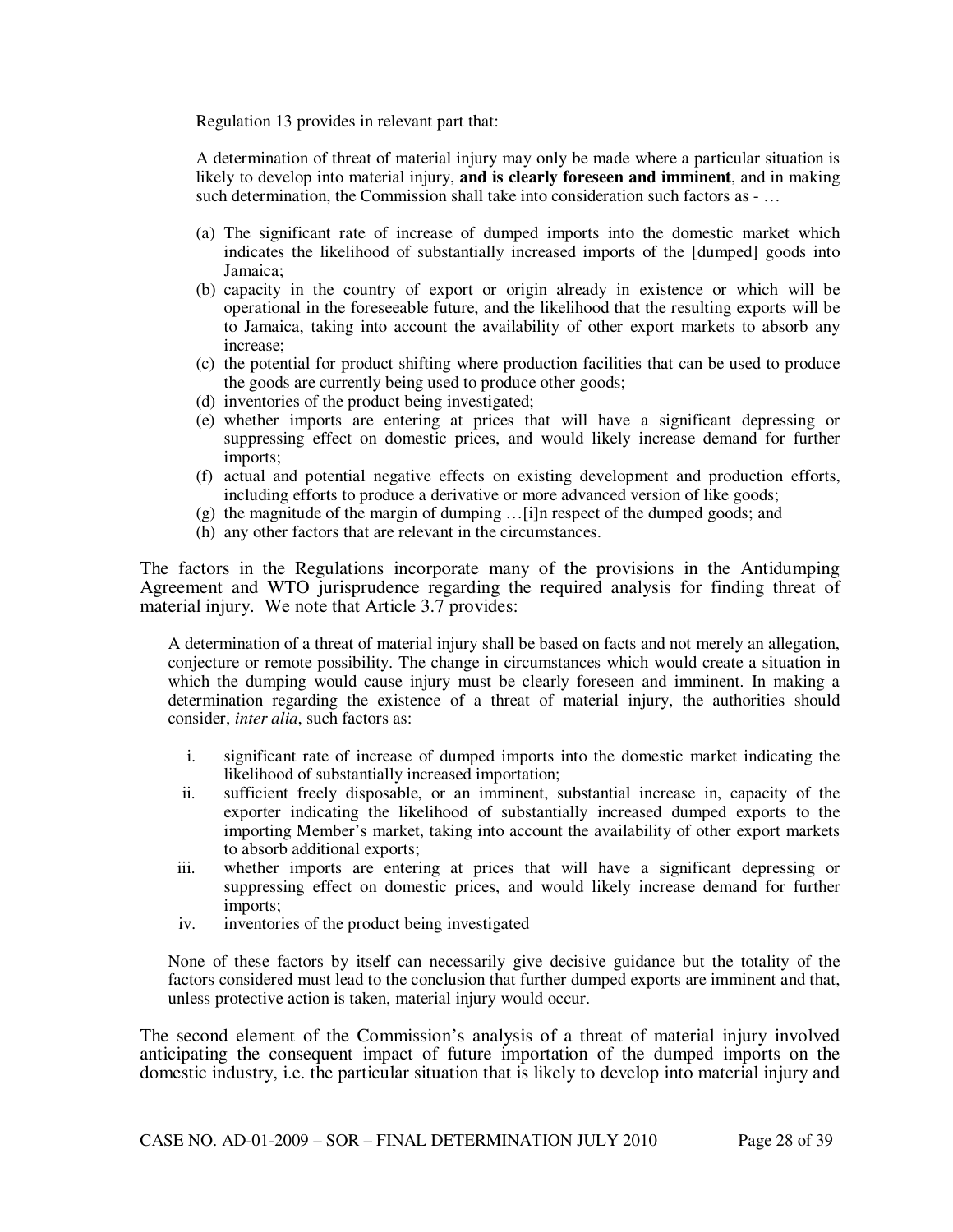whether this development is clearly foreseen and imminent. To do this, the Commission examined the economic factors listed in Article 3.4 of the Antidumping Agreement and reflected in Regulation 12. This was done to establish a background against which to evaluate what the condition of the domestic industry is likely to be in the near future if the dumped imports continue to be present in the market.

## **A. The Likelihood of Substantially Increased Importation of the Dumped Imports**

## **i. Rate of Increase of Dumped Imports**

The Commission examined whether there was a significant rate of increase of dumped imports into the domestic market and assessed whether this factor indicates the likelihood of substantially increased importation.

During the POI, imports of the dumped goods first entered the Jamaican market in May 2009 followed by monthly shipments of similar quantities in June, July, August and September 2009. The rate of increase in absolute terms of the dumped imports in 2009 when compared to 2008 is significant since there were no imports of the dumped goods on the market in 2008. The Commission observed that the average volume of the monthly shipments were consistent

In relative terms, the dumped cement since entering the Jamaican market in May of 2009 accounted for approximately three per cent  $(3\%)$  of the domestic market, five per cent  $(5\%)$ of domestic production and four per cent (4%) of domestic sales from domestic production for the period May to September 2009.

In November and December 2009, respectively, the Importer obtained waivers to import the cement which is the subject of this investigation from the U.S.A. In their Joint Submission, the Respondents provided the Commission with a letter from the Ministry of Finance and the Public Service which granted Tank-Weld a waiver of the CET to import 5,000 MT of Vulcan cement on behalf of Bouygues Travaux Publics for use by them on a road project at Mount Rosser, St. Ann. A second letter granted another waiver of CET for 60,000 MT of the investigated product for one year, which will expire in December 2010. The Commission is therefore aware that 65,000 MT of the dumped goods are likely to be imported in 2010, some of which has already been imported and factored into our injury analysis.

For the post POI period January to April 2010, there have been four shipments of the subject dumped goods into Jamaica, one in January, March and two shipments in April. The Commission noted that the average volume per monthly shipment is consistent with the average volume per monthly shipment in 2009.

Based upon the full amount of imports for which the waiver was effective, 65,000 MT (of which over thirty per cent has already been imported), the Commission considered the rate of increase of the dumped imports for the period 2010 when compared with 2009. In absolute terms it would appear to be significant. However, the Commission notes that this by itself is not dispositive.

In relative terms, the Commission found that dumped imports for 2009 represented about four per cent (4%) of CCCL's annual sales and production. Volumes of the dumped goods over the five month period in 2009, annualized, would represent about nine per cent (9%) of annual sales and six per cent (8%) of annual production. For 2010, using the average of the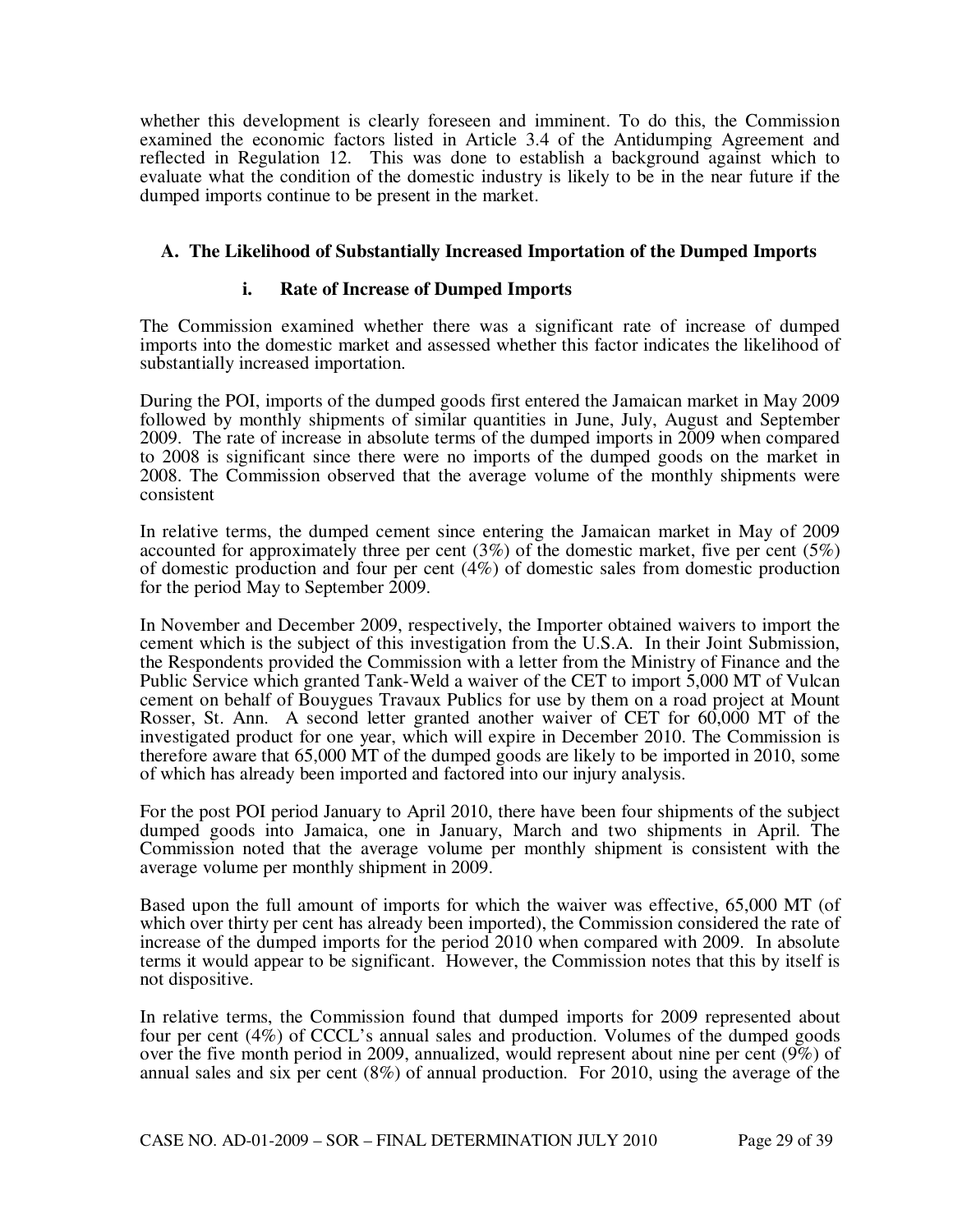Domestic Industry's sales and production figures for the period January to March 2010, and projecting conservatively annual 2010 volumes for both sales and production, the importation of the full 65,000 MT would represent an increase of one per cent  $(1\%)$  to about ten per cent (10%) of the domestic industry's annual sales and to about nine per cent (9%) of production when compared with 2009. The Commission did not find this to be a significant rate of increase.

The Commission observed consistency in the average monthly volume for 2009 and 2010. That the monthly shipments are within the contracted waiver amount 65,000 MT and there is no indication that the dumped goods will surpass this volume to support a finding of substantial increase in importation.

The Commission also considered the original Agreement between Tank-Weld and Vulcan which provided for importation of a substantial volume of Type I-S cement per annum. This volume referenced was later significantly reduced in the Supplemental Agreement. The contracting parties attributed the reduction in volume to the CET waiver amount that was approved by the Government. The Respondents contend that the CET waiver for 60,000 MT effectively limits the amount it may actually import to that amount over the twelve month period. The Importer asserts that it is not commercially feasible for Tank-Weld to import under a  $15\%$  CET regime.<sup>33</sup> The Commission noted that Tank-Weld has only imported the dumped goods under CET waivers. Further, on the expiry of the waiver for 2010, another waiver would have to be obtained for subsequent periods. A waiver of the CET is not automatic and would require approval either by CARICOM's Council for Trade and Economic Development or in the case of the most recent waiver by the Government of Jamaica.

The Commission is therefore not persuaded of the likelihood of substantially increased importation of the dumped goods.

## **ii. Capacity in the Country of Export (Current and Foreseeable): The United States of America (U.S.A or United States)**

The Commission examined the current capacity in the country of export and likely future production capacity, i.e. capacity which will be operational in the foreseeable future to produce Type I-S cement. The production capacity for OPC and GGBFS which are required to produce the Type I-S cement were examined. The Commission found based upon all the facts it examined regarding the cement industry in the U.S.A., that there is current and foreseeable capacity in the country of export to produce the Type I-S dumped goods.

The United States has substantial capacity to produce cement, and is the third largest producer of cement in the World behind China and India. The past capacity for the years 2006 of 99.4 million MT and 2009 of 101 million MT, estimated capacity for 2010 to be 107 million MT, projected capacity for the years 2013 to be 121 million MT and for 2020 119.9 million MT.**<sup>34</sup>**

 $\overline{\phantom{a}}$ <sup>33</sup> Joint Submission of Respondents for Final Determination, Received May 12, 2010

<sup>34</sup> Source: Portland Cement Association, (2009). *Impact of Potential Mercury Emissions on Domestic Cement Capacity*. Retrieved from http://www.cement.org/econ/pdf/Cement%20Consumption%20Outlookmercuryfinal.pdf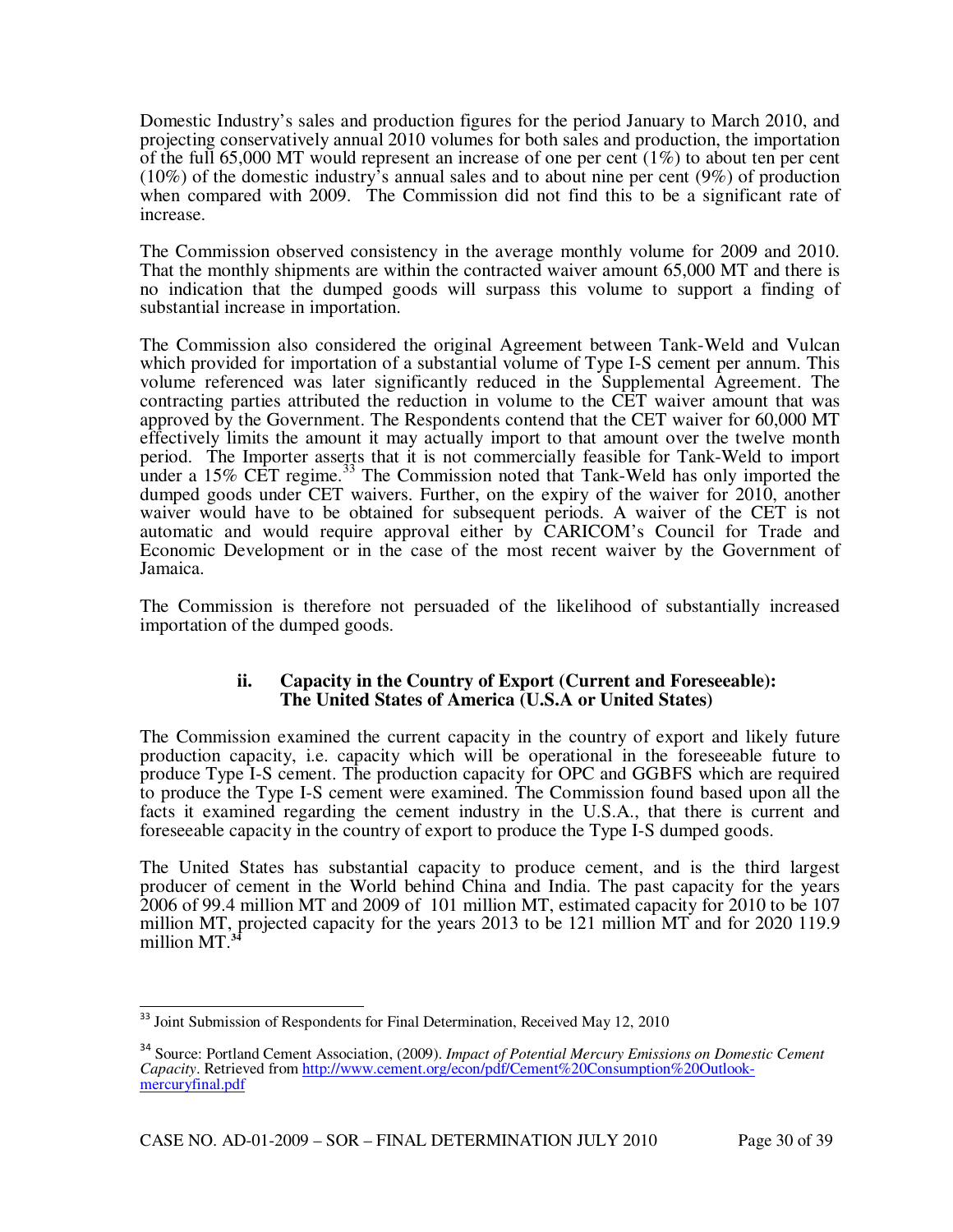Actual production volumes or output of the U.S.A. cement industry also indicate that there is significant capacity to produce cement. The industry produced 99,319,000 MT of cement in 2005. Production fell from 98,167,000 MT in 2006 to 86,310,000 in 2008. See Table XIII.1 below. This represents a twelve point zero eight per cent (12.08%) decline over the period due to the decline in the domestic demand for cement. In 2009, about 70,000,000 MT of Portland cement and 2,000,000 MT of masonry cement were produced at one hundred and seven (107) plants in thirty seven (37) states<sup>35</sup> of the U.S.A. This represented a further decline in overall cement production compared with 2008. By the end of the year, the total number of plants was reduced from one hundred and seven (107) to one hundred and one  $(101)$ , due to plant closures.<sup>36</sup> It would appear that the U.S.A. cement industry is in the midst of a large, if not the largest volume downturn in its history.

|                                | Table XIII.1             |                                |                       |                       |                |  |
|--------------------------------|--------------------------|--------------------------------|-----------------------|-----------------------|----------------|--|
| <b>U.S.A CEMENT STATISTICS</b> |                          |                                |                       |                       |                |  |
|                                |                          | <b>Values in Metric Tonnes</b> |                       |                       |                |  |
| Year                           | Production <sup>37</sup> | Apparent                       | Imports <sup>39</sup> | Exports <sup>40</sup> | <b>Exports</b> |  |
|                                |                          | Consumption <sup>38</sup>      |                       |                       | $%$ Of         |  |
|                                |                          |                                |                       |                       | Production     |  |
| 2002                           | 89,732,000               | 110,020,000                    | 22,198,000            | 834,000               | 0.93           |  |
|                                |                          |                                |                       |                       |                |  |
| 2003                           | 92,843,000               | 114,090,000                    | 21,015,000            | 837,000               | 0.90           |  |
| 2004                           | 97,434,000               | 121,980,000                    | 25,396,000            | 749,000               | 0.77           |  |
|                                |                          |                                |                       |                       |                |  |
| 2005                           | 99,319,000               | 128,260,000                    | 30,403,000            | 766,000               | 0.77           |  |
|                                |                          |                                |                       |                       |                |  |
| 2006                           | 98,167,000               | 127,660,000                    | 32,141,000            | 723,000               | 0.74           |  |
|                                |                          |                                |                       |                       |                |  |
| 2007                           | 95,464,000               | 116,564,000                    | 21,496,000            | 886,000               | 0.93           |  |
|                                |                          |                                |                       |                       |                |  |
| 2008                           | 86,310,000               | 96,797,000                     | 10,744,000            | 858,000               | 0.99           |  |
|                                |                          |                                |                       |                       |                |  |
| 2009                           | 71,800,000               | 73,800,000                     | 6,400,000             | 800,000               | 1.11           |  |
|                                |                          |                                |                       |                       |                |  |

 *Source: US Geological Survey, November 2009* 

Although the Producer and Exporter in this matter, Vulcan imports its slag from a foreign country, the Commission noted that the U.S.A also produces slag cement. Output for slag cement has declined due to decreased production in steel plants during that year,  $41$  by an estimated nearly one-half to between 8 and 12 million tons in 2009.

 $35$ <sup>35</sup> U.S. Geological Survey (2010). *Mineral Commodity Summaries*. Retrieved from http://minerals.usgs.gov/minerals/pubs/commodity/cement/index.html#mcs  $\frac{36}{1}$  Ibid

 $37$ Data in this column represents the production of Portland and Masonry Cement

<sup>&</sup>lt;sup>38</sup> Apparent consumption figures in the table represent: Production of cement (including from imported clinker) + imports (excluding clinker) – exports + adjustments for stock changes.

<sup>&</sup>lt;sup>39</sup> Refers to imports of Hydraulic Cement

<sup>&</sup>lt;sup>40</sup> Refers to exports of Hydraulic cement and clinker.

<sup>&</sup>lt;sup>41</sup> US Geological Survey, Mineral Commodity Summaries, January 2010, Iron and Steel Slag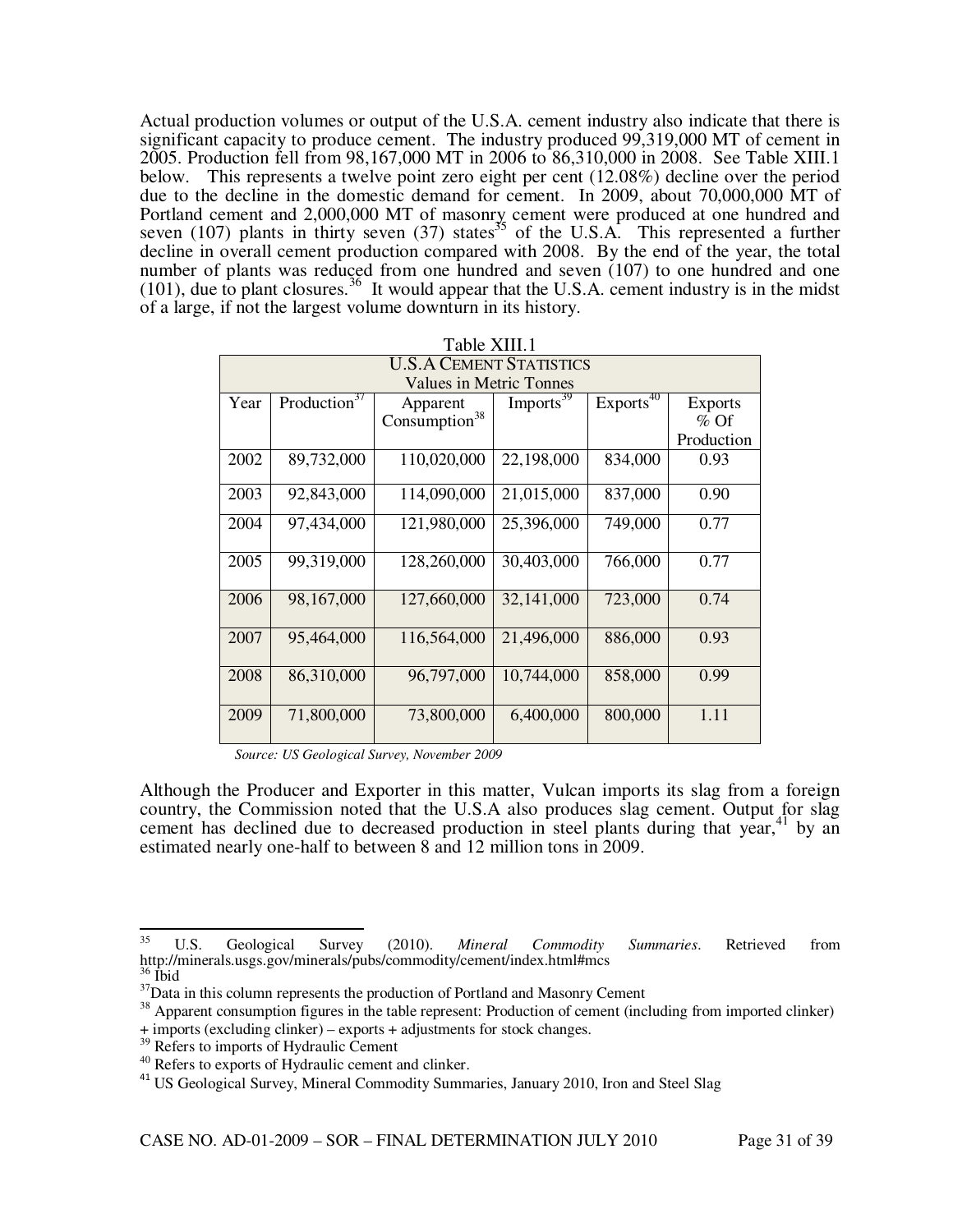#### **iii. Capacity of the Exporter and Producer: Vulcan Materials Company, Florida Rock Division, Florida Cement Inc.**

The Commission found based on the facts set out below that the Exporter and Producer has substantial current and foreseeable capacity.

 In 2007, Vulcan substantially increased cement capacity in the form of ready mix cement, cement block production and also the production of Portland and specialty cement with its acquisition of Florida Rock Industries. The U.S. Department of Justice Antitrust Division filed a civil lawsuit to block purchase of Florida Rock Industries by Vulcan on the ground that the acquisition would substantially lessen competition in coarse aggregates in several states. The companies were required to sell eight quarries in Georgia, Tennessee and Virginia and one distribution yard in Virginia, in accordance with a consent decree, in order to complete the acquisition.

In 2009, Vulcan completed a project to expand its Newberry cement facility to double its production capacity to 1.6 million tons per year. This facility supplies OPC Type I/II to the Tampa plant. Limestone is mined there and the limestone reserves total 193.9 million tons. The company stated that new capacity is expected to become fully operational in 2010.<sup>4</sup> This information was confirmed at verification and is therefore an indicator of an imminent substantial increase in capacity of the Exporter. The Tampa plant has a yearly production capacity of approximately 800,000 million tons. The Commission observed that the TS Baker and Tampa cement plants utilise technology and machinery to increase efficiency in production. The companies have a third cement plant located at Port Manatee which also produces OPC. It is our understanding that this plant is currently closed as a result of the decrease in demand for cement.

The Commission considers that while the Exporter does not hold inventories there is still a degree of responsiveness to supply in terms of their capability to produce and package the cement expediently using automated equipment such as a rotary packer which packages a significantly large amount of bags per hour and an automatic palletizer.

## **iv. Potential to Shift Production from other Goods**

An Exporter's ability to engage in product shifting indicates the availability of facilities to shift production factors to produce the dumped goods with no or minimal additional costs or time outlay is important to the assessment of the availability of supply of the dumped product. The ability to product shift makes the supply more responsive to a demand for the dumped goods.

The Exporter in the current matter does have ready ability and facility to shift its production from other goods to the Type I-S cement if there is the demand. Vulcan's supply of both OPC and GGBFS, the required raw materials and the fact that the process is highly automated and requires minimal programme changes to produce the required blend of cement denotes the potential to shift production from any other products to produce the Type I-S blend. Therefore, the Exporter and Producer, Vulcan, is able to increase supply of cement to Jamaica if there were additional demand for it. The Commission was not persuaded however, that this ability to shift production is a sufficient basis on which to find that the product is likely to be shipped to Jamaica.

l

<sup>42</sup> Vulcan Materials Company, (2010). *Form 10-K*. Retrieved from http://www.faqs.org/secfilings/100226/Vulcan-Materials-CO\_10-K/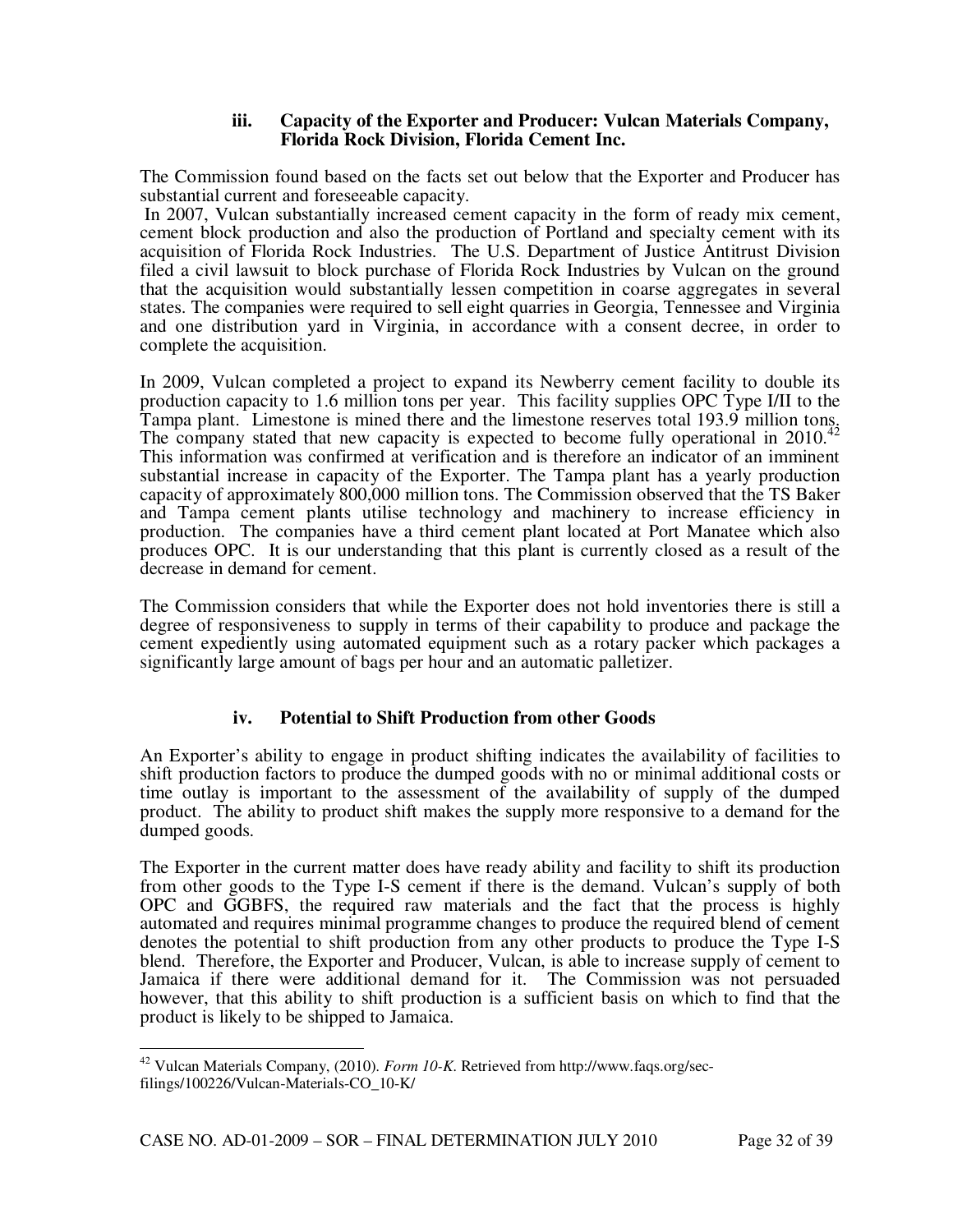#### **v. Inventories of the Product Being Investigated**

The Commission examined the state of inventories of the dumped goods in the Jamaican market. At the Preliminary Determination, the Commission had no information on inventories of the dumped products held by the importer in 2009. Prior to the Final Determination the Commission was provided with information which showed that Tank-Weld has held monthly inventories of the dumped product for the first quarter of 2010. The inventory held was not considered significant upon analysis. The Exporter/Producer does not hold inventories of the investigated product; which the Commission notes is due to the facilities at its supplying plant which allows for a quick turnaround time to produce and package cement products.

## **vi. Likelihood of Capacity Resulting in Exports to Jamaica**

WTO jurisprudence indicates that it is not sufficient to show that the capacity to produce the cement exists, but also that it is likely to result in further imports to Jamaica. The Commission assessed the likelihood that this capacity or any portion thereof would be exported to Jamaica. Factors such as the decline in demand and consumption for cement in the U.S.A. market, the demand for the dumped cement by importers and the availability of other export markets to absorb the capacity were examined.

**Declining demand in the U.S.A. market.** The Commission observed that there is excess capacity available in the U.S.A. supply in light of the decline in the U.S.A. domestic market for cement. Construction is in decline in all major markets in the U.S.A and as a natural corollary, there is a decline in the demand for cement. There was a slight decline in apparent consumption for the year 2006. The decline was more significant in subsequent years, however gains are in fact expected in cement consumption in the U.S.A. for next year, though it is expected that current harsh conditions will continue to face the industry through 2010.

The downturn in construction activities has affected U.S.A. companies involved in construction aggregates and cement production. Vulcan's consolidated Earnings Statement for 2009 (condensed and unaudited) shows a more than 25% decrease in total revenue. Vulcan also reduced its production of construction materials in 2009.

The Commission concluded that the effect of the global recession will continue to be, in the foreseeable future, declining demand for cement worldwide, and build up of inventories for large capacity industry players. Indeed, an overall examination of the data therefore shows that domestic demand for U.S.A. cement is in decline. Producers of cement have responded by consistently reducing production levels since 2006, and have also been increasing exports since 2007. While the increases in exports have been incremental, the Commission notes that the volumes are significant. The Commission considered the reduced demand in the U.S.A market in assessing whether cement producers such as Vulcan are likely to seek export markets, in particular Jamaica, in order to maintain capacity utilization. Vulcan has the third largest production capacity for cement in Florida and is proximate to the Jamaican market relative to other export markets.

**Trends in U.S.A. exports for cement.** The Commission examined trends in U.S.A exports. The data shows that while there have been fluctuations as it relates to increases and decreases in exports, the actual value of exports have remained in a similar range over the period, accounting for just below 1 per cent  $(1\%)$  of domestic production for the years  $2000 - 2008$ and exports as a percentage of production moved to about one per cent for 2009. A 2010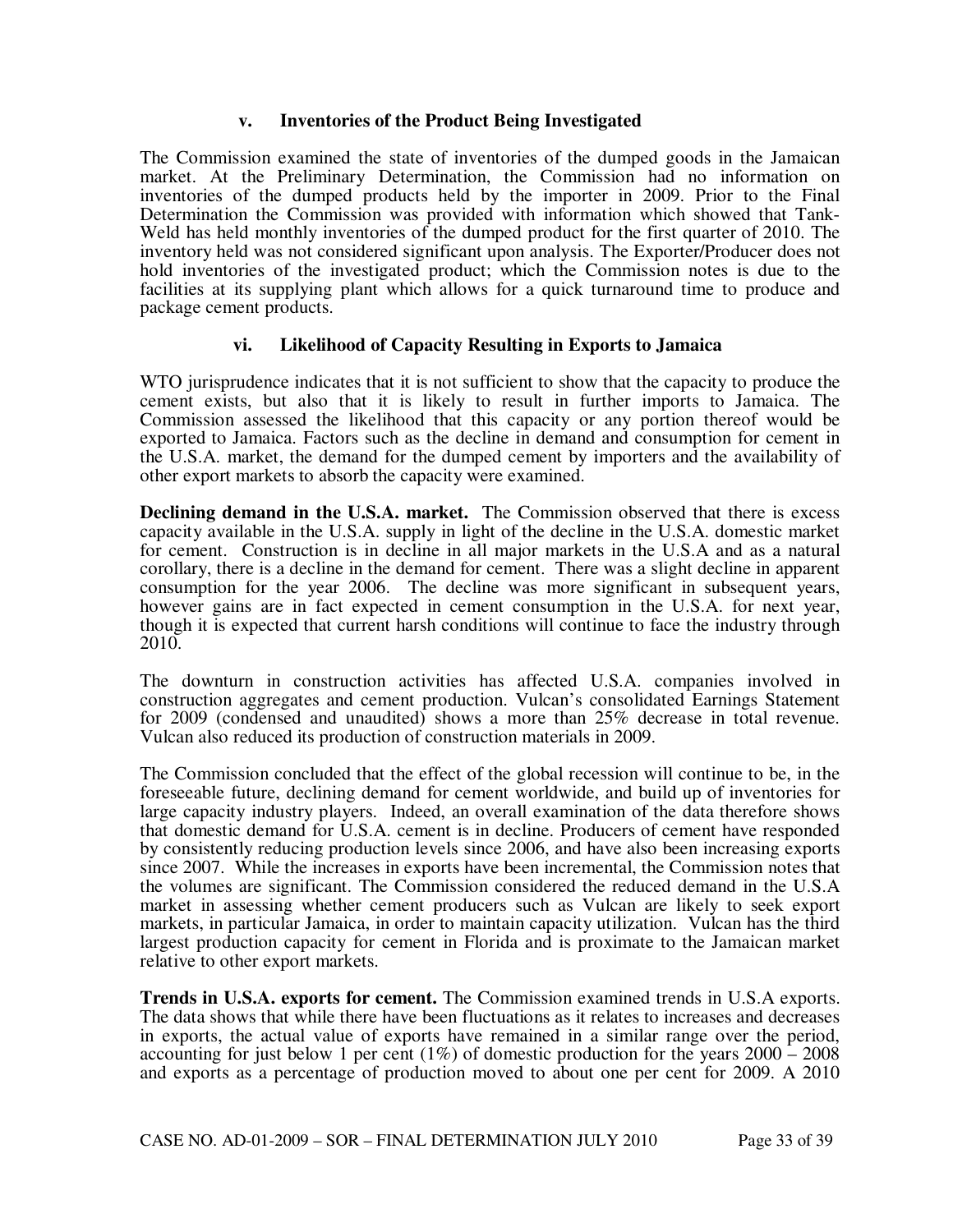report on U.S.A Exports and Imports of Portland Cement, Aluminous Cement and Slag Cement,<sup>43</sup> which projects that exports will increase significantly between 2010 and 2013 on an annual basis.

Jamaica's relative proximity and established trade links with the United States and Vulcan's capacity point to some likelihood that Jamaica would be a target market for the product at dumped prices. The capacity of Vulcan's Florida cement operations capacity in particular is clear. Nevertheless, the Commission was constrained to assess other factors which would indicate whether the cement that can be generated by the Vulcan's capacity would likely result in increased shipments to Jamaica.

**Availability of Export Markets to Absorb the Capacity.** The Commission examined export markets other than Jamaica that are available to the Exporter and Producer that can absorb the capacity outlined above. The Commission requested and was provided with information on the Producer and Exporter's export markets, which was verified on examination of the production and packaging areas of the plants where bags identified to respective export markets were observed by the Commission's verifiers. Florida Cement Inc. has export obligations to at least four other countries for OPC and blended cements including the Type I-S blend. In addition, it is currently in negotiations with three other countries for exports. The Commission noted that there are other export markets available in addition to Jamaica and that the Exporter is seeking a range of export markets and not only or primarily Jamaica to absorb the capacity.

The Commission also considered whether the other export markets have in place import restrictions such as the Common External Tariff (CET) in Jamaica. The Commission found that not all other export markets have import restrictions, such as the CET.

#### **The Common External Tariff**

The Respondents offered to provide the Commission with an undertaking that they will limit their imports to the amount of the CET waiver quota.<sup>44</sup> In it, the Respondents indicated that they undertake to "not respectively export to or import into Jamaica Slag cement in excess of the aggregate quantity of 65,000 metric tonnes. In the event the GOJ grants a Custom Duty (CET) waiver to Tank-Weld which comes into effect on or after  $7<sup>th</sup>$  December 2010, during the period that such waiver remains in effect Florida Cement and Tank-Weld shall not respectively export to or import into Jamaica Slag cement in excess of the aggregate quantity comprised in such waiver."<sup>45</sup> The undertaking being offered would be binding for the period of twenty-four months commencing on the  $8<sup>th</sup>$  December 2009. The Act and the Antidumping Agreement do not provide for the acceptance of this type of undertaking and therefore the Commission cannot accept it as such.

The Act and the Agreement provide for price undertakings by an Exporter to revise its prices or to cease exports to the importing country at dumped prices. Under the regime, acceptance of a price undertaking sufficiently early in proceedings, requiring appropriate conditionalities is a matter for the Commission's discretion.

 $\overline{a}$ 

<sup>&</sup>lt;sup>43</sup> Projections were done based on a market survey conducted by Merchant Research and Consulting Limited. <sup>44</sup> Ibid

<sup>&</sup>lt;sup>45</sup> Letter to the Commission from Hart Muirhead Fatta dated July 5, 2010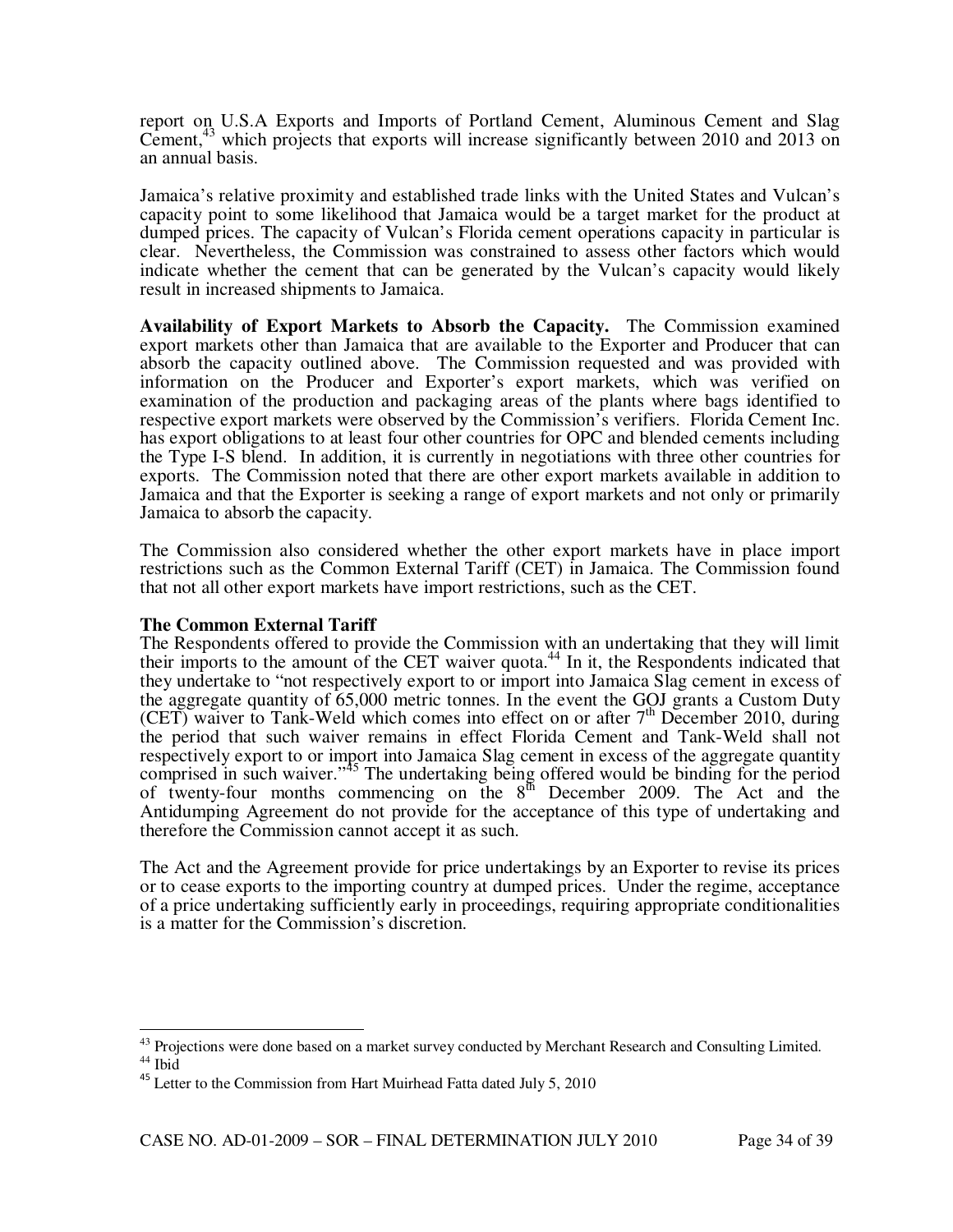## **B. Threat of Material Injury – Economic Factors**

The Commission examined the potential effects of the presence of the dumped goods in the market on factors which would indicate injury to the Domestic Industry. These included prices, production, inventories, sales and market share, revenue, return on investment, cash flow and ability to raise capital, employment and productivity and capacity utilisation.The Commission assessed these economic indicators using the most recent information available to ascertain the likely condition of the domestic industry in the very near future based on the most recent past.

**Price Effects.** The Commission considered whether the dumped imports have been entering at prices that will have a significant depressing or suppressing effect on domestic prices, and thus, would likely increase demand for the said imports. As noted in the section discussing these factors above, the Commission assessed price effects and found that during the POI, prices of the dumped imports were not having a significant depressing or suppressing effect on prices of the product produced by the Domestic Industry. This assessment is further supported by the action of the Domestic Industry taken and publicised by way of a press release dated June 14, 2010 increasing its prices. Therefore in the absence of such price effects, the Commission does not find support for any proposition that there is likely to be an appreciable increase in the demand for the imports, even at dumped prices.

## **Economic Impact Factors**

**Return on Investment.** The capital investment in the new mill has significantly increased the total capital employed. This was done with the expectation that the improved facility and capacity will increase production and consequently sales and revenue. The continued presence of the dumped imports will have some correlation with the domestic industry's ability to utilise the increased capacity to address that portion of the market supplied by the imports and this will result in diminished returns on investment. However, the Commission does not regard this diminished return as being caused by the dumped imports as the cause is the contraction of demand in the market.

**Cash Flow and Ability to Raise Capital.** The inevitable impact of the increase in finance costs which the Domestic Industry has incurred as a result of the capital investment will become a significant factor if the domestic industry is unable to increase its production and sales in order to recover these increased costs. There will be a negative effect on cash flow. Again, the Commission does not regard this constricted cash flow as being caused by the dumped imports, as the cause is the contraction in demand and the investment made by the Domestic Industry.

**Capacity Utilisation.** The continued presence of dumped imports will have a correlation with and continue to curtail the ability of the Domestic Industry to utilise its increased production capacity. The Commission does not regard this capacity utilisation challenge as being caused by the dumped imports, as the cause is the contraction of demand.

**Employment and Productivity.** The Complainant asserts that decreased production will lead to reduced number of man hours required to sustain its level of production. Therefore, this will reduce the number of employees required resulting in Commission cuts and loss of productivity. The Commission credited the assertion regarding employment as being reasonable but noted that the potential for decreased employment was not caused by the dumped imports, as the cause is the contraction in demand. The Commission did not find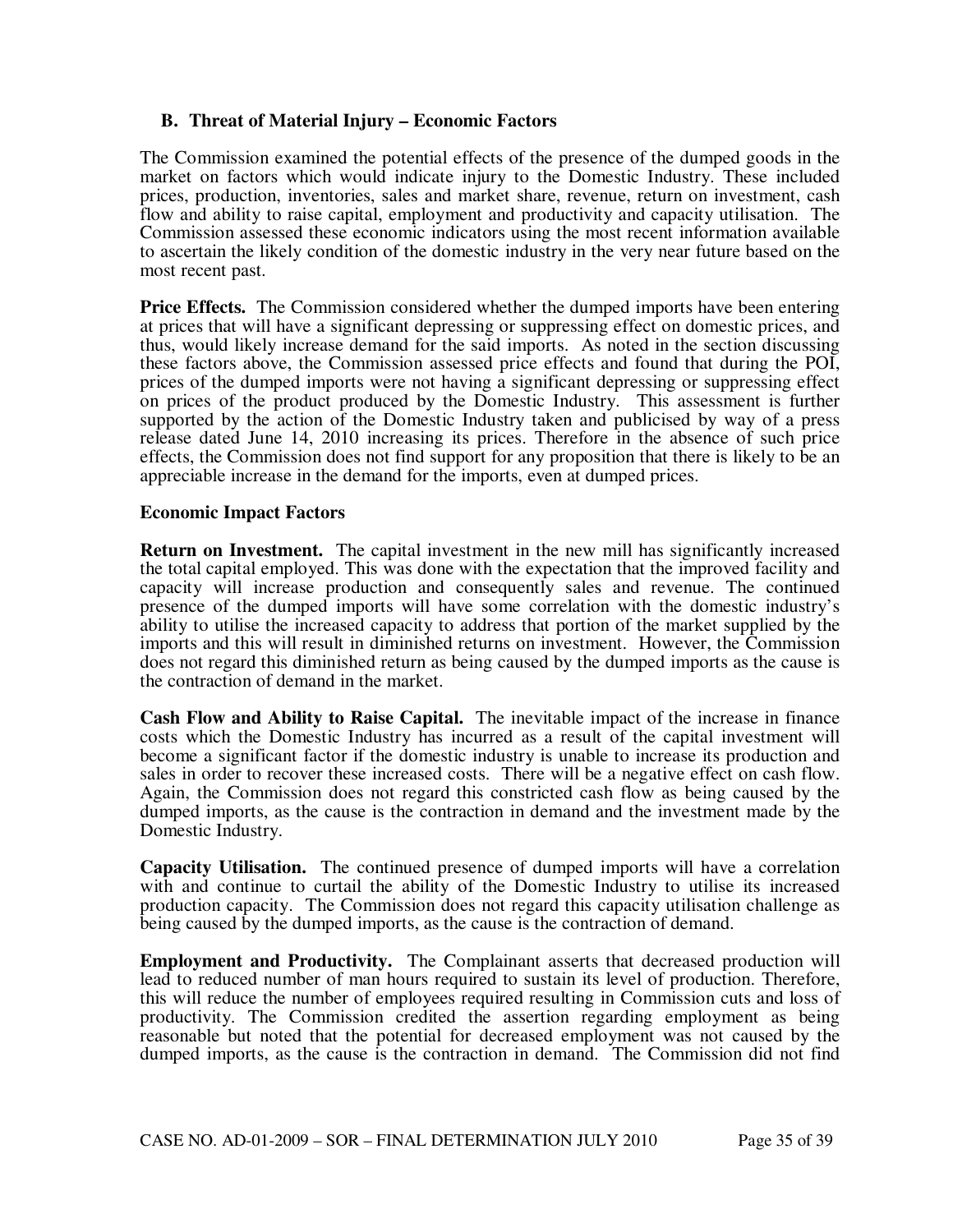any evidence on the record that supported the claim of lost or potential loss of productivity during the period when the dumped goods were present in the market.

**Magnitude of The Margin of Dumping.** The magnitude of the margin of dumping is an indication of the extent to which injury can be attributed to the dumped goods. The magnitude of the estimated margin of dumping is 59.72%. Consideration of this factor by itself could indicate that the domestic industry will be threatened in the future, however an assessment of all factors does not support that conclusion.

The Commission's assessment of the factors does not support a finding that the Domestic Industry is currently being materially injured by the dumped goods, nor that the dumped goods will exacerbate these circumstances in the future.

## **XIV. CAUSATION**

The Commission must, where there is material injury or an apparent threat thereof, establish a causal link to the dumping in order to remedy the dumping. In accordance with Article 3.5 of the WTO Anti-dumping Agreement and Section 22 (2) and (4) of the Act, the Commission must find that the evidence before it shows that the dumping of the goods has caused, is causing or is likely to cause material injury. It must be demonstrated that the dumped imports are, *through the effects of dumping*, causing material injury or threat thereof within the meaning of the Agreement. The demonstration of a causal relationship between the dumped imports and the injury or threat to the Domestic Industry shall be based on an examination of all relevant evidence before the Commission. The Commission found that there was no causal link to any injurious pressures on the Domestic Industry.

#### **Non-Attribution Analysis**

Article 3.5 of the WTO Anti-dumping Agreement expressly requires the Commission to examine any **known factors other than the dumped imports** which at the same time (as the dumped goods are present in the commerce of the importing Member) are injuring the Domestic Industry. Injury caused by any other factors must not be attributed to the dumped imports.

#### **Legislative Provision**

Regulation 12(7) makes reference to Regulation 13 which encompasses the requirement for a non-attribution analysis. This makes explicit the fact that in the examination, any injurious effects which are deemed to be likely to impact on the Domestic Industry from known factors (or causes) are not attributed to the dumped cement being investigated in the particular case. The Regulation provides in relevant part that:

 (7) For the purposes of this Regulation and Regulation 13, there shall not be attributed to the dumped [imports], injuries caused by factors other than the dumped imports which at the same time are injuring the domestic industry, including –

- (a) the volume and price of imports which are not dumped…;
- (b) contraction in demand or changes in the patters of consumption;
- (c) trade restrictive practices of and competition between the foreign and domestic producers;
- (d) developments in technology and export performance and productivity of the domestic industry,

which individually or in combination, also adversely affect the domestic industry.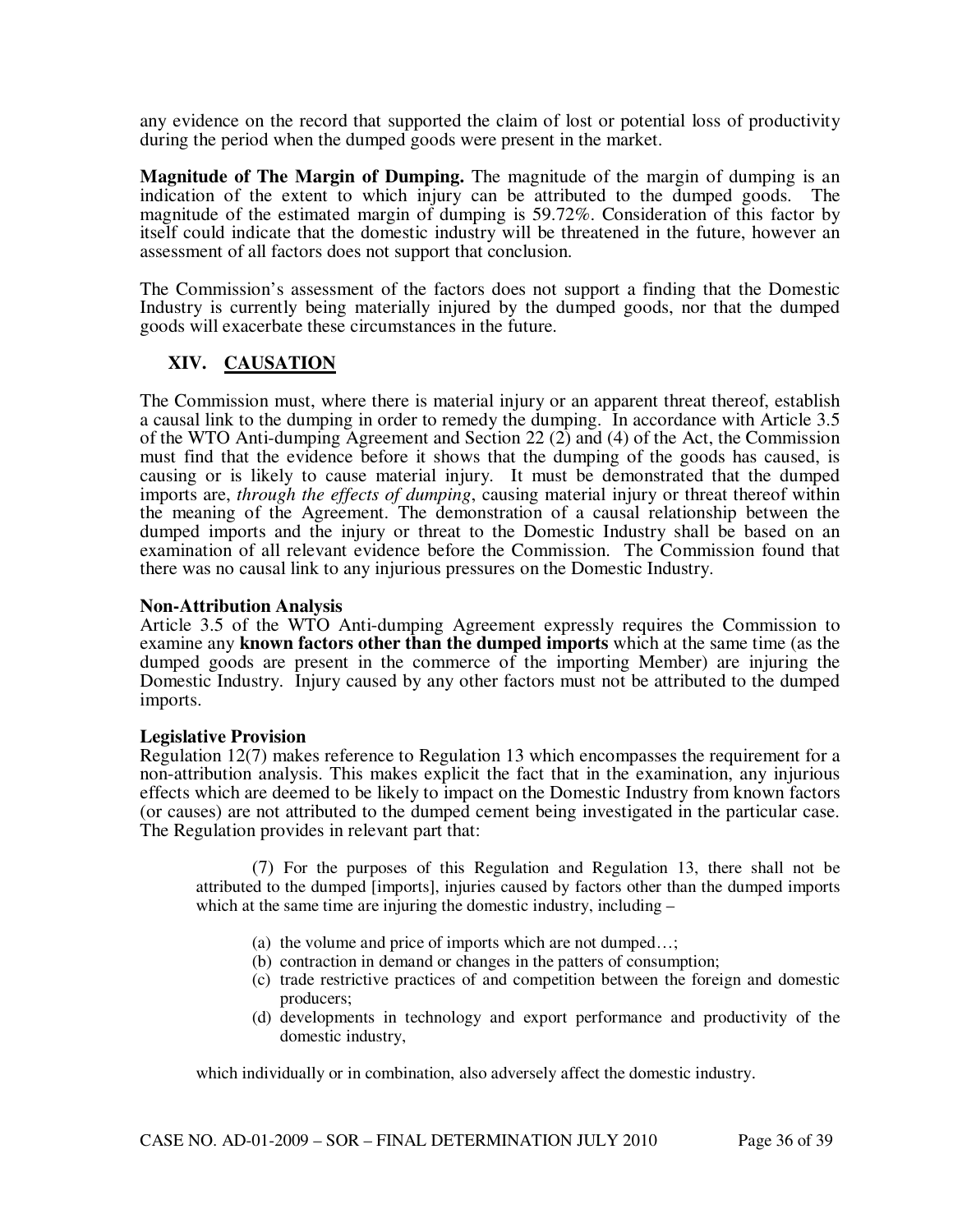As required, the Commission examined all the other relevant factors brought to its attention or deemed reasonably appropriate in addition to factors identified in Regulation 13 of the Act.

#### **Impact of the Global Recession on the Construction Sector and the Wider Economy**

The Jamaican economy and the particular sector which accounts for the majority of the consumption of cement were examined. Like the global economy, Jamaica has been experiencing a downturn in its economy over the period, which includes the POI. In particular, the construction sector which had been robust when the Domestic Industry undertook its sizeable investment in new and renovated plant, had declined significantly.

The Planning Institute of Jamaica (PIOJ) reported that for the first quarter of 2010, the Jamaica economy continued to contract due to weak domestic and global demand for Jamaican goods and services. This it attributed to the impact of the global recession. Real Gross Domestic Product ("GDP") declined by one point four per cent (1.4%), when compared with the first quarter of 2009. Goods producing industry in Jamaica declined by five point seven per cent (5.7%) and the construction industry, of special note as cement is primarily consumed in that sector, contracted by three per cent (3%) in the first quarter alone. This follows contraction in the industry in 2009 over the year before. The Commission notes the difficulties being experienced by the Domestic Industry, but notes that it is not persuaded that they are not attributable to the impact of the global recession, the contraction in the Jamaican economy in general and the steep decline in the construction sector.

#### **Other Imports**

The Commission notes that it has initiated an investigation into imports of cement from the Dominican Republic. The Commission notes also that the quantity of imports from the Dominican Republic over the relevant period is greater than that from the U.S.A. Therefore, the quantity of goods from the other sources as well as the prices of such goods are definitely a factor in the marketplace and any impact from those other imports cannot be attributed to the dumped goods under investigation in this case.

## **The Value of the Jamaican Currency**

The Commission considered the status and impact on the industry of the value of the Jamaican currency, which suffered some devaluation followed by a period of revaluation.

Volatility in the price of fuel costs which represent a significant component of the Domestic Industry's production cost is affected by the value of Jamaican currency. There was devaluation of the Jamaican dollar (JMD) over a period in 2009. However, the Jamaican currency has experienced a revaluation in recent months relative to major trading currencies, including in particular, the US dollar (USD), Canadian dollar (CAD), and the British pound (GBP). The JMD has appreciated by four point three per cent (4.3%) against the USD, one point two six per cent  $(1.26\%)$  against the CAD and one point seven per cent  $(1.7\%)$  against the GBP. Revaluation means it is cheaper for Jamaican companies to import and should have a partial recovery effect on the Domestic Industry as far as the cost of fuel is concerned. However, where CCCL has begun to eke out earnings from exports, re-valued currency will also have a negative effect on the company's export earnings from a loss in the value of its export sales. A stronger Jamaican dollar makes the currency, and consequently Jamaican products, more expensive to purchasers overseas. The impact of the changes in foreign currency costs to the Domestic Industry and hence on its earnings, cannot be ignored.

The Commission examined all other relevant factors in assessing material injury and threat of material injury. The Commission in assessing these factors did not find that they support a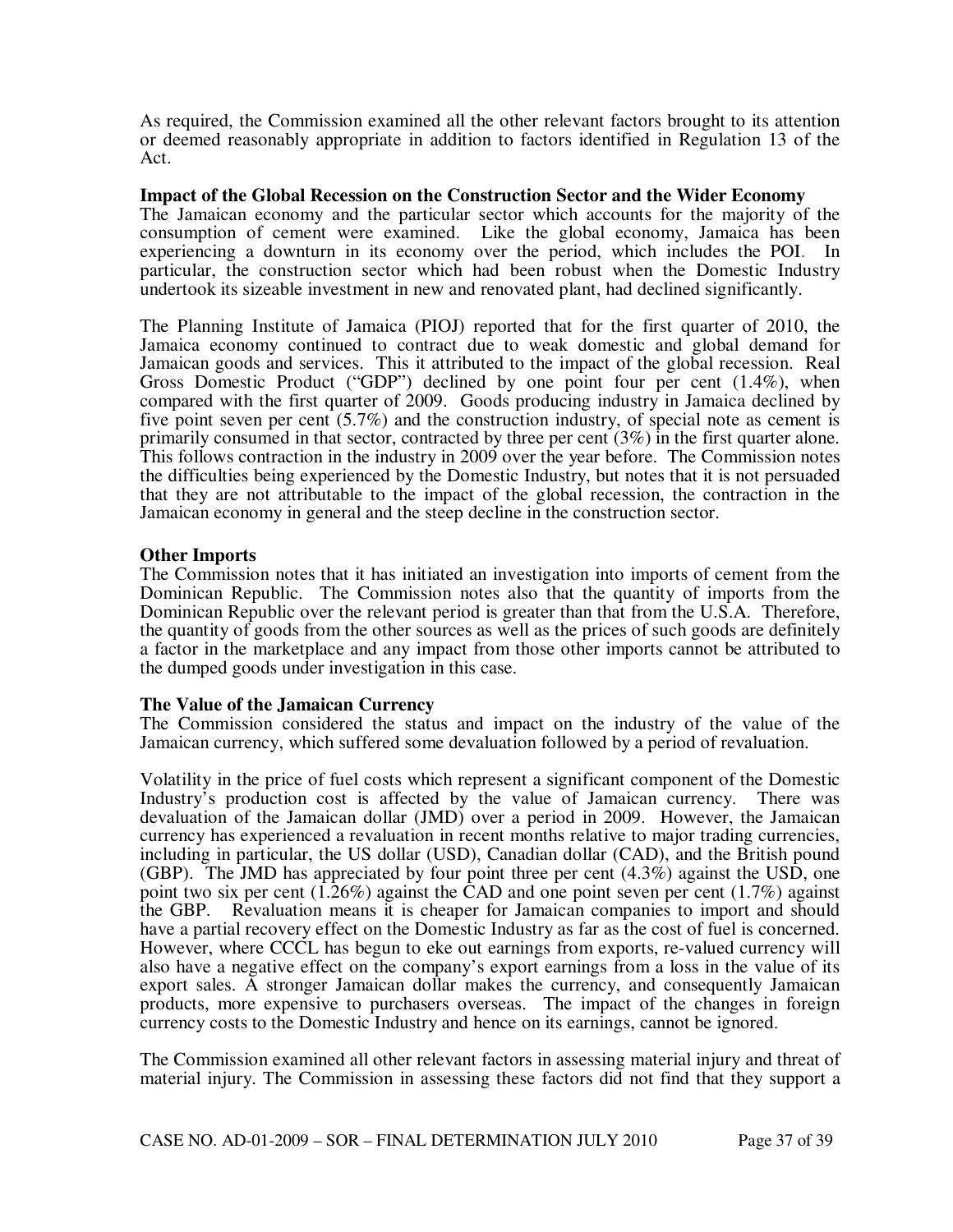finding of material injury and threat of material injury. Further, that the dumping has not caused, is not causing and is not likely to cause material injury to the Domestic Industry.

## **XV. DECISION**

The Commission's analysis of whether the dumped imports pose a threat to the Domestic Industry necessarily focused on the issue of whether the factors considered above indicate that circumstances will progress such that the dumping will begin to materially injure the Domestic Industry. The change in circumstances resulting in such a situation must be clearly foreseen and imminent. The use in the law of the phrase "clearly foreseen and imminent" relates to the timing of the materialisation of the injury to the domestic industry in the future. Footnote 10 of Article 3.7 states that one example of this, "is that there is convincing reason to believe that there will be in the near future, substantially increased importation of the product at dumped prices".

WTO jurisprudence indicates that an assessment of threat of material injury involves an examination of "the likely state of the domestic industry in the very near future can best be gauged from the data from the most recent past."<sup>46</sup> Further, "what is critical...is that it be clear from the determination that the investigating authority has evaluated how the future will be different from the immediate past, such that the situation of no present material injury will change in the imminent future to a situation of material injury, in the absence of measures. The jurisprudence also provides that "A finding of threat of material injury to the domestic industry must not be based on mere conjecture or remote possibility." The threat of injury analysis requires an examination of future events and so does involve making assumptions. Therefore, the WTO has indicated that the exercise should not be one of "mere conjecture". However, some amount of conjecture that is based on reasonable conclusions drawn from facts clearly outlined has to be carried out as regards the future events and their likely outcome.

The Commission's exhaustive examination of information and data on economic indicators from the most recent past up to and including April 2010, has found that the Domestic Industry has suffered no material injury, with the presence and even the increase of the dumped goods in the market. Therefore the assessment of the likely state of the Domestic Industry based on the most recent past does not establish that the dumped goods will pose a threat to the Domestic Industry that is clearly foreseen and imminent.

## **NEGATIVE FINAL DETERMINATION**

The Commission has examined the facts in this case and based upon all the evidence before it, finds that that there is in fact dumping of the subject goods into Jamaica. However, the necessary condition that the dumping be a cause of material injury or threat of material injury to the Domestic Industry, which is clearly foreseen and imminent has not been met. Therefore, the Commission issues a negative determination in this matter and finds that no measures are appropriate.

The Commission finds that the dumping has not caused, is not causing and is not likely to cause material injury to the Domestic Industry that is clearly foreseen and imminent.

 $\overline{a}$ 

 $46$  AB Report US – Lamb, para. 137